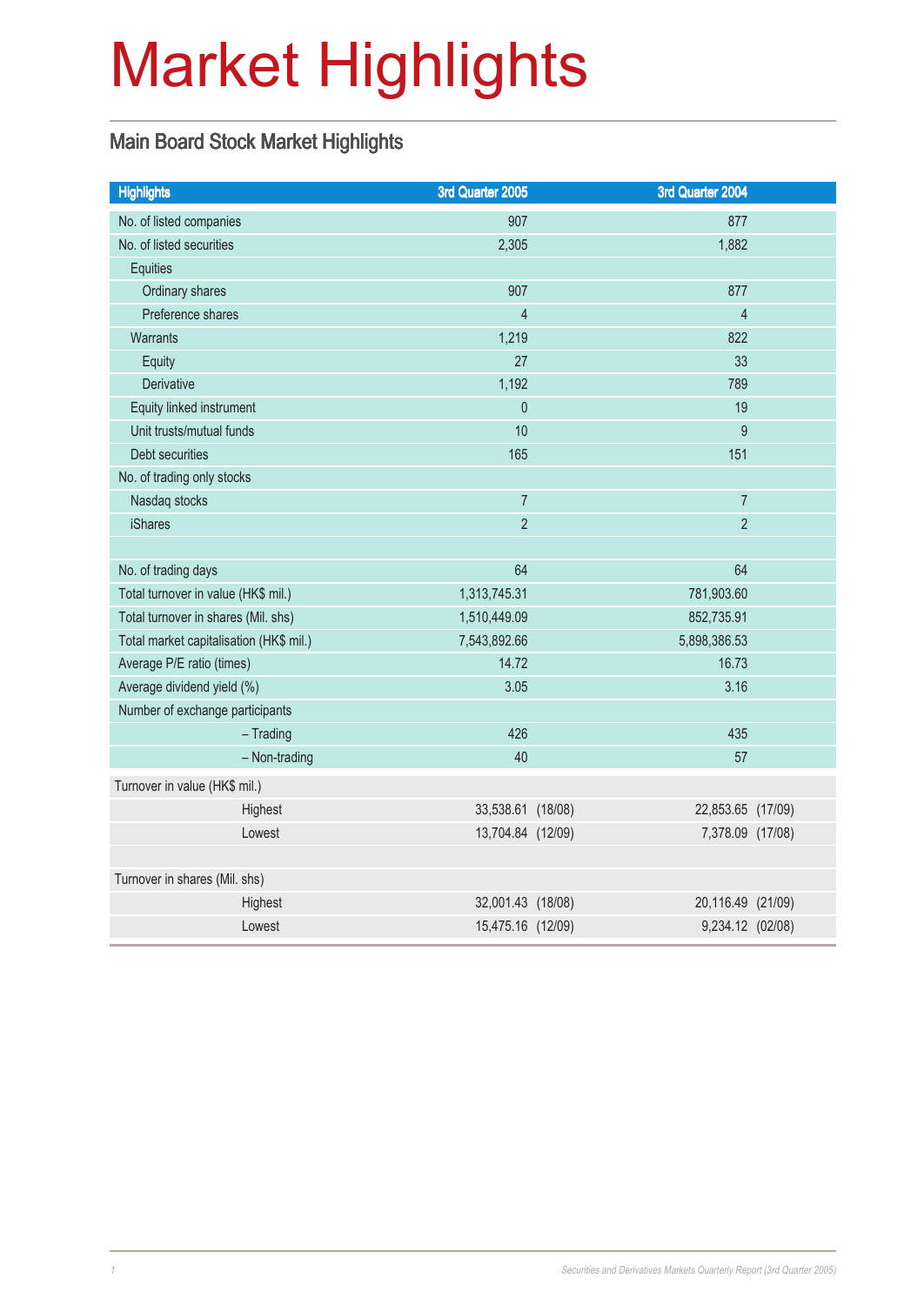# Market Highlights

### Market Highlights – Growth Enterprise Market (GEM)

| <b>Highlights</b>                       |         | 3rd Quarter 2005 |                | 3rd Quarter 2004 |               |
|-----------------------------------------|---------|------------------|----------------|------------------|---------------|
| No. of listed companies                 |         | 202              |                | 203              |               |
| No. of listed securities                |         | 202              |                | 204              |               |
| Equities                                |         | 202              |                | 203              |               |
| <b>Warrants</b>                         |         | $\theta$         |                | $\mathbf{1}$     |               |
|                                         |         |                  |                |                  |               |
| No. of trading days                     |         | 64               |                | 64               |               |
| Total turnover in value (HK\$ mil.)     |         | 7,474.63         |                | 3,063.86         |               |
| Total turnover in shares (Mil. shs)     |         | 12,180.25        |                | 5,234.41         |               |
| Total market capitalisation (HK\$ mil.) |         | 72,282.93        |                | 62,163.75        |               |
| Average P/E ratio (times)               |         | 22.63            |                | 27.46            |               |
| Average dividend yield (%)              |         | 0.97             |                | 0.69             |               |
| Turnover in value (HK\$ mil.)           |         |                  |                |                  |               |
|                                         | Highest |                  | 767.65 (11/08) |                  | 87.34 (05/08) |
|                                         | Lowest  |                  | 37.15 (26/07)  |                  | 24.02 (30/09) |
|                                         |         |                  |                |                  |               |
| Turnover in shares (Mil. shs)           |         |                  |                |                  |               |
|                                         | Highest |                  | 628.84 (11/08) | 315.59 (23/07)   |               |
|                                         | Lowest  |                  | 69.65 (15/07)  |                  | 37.11 (28/09) |
|                                         |         |                  |                |                  |               |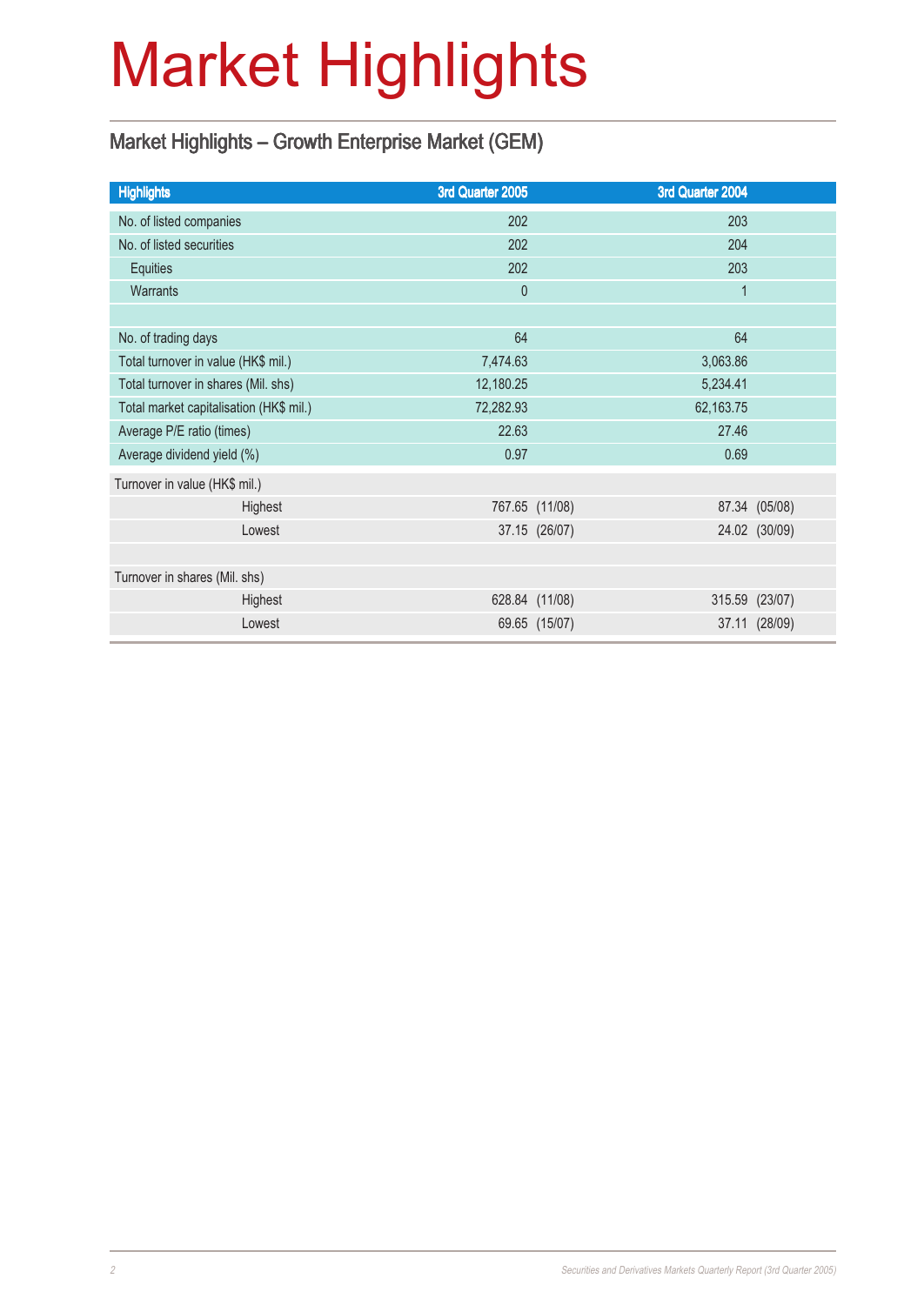# Market Highlights

#### Derivatives Market Highlights

|                                                            | <b>3rd Quarter</b> | <b>3rd Quarter</b> |
|------------------------------------------------------------|--------------------|--------------------|
| <b>Highlights</b>                                          | 2005               | 2004               |
| All futures and options products (excluding stock options) |                    |                    |
| No. of trading days                                        | 64                 | 63.5               |
| Total contract volume                                      | 4,696,418          | 3,554,791          |
| Equity index products                                      | 4,687,076          | 3,536,098          |
| Equity products                                            | 4,520              | 3,293              |
| Interest rates products                                    | 4,822              | 15,400             |
| Average daily contract volume <sup>1</sup>                 | 73,382             | 55,981             |
| Total open interest as at the quarter end (contracts)      | 409,267            | 238,822            |
| Equity index products                                      | 405,128            | 229,899            |
| Equity products                                            | 1,730              | 524                |
| Interest rates products                                    | 2,409              | 8,399              |
| <b>Stock options</b>                                       |                    |                    |
| No. of newly introduced stock options classes              | $\overline{2}$     |                    |
| No. of stock options as at the quarter end                 |                    |                    |
| <b>Class</b>                                               | 39                 | 37                 |
| <b>Series</b>                                              | 2,986              | 2,684              |
| Total premium (HK\$ mil.)                                  | 4,544.34           | 1,222.01           |
| Call                                                       | 2,866.20           | 564.79             |
| Put                                                        | 1,677.15           | 657.21             |
| Average daily premium (HK\$ mil.)                          | 71.01              | 19.24              |
| Total contract volume                                      | 3,186,175          | 1,333,212          |
| Call                                                       | 1,548,434          | 614,506            |
| Put                                                        | 1,637,741          | 718,706            |
| Average daily contract volume                              | 49,784             | 20,995             |
| Total open interest as at the quarter end (contracts)      | 1,181,211          | 516,569            |
| Call                                                       | 544,850            | 230,446            |
| Put                                                        | 636,361            | 286,123            |
| Total number of trades                                     | 87,759             | 37,772             |
| Average daily number of trades                             | 1,371              | 595                |
| Total contracts exercised                                  | 426,138            | 199,191            |
| Average premium per contract (HK\$)                        | 1,426              | 917                |
| Average contract per trade (contracts)                     | 36                 | 35                 |
| Put volume/call volume                                     | 1.06               | 1.17               |
| Average daily contract volume/open interest                | 4.2%               | 4.1%               |
| Options volume (shares)/underlying stock volume            | 4.7%               | 2.5%               |
| All futures and options products                           |                    |                    |
| Total contract volume                                      | 7,882,593          | 4,888,003          |
| Total open interest as at the quarter end (contracts)      | 1,590,478          | 755,391            |

1 Average daily contract volume is calculated based on the number of trading days of the Hong Kong Market.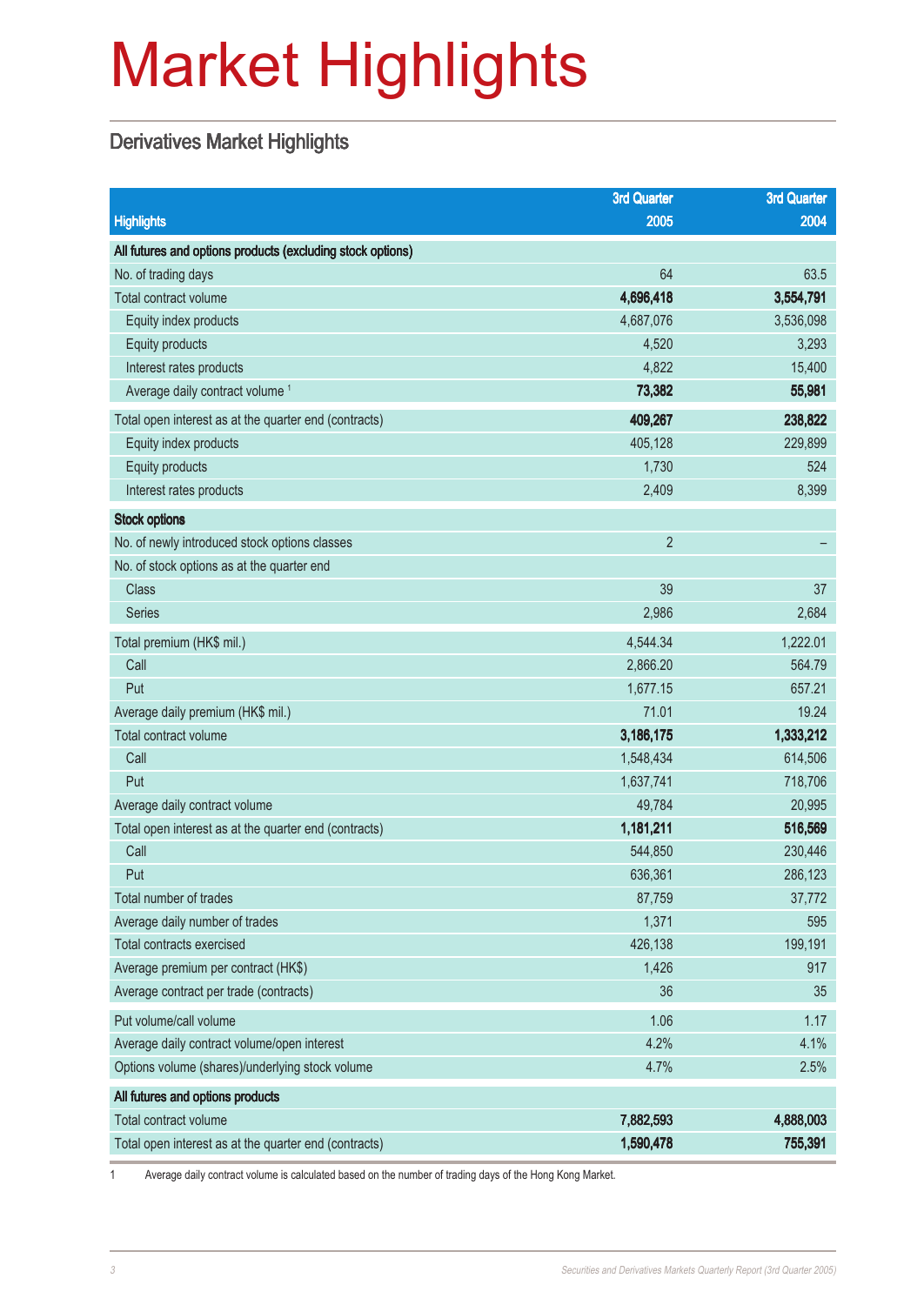#### New Listing Companies Statistics

|      |    | No. of newly listed companies | Funds raised (HK\$ mil.) |
|------|----|-------------------------------|--------------------------|
| 2004 | Q3 | 9                             | 2,580.33                 |
|      | Q4 | 17                            | 38,319.35                |
| 2005 | Q1 | 5                             | 6,084.36                 |
|      | Q2 | 14                            | 59,041.03                |
|      | Q3 | 9                             | 4,019.18                 |

### Equity Turnover

|      |                | <b>Share</b> | <b>Value</b> |              |
|------|----------------|--------------|--------------|--------------|
|      |                | (Mil. shs)   | (HK\$ mil.)  | No. of deals |
| 2004 | Q3             | 211,844.53   | 668,434.29   | 5,311,106    |
|      | Q4             | 605,129.76   | 953,603.62   | 7,828,424    |
| 2005 | Q1             | 573,722.80   | 915,816.33   | 7,096,762    |
|      | Q <sub>2</sub> | 262,762.37   | 774,973.82   | 4,981,081    |
|      | Q3             | 284,688.60   | 1,022,082.34 | 6,567,887    |

#### Equity Trading Statistics

|      |                | No. of<br>trading days | <b>Average daily turnover</b><br>(HK\$ mil.) | <b>Average value</b><br>per deal |
|------|----------------|------------------------|----------------------------------------------|----------------------------------|
| 2004 | Q <sub>3</sub> | 64                     | 10,444.29                                    | 125,856                          |
|      | Q4             | 63                     | 15,136.57                                    | 121,813                          |
| 2005 | Q1             | 59                     | 15,522.31                                    | 129,047                          |
|      | Q <sub>2</sub> | 62                     | 12,499.58                                    | 155,583                          |
|      | Q3             | 64                     | 15,970.04                                    | 155,618                          |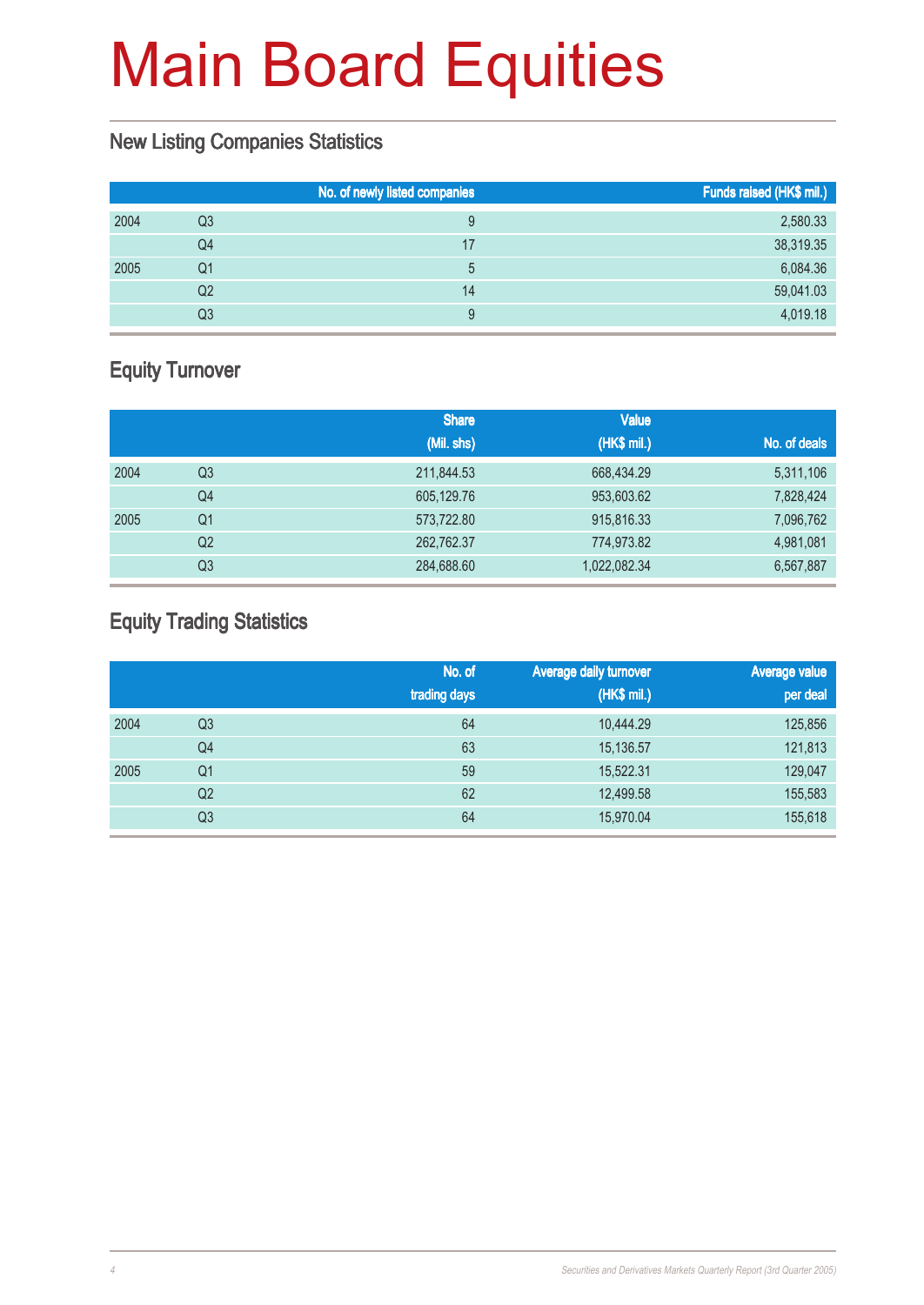#### 20 Most Advanced Stocks

for 3rd quarter 2005

|       |                        | <b>Closing price</b> |                         |        |
|-------|------------------------|----------------------|-------------------------|--------|
| Code  | <b>Stock</b>           | End of Sep 2005      | End of Jun 2005         | % up   |
| 00555 | <b>REX FINANCIAL H</b> | 0.129                | 0.032                   | 303.13 |
| 00766 | <b>SINO PROSPER</b>    | 0.680                | 0.208                   | 226.92 |
| 01094 | <b>SUNNY GLOBAL</b>    | 0.148                | 0.047                   | 214.89 |
| 00586 | <b>GOLDWIZ HOLD</b>    | 1.030                | 0.400                   | 157.50 |
| 00754 | <b>HOPSON DEV HOLD</b> | 9.400                | 3.800                   | 147.37 |
| 00894 | <b>MAN YUE INT'L</b>   | 1.950                | 0.870                   | 124.14 |
| 00818 | HI SUN TECH            | 1.000                | 0.470                   | 112.77 |
| 00862 | <b>NW MOBILE</b>       | 2.075                | 1.020                   | 103.43 |
| 00519 | <b>APPLIED INT'L</b>   | 0.440                | 0.218                   | 101.83 |
| 00353 | <b>ORIENT IND HOLD</b> | 0.980                | 0.490                   | 100.00 |
| 01226 | <b>GARRON INT'L</b>    | 1.000                | $\overline{A}$<br>0.533 | 87.62  |
| 00121 | <b>CHIA TAI ENT</b>    | 0.200                | 0.110                   | 81.82  |
| 00524 | <b>E-KONG GROUP</b>    | 0.415                | 0.229                   | 81.22  |
| 01109 | <b>CHINA RES LAND</b>  | 2.275                | 1.260                   | 80.56  |
| 00850 | <b>WING SHING INTL</b> | 0.275                | 0.165                   | 66.67  |
| 02387 | <b>IDS</b>             | 8.650                | 5.200                   | 66.35  |
| 00043 | C.P. POKPHAND          | 0.610                | 0.370                   | 64.86  |
| 00163 | <b>EMPEROR IHL</b>     | 2.025                | 1.240                   | 63.31  |
| 00992 | <b>LENOVO GROUP</b>    | 3.750                | 2.300                   | 63.04  |
| 00688 | <b>CHINA OVERSEAS</b>  | 2.325                | 1.440                   | 61.46  |
|       |                        |                      |                         |        |

A Adjusted

#### 20 Most Declined Stocks

for 3rd quarter 2005

|                |       |                        | <b>Closing price</b> |                 |                |          |
|----------------|-------|------------------------|----------------------|-----------------|----------------|----------|
| Rank           | Code  | <b>Stock</b>           | End of Sep 2005      | End of Jun 2005 |                | % down   |
|                | 00467 | <b>ORIENT RES GP</b>   | 0.191                | 0.800           | $\mathsf{A}$   | $-76.13$ |
| $\overline{2}$ | 00559 | <b>HUA YI COPPER</b>   | 0.350                | 0.930           |                | $-62.37$ |
| 3              | 00292 | <b>ASIA STD HOTEL</b>  | 0.310                | 0.780           |                | $-60.26$ |
| $\overline{4}$ | 00661 | CHN RES DEV            | 0.175                | 0.440           |                | $-60.23$ |
| $\overline{5}$ | 00451 | <b>SAME TIME HOLD</b>  | 1.630                | 3.950           |                | $-58.73$ |
| 6              | 02668 | <b>PAK TAK INT'L</b>   | 0.176                | 0.420           |                | $-58.10$ |
| 7              | 00307 | <b>TIDETIMESUN-NEW</b> | 0.210                | 0.500           | $\overline{A}$ | $-58.00$ |
| 8              | 00202 | <b>INTERCHINA HOLD</b> | 0.031                | 0.072           |                | $-56.94$ |
| 9              | 01194 | <b>CHINA FORCE</b>     | 0.450                | 1.040           |                | $-56.73$ |
| 10             | 00149 | <b>CHINA VELOCITY</b>  | 0.360                | 0.820           |                | $-56.10$ |
| 11             | 01064 | <b>ZHONG HUA INT'L</b> | 0.033                | 0.073           |                | $-54.79$ |
| 12             | 01126 | <b>DREAM INT'L</b>     | 0.490                | 1.010           |                | $-51.49$ |
| 13             | 01142 | <b>RONTEX INT'L</b>    | 0.032                | 0.064           |                | $-50.00$ |
| 14             | 00651 | <b>WONSON INT'L</b>    | 0.110                | 0.220           | $\mathsf{A}$   | $-50.00$ |
| 15             | 02633 | <b>NAM TAI EEP</b>     | 1.330                | 2.575           |                | $-48.35$ |
| 16             | 00082 | YANION INT'L           | 0.415                | 0.800           |                | $-48.13$ |
| 17             | 00059 | <b>RENREN HOLDINGS</b> | 0.550                | 1.000           | $\overline{A}$ | $-45.00$ |
| 18             | 00138 | <b>CCT TELECOM</b>     | 0.950                | 1.720           |                | $-44.77$ |
| 19             | 01217 | SINO TECHNOLOGY        | 0.047                | 0.085           |                | $-44.71$ |
| 20             | 01182 | <b>FOUNDATION GP</b>   | 0.100                | 0.180           |                | $-44.44$ |

A Adjusted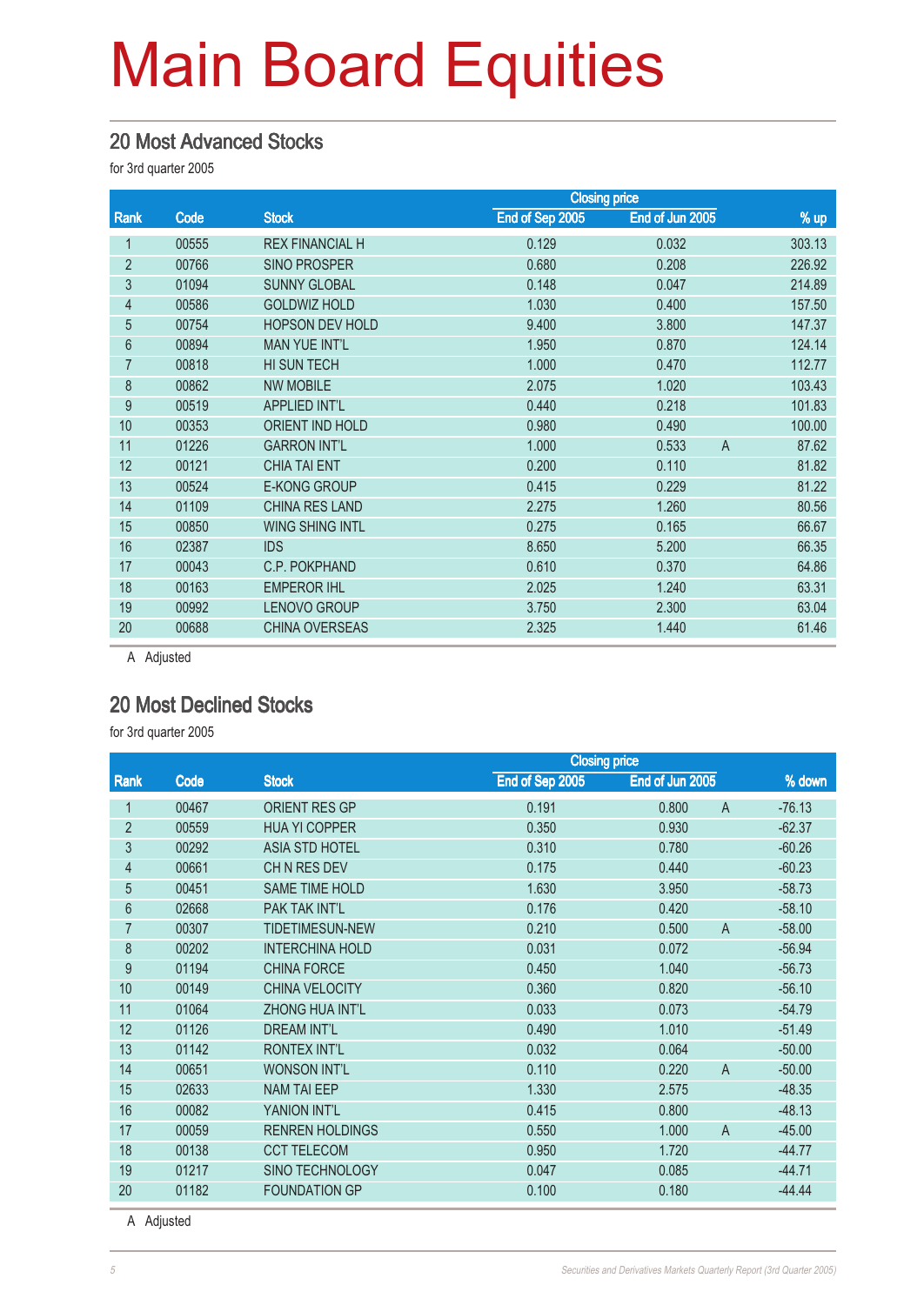#### 20 Most Active Stocks by Value

for 3rd quarter 2005

| Rank           | Code  | <b>Stock</b>           | Turnover (HK\$ mil.) | % of total |
|----------------|-------|------------------------|----------------------|------------|
| 1              | 00005 | <b>HSBC HOLDINGS</b>   | 126,618.38           | 12.39      |
| $\overline{2}$ | 00013 | <b>HUTCHISON</b>       | 60,144.49            | 5.88       |
| $\overline{3}$ | 00857 | <b>PETROCHINA</b>      | 58,862.18            | 5.76       |
| $\overline{4}$ | 00001 | <b>CHEUNG KONG</b>     | 40,814.81            | 3.99       |
| 5              | 00941 | <b>CHINA MOBILE</b>    | 36,870.48            | 3.61       |
| $6\phantom{.}$ | 00386 | SINOPEC CORP           | 35,693.47            | 3.49       |
| 7              | 02388 | <b>BOC HONG KONG</b>   | 34,984.67            | 3.42       |
| 8              | 02628 | <b>CHINA LIFE</b>      | 31,642.93            | 3.10       |
| 9              | 00883 | <b>CNOOC</b>           | 30,362.05            | 2.97       |
| 10             | 00016 | <b>SHK PPT</b>         | 28,883.58            | 2.83       |
| 11             | 03328 | <b>BANKCOMM</b>        | 26,402.11            | 2.58       |
| 12             | 00728 | <b>CHINA TELECOM</b>   | 20,546.75            | 2.01       |
| 13             | 01088 | <b>CHINA SHENHUA</b>   | 17,250.67            | 1.69       |
| 14             | 00019 | <b>SWIRE PACIFIC A</b> | 13,670.05            | 1.34       |
| 15             | 00330 | <b>ESPRIT HOLDINGS</b> | 12,639.09            | 1.24       |
| 16             | 00011 | <b>HANG SENG BANK</b>  | 10,834.77            | 1.06       |
| 17             | 00902 | <b>HUANENG POWER</b>   | 10,688.93            | 1.05       |
| 18             | 01171 | YANZHOU COAL           | 9,535.44             | 0.93       |
| 19             | 02600 | <b>CHALCO</b>          | 8,812.67             | 0.86       |
| 20             | 00388 | <b>HKEX</b>            | 7,040.22             | 0.69       |
| <b>Total</b>   |       |                        | 622,297.74           | 60.89      |

#### 20 Most Active Stock by Shares

for 3rd quarter 2005

| Rank           | Code  | <b>Stock</b>           | <b>Turnover (Mil. shs)</b> | % of total |
|----------------|-------|------------------------|----------------------------|------------|
| 1              | 00202 | <b>INTERCHINA HOLD</b> | 10,555.12                  | 3.71       |
| $\overline{2}$ | 00386 | SINOPEC CORP           | 10,549.01                  | 3.71       |
| $\mathfrak{Z}$ | 00857 | <b>PETROCHINA</b>      | 9,128.94                   | 3.21       |
| $\overline{4}$ | 00959 | A-MAX                  | 8,961.12                   | 3.15       |
| 5              | 03328 | <b>BANKCOMM</b>        | 8,296.95                   | 2.91       |
| 6              | 00530 | <b>FORTUNA INT'L</b>   | 7,052.39                   | 2.48       |
| $\overline{7}$ | 00728 | <b>CHINA TELECOM</b>   | 6,988.33                   | 2.45       |
| 8              | 00680 | <b>NAN HAI CORP</b>    | 5,911.81                   | 2.08       |
| $\overline{9}$ | 00883 | <b>CNOOC</b>           | 5,728.02                   | 2.01       |
| 10             | 02628 | <b>CHINA LIFE</b>      | 5,365.38                   | 1.88       |
| 11             | 00981 | <b>SMIC</b>            | 4,374.53                   | 1.54       |
| 12             | 01215 | <b>GUO XIN GROUP</b>   | 3,855.98                   | 1.35       |
| 13             | 00078 | <b>REGAL INT'L</b>     | 3,739.83                   | 1.31       |
| 14             | 00193 | <b>CAPITAL ESTATE</b>  | 3,694.67                   | 1.30       |
| 15             | 00419 | UNIVERSAL HOLD         | 3,439.88                   | 1.21       |
| 16             | 00135 | CNPC(HONG KONG)        | 3,034.93                   | 1.07       |
| 17             | 00603 | <b>NIPPON ASIA INV</b> | 2,893.79                   | 1.02       |
| 18             | 00292 | <b>ASIA STD HOTEL</b>  | 2,771.03                   | 0.97       |
| 19             | 01051 | <b>DNA SECURITY</b>    | 2,733.47                   | 0.96       |
| 20             | 00412 | <b>HERITAGE INT'L</b>  | 2,588.22                   | 0.91       |
| <b>Total</b>   |       |                        | 111,663.39                 | 39.22      |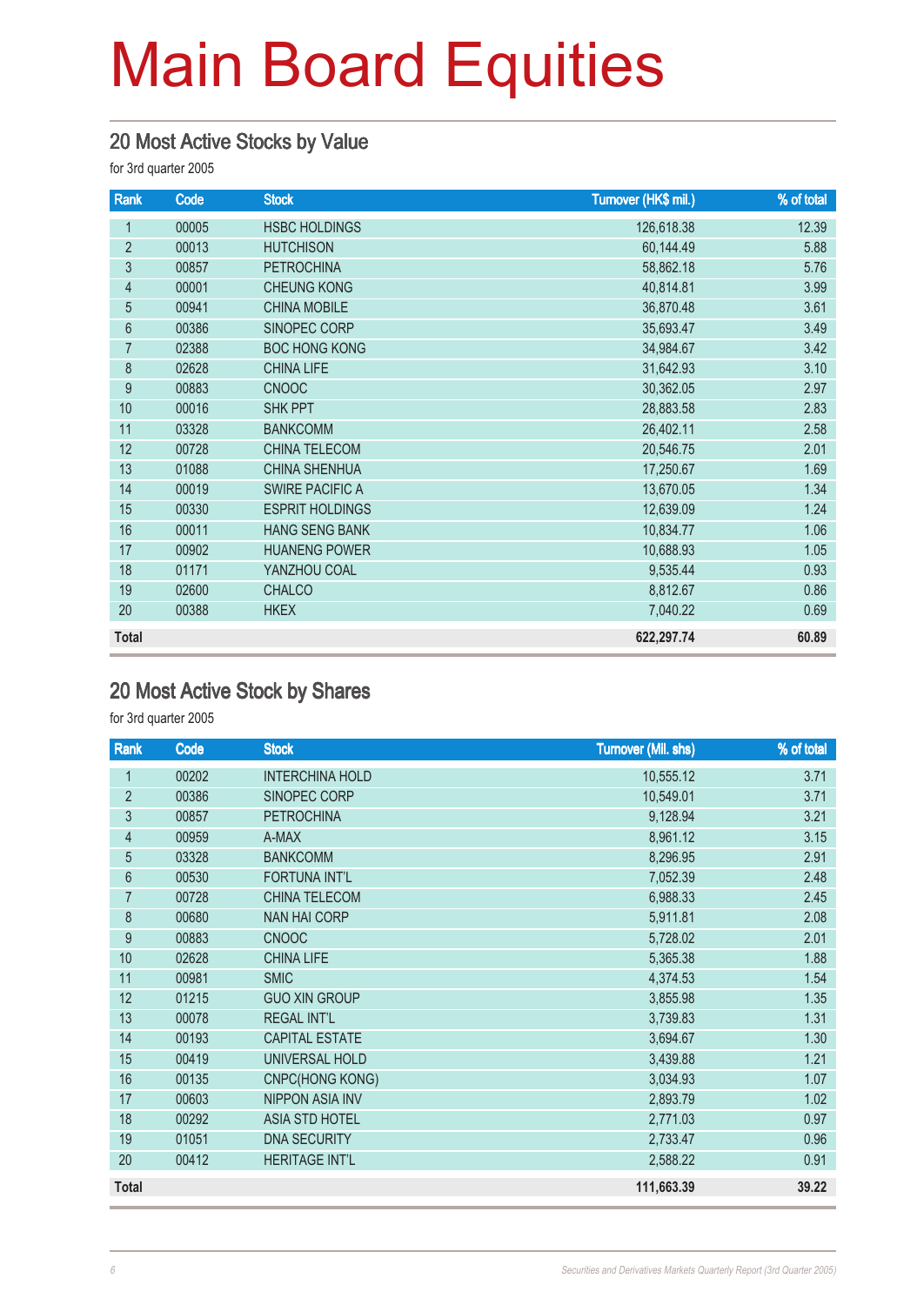#### Market Capitalisation of Domestic Companies

|      |    | HK\$ mil.    |
|------|----|--------------|
| 2004 | Q3 | 5,898,386.53 |
|      | Q4 | 6,629,176.75 |
| 2005 | Q1 | 6,506,079.87 |
|      | Q2 | 6,893,327.13 |
|      | Q3 | 7,543,892.66 |

#### Market Capitalisation by Classifications

Quarter-end figures

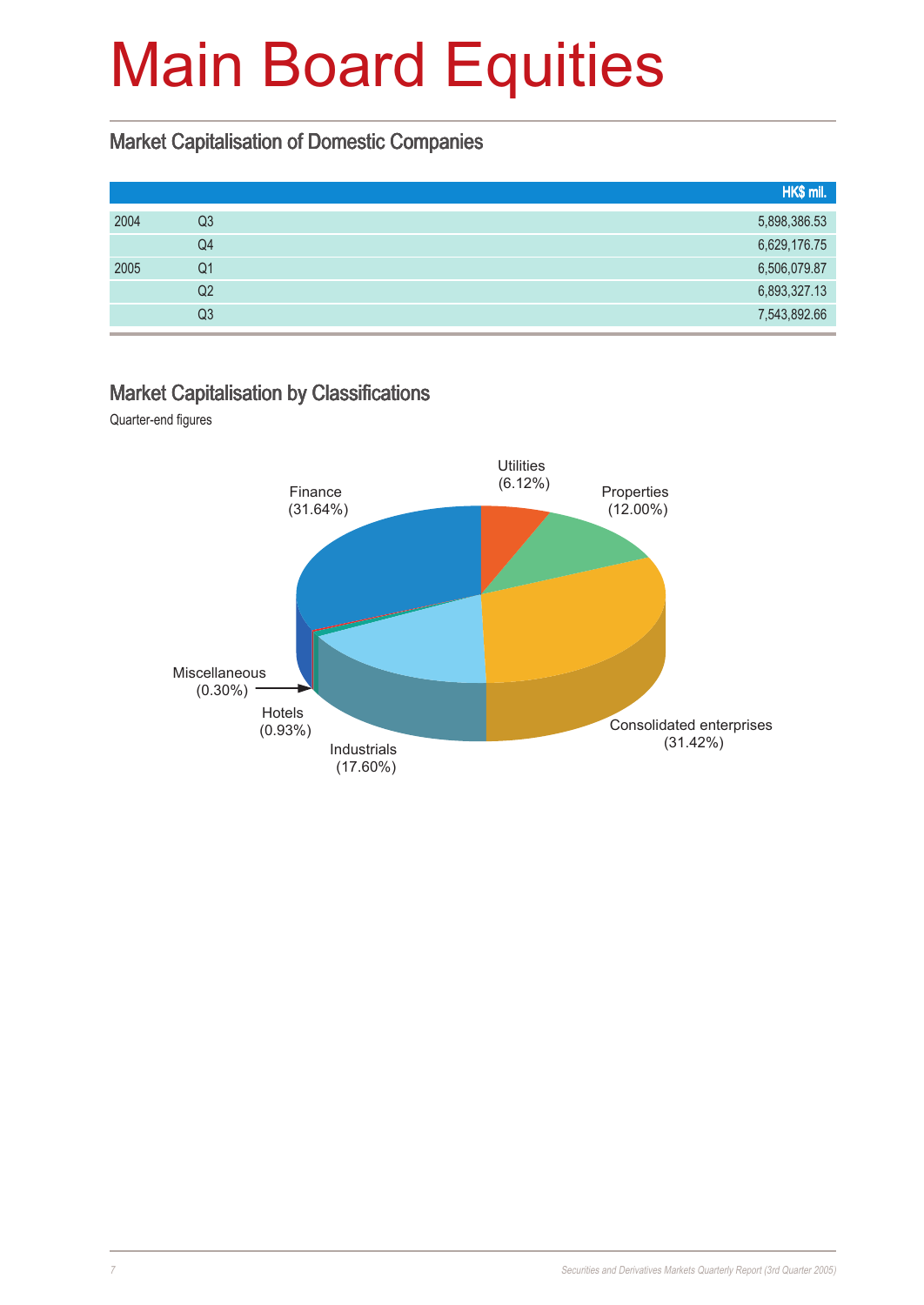#### 50 Leading Companies in Market Capitalisation

as at the 3rd quarter end 2005

| <b>Rank</b>              | Code           | Company                                                | Market capitalisation (HK\$ mil.) | % of market total |
|--------------------------|----------------|--------------------------------------------------------|-----------------------------------|-------------------|
| $\mathbf{1}$             | 00005          | <b>HSBC Holdings plc</b>                               | 1,425,981.81                      | 18.90             |
| $\overline{2}$           | 00941          | China Mobile (Hong Kong) Ltd.                          | 750,245.66                        | 9.95              |
| $\mathfrak{S}$           | 00013          | Hutchison Whampoa Ltd.                                 | 342,135.51                        | 4.54              |
| $\overline{\mathcal{L}}$ | 00883          | CNOOC Ltd.                                             | 231,958.92                        | 3.07              |
| $\overline{5}$           | 02888          | <b>Standard Chartered PLC</b>                          | 222,939.50                        | 2.96              |
| $6\phantom{a}$           | 00001          | Cheung Kong (Holdings) Ltd.                            | 202,896.00                        | 2.69              |
| $\overline{7}$           | 00011          | Hang Seng Bank Ltd.                                    | 199,405.20                        | 2.64              |
| 8                        | 00016          | Sun Hung Kai Properties Ltd.                           | 192,925.44                        | 2.56              |
| 9                        | 02388          | BOC Hong Kong (Holdings) Ltd.                          | 164,406.73                        | 2.18              |
| 10                       | 00857          | PetroChina Co. Ltd. - H Shares                         | 137, 142.85                       | 1.82              |
| 11                       | 00002          | CLP Holdings Ltd.                                      | 111,381.37                        | 1.48              |
| 12                       | 00019          | Swire Pacific Ltd.                                     | 107,623.08                        | 1.43              |
| 13                       | 00003          | Hong Kong and China Gas Co. Ltd., The                  | 89,261.87                         | 1.18              |
| 14                       | 00066          | MTR Corporation Ltd.                                   | 88,677.10                         | 1.18              |
| 15                       | 00906          | China Netcom Group Corporation (Hong Kong) Ltd.        | 88,023.61                         | 1.17              |
| 16                       | 00006          | Hongkong Electric Holdings Ltd.                        | 82,595.93                         | 1.09              |
| 17                       | 00762          | China Unicom Ltd.                                      | 81,098.31                         | 1.08              |
| 18                       | 03328          | Bank of Communications Co., Ltd. - H Shares            | 75,536.13                         | 1.00              |
| 19                       | 00004          | Wharf (Holdings) Ltd., The                             | 74,036.17                         | 0.98              |
| 20                       | 00012          | Henderson Land Development Co. Ltd.                    | 70,314.98                         | 0.93              |
| 21                       | 00330          | Esprit Holdings Ltd.                                   | 69,569.58                         | 0.92              |
| 22                       | 00386          | China Petroleum & Chemical Corporation - H Shares      | 59,570.73                         | 0.79              |
| 23                       | 02038          | Foxconn International Holdings Ltd.                    | 58,408.69                         | 0.77              |
| 24                       | 01038          | Cheung Kong Infrastructure Holdings Ltd.               | 58,384.04                         | 0.77              |
| 25                       | 02332          | Hutchison Telecommunications International Ltd.        | 53,466.14                         | 0.71              |
| 26                       | 00494          | Li & Fung Ltd.                                         | 52,651.36                         | 0.70              |
| 27                       | 00267          | CITIC Pacific Ltd.                                     | 47,581.16                         | 0.63              |
| 28                       | 00293          | Cathay Pacific Airways Ltd.                            | 46,645.34                         | 0.62              |
| 29                       | 00101          | Hang Lung Properties Ltd.                              | 45,490.64                         | 0.60              |
| 30                       | 02628          | China Life Insurance Co. Ltd. - H Shares               | 44,647.05                         | 0.59              |
| 31                       | 00083          | Sino Land Co. Ltd.                                     | 40,841.50                         | 0.54              |
| 32                       | 00728          | China Telecom Corporation Ltd. - H Shares              | 40,591.42                         | 0.54              |
| 33<br>34                 | 00144          | China Merchants Holdings (International) Co. Ltd.      | 37,904.29                         | 0.50              |
| 35                       | 00017<br>02318 | New World Development Co. Ltd.                         | 35,613.97                         | 0.47<br>0.46      |
| 36                       | 00551          | Ping An Insurance (Group) Co. of China Ltd. - H Shares | 34,669.62                         |                   |
| 37                       | 00023          | Yue Yuen Industrial (Holdings) Ltd.                    | 34,500.65                         | 0.46<br>0.45      |
| 38                       | 00008          | Bank of East Asia, Ltd., The<br>PCCW Ltd.              | 34,129.70<br>33,945.14            | 0.45              |
| 39                       | 01199          | COSCO Pacific Ltd.                                     | 33, 141. 45                       | 0.44              |
| 40                       | 00069          | Shangri-La Asia Ltd.                                   | 31,697.72                         | 0.42              |
| 41                       | 00992          | Lenovo Group Ltd.                                      | 31,661.11                         | 0.42              |
| 42                       | 00097          | Henderson Investment Ltd.                              | 31,131.47                         | 0.41              |
| 43                       | 01088          | China Shenhua Energy Co. Ltd. - H Shares               | 30,927.10                         | 0.41              |
| 44                       | 00388          | Hong Kong Exchanges and Clearing Ltd.                  | 28,191.77                         | 0.37              |
| 45                       | 00291          | China Resources Enterprise, Ltd.                       | 28,119.50                         | 0.37              |
| 46                       | 00020          | Wheelock and Co. Ltd.                                  | 28,039.52                         | 0.37              |
| 47                       | 00179          | Johnson Electric Holdings Ltd.                         | 27,369.73                         | 0.36              |
| 48                       | 00669          | Techtronic Industries Co. Ltd.                         | 27,019.54                         | 0.36              |
| 49                       | 00053          | Guoco Group Ltd.                                       | 25,896.34                         | 0.34              |
| 50                       | 00981          | Semiconductor Manufacturing International Corporation  | 24,860.66                         | 0.33              |
| <b>Total</b>             |                |                                                        | 5,915,253.11                      | 78.41             |
| <b>Market total</b>      |                |                                                        | 7,543,892.66                      | 100.00            |
|                          |                |                                                        |                                   |                   |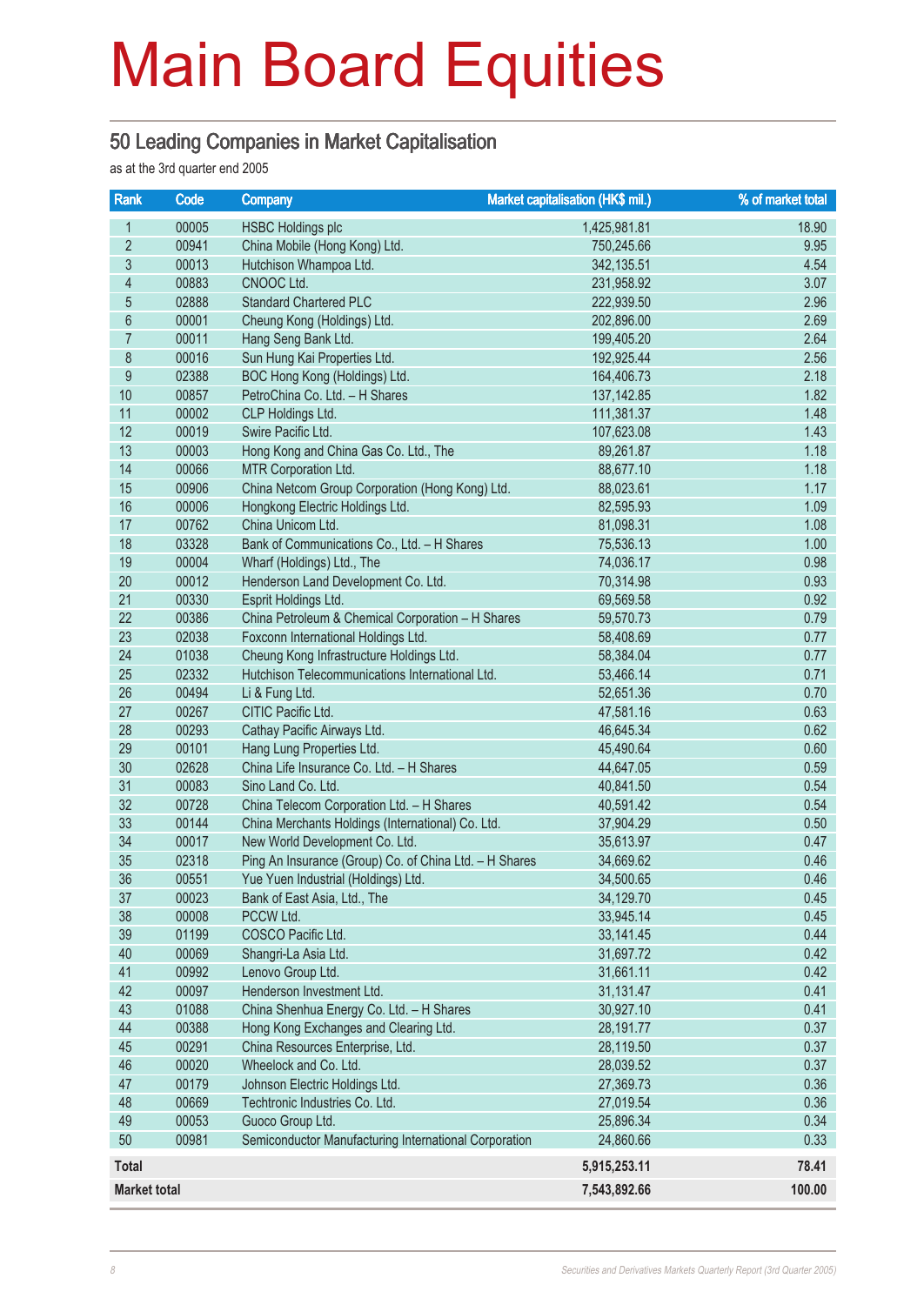### Short Selling (value)

|      |    | Short selling turnover (HK\$ mil.) | Equity turnover (HK\$ mil.) | % of equity total |
|------|----|------------------------------------|-----------------------------|-------------------|
| 2004 | Q3 | 27,935.39                          | 668,434.29                  | 4.18              |
|      | Q4 | 28.392.25                          | 953,603.62                  | 2.98              |
| 2005 | Q1 | 31,201.00                          | 915,816.33                  | 3.41              |
|      | Q2 | 36.031.28                          | 774.973.82                  | 4.65              |
|      | Q3 | 46,081.50                          | 1,022,082.34                | 4.51              |

#### Short Selling (share)

|      |    | <b>Short selling turnover (Mil. shs)</b> | <b>Equity turnover (Mil. shs)</b> | % of equity total |
|------|----|------------------------------------------|-----------------------------------|-------------------|
| 2004 | Q3 | 3,475.05                                 | 211,844.53                        | 1.64              |
|      | Q4 | 3,103.80                                 | 605,129.76                        | 0.51              |
| 2005 | Q1 | 3,616.14                                 | 573,722.80                        | 0.63              |
|      | Q2 | 4,003.26                                 | 262,762.37                        | 1.52              |
|      | Q3 | 5.042.44                                 | 284,688.60                        | 1.77              |

#### Newly Listed Companies

for 3rd quarter 2005

| Code         | <b>Company name</b>                                  | <b>Listing date</b> | No. of issued shares | Funds raised (HK\$ mil.) |
|--------------|------------------------------------------------------|---------------------|----------------------|--------------------------|
| 03311        | China State Construction International Holdings Ltd. | 8/7/2005            | 492,108,002          |                          |
| 03333        | Senyuan International Holdings Ltd.                  | 11/7/2005           | 305.000.000          | 89.98                    |
| 02777        | Guangzhou R&F Properties Co., Ltd. - H Shares        | 14/7/2005           | 211,514,600          | 2,284.36                 |
| 02728        | Shinhint Acoustic Link Holdings Ltd.                 | 14/7/2005           | 300,000,000          | 60.00                    |
| 00833        | Alltronics Holdings Ltd.                             | 15/7/2005           | 300.000.000          | 72.00                    |
| 00268        | Kingdee International Software Group Co. Ltd. #      | 20/7/2005           | 443.285.408          |                          |
| 00423        | Hong Kong Economic Times Holdings Ltd.               | 3/8/2005            | 431,600,000          | 203.32                   |
| 02018        | AAC Acoustic Technologies Holdings Inc.              | 9/8/2005            | 1.248.000.000        | 979.52                   |
| 03389        | Xinyu Hengdeli Holdings Ltd.                         | 26/9/2005           | 1,000,000,000        | 330.00                   |
| <b>Total</b> |                                                      |                     |                      | 4,019.18                 |

# Termination of listing on GEM and new listing by way of introduction on Main Board.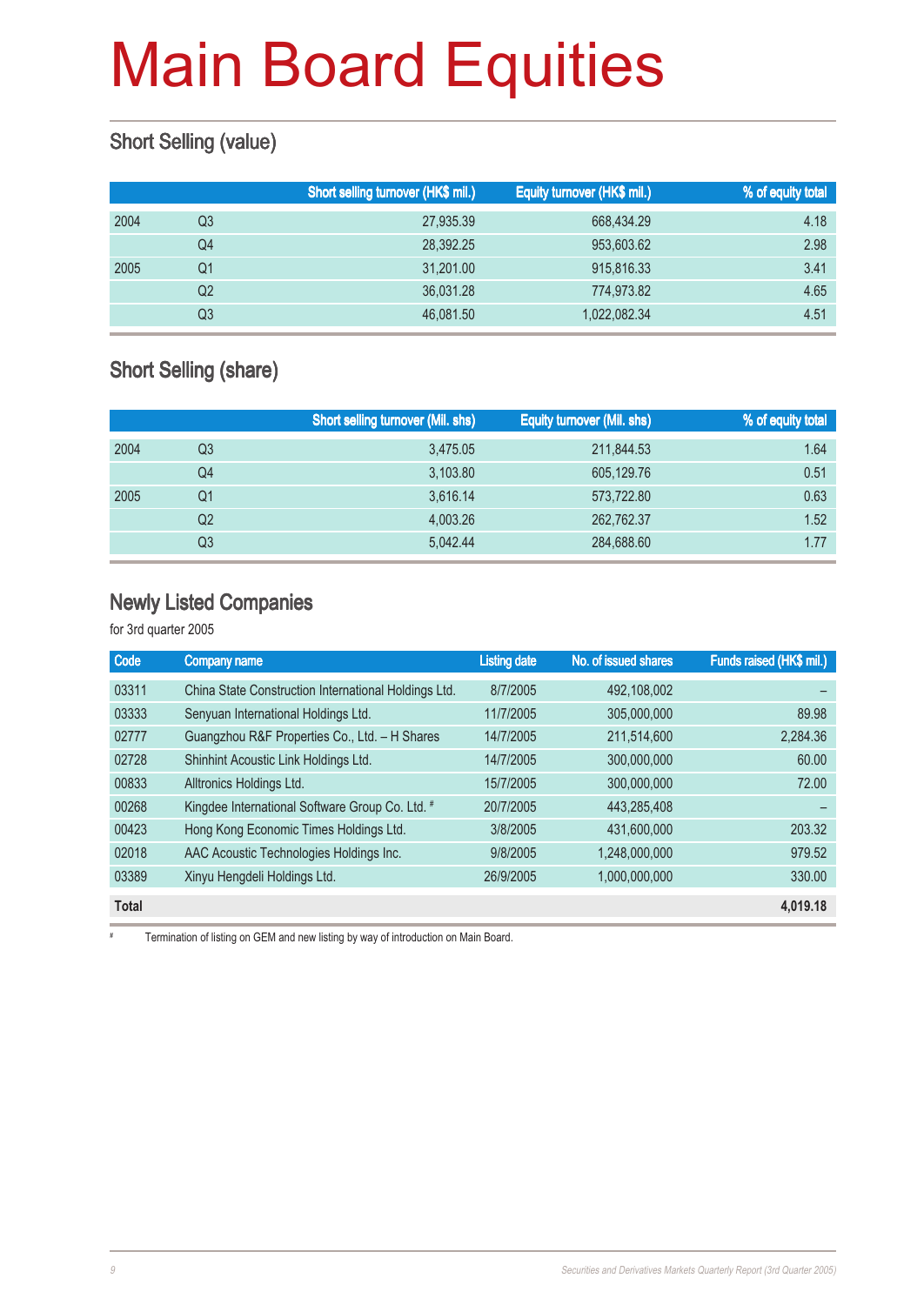#### Company Name Changes

for 3rd quarter 2005

| Code  | Old name                                            | New name                                   | <b>Effective date</b> | <b>Adoption date</b> |
|-------|-----------------------------------------------------|--------------------------------------------|-----------------------|----------------------|
| 00128 | e-New Media Co. Ltd.                                | ENM Holdings Ltd.                          | 2005/06/24            | 2005/07/04           |
| 00649 | Shimao China Holdings Ltd.                          | Shimao International Holdings Ltd.         | 2005/05/26            | 2005/07/06           |
| 00680 | South Sea Holding Co. Ltd. *                        | Nan Hai Corporation Ltd.                   | 2005/06/17            | 2005/07/13           |
| 00233 | Shanghai Ming Yuan Holdings Ltd.                    | Mingyuan Medicare Development Co. Ltd.     | 2005/06/15            | 2005/07/15           |
| 00706 | Start Technology Co. Ltd.                           | FinTronics Holdings Co. Ltd.               | 2005/07/15            | 2005/07/25           |
| 01208 | Oriental Metals (Holdings) Co. Ltd.                 | Minmetals Resources Ltd.                   | 2005/08/04            | 2005/08/12           |
| 01003 | Capital Prosper Ltd.                                | <b>GFT Holdings Ltd.</b>                   | 2005/07/13            | 2005/08/18           |
| 02333 | Great Wall Automobile Holding Co. Ltd. - H Shares * | Great Wall Motor Co. Ltd. - H Shares       | 2005/08/17            | 2005/08/23           |
| 00996 | Pricerite Group Ltd.                                | CASH Retail Management Group Ltd.          | 2005/07/20            | 2005/08/25           |
| 00279 | Hansom Eastern (Holdings) Ltd.                      | Inner Mongolia Development (Holdings) Ltd. | 2005/08/04            | 2005/09/29           |

\* Change of English name only

# Change of Chinese name only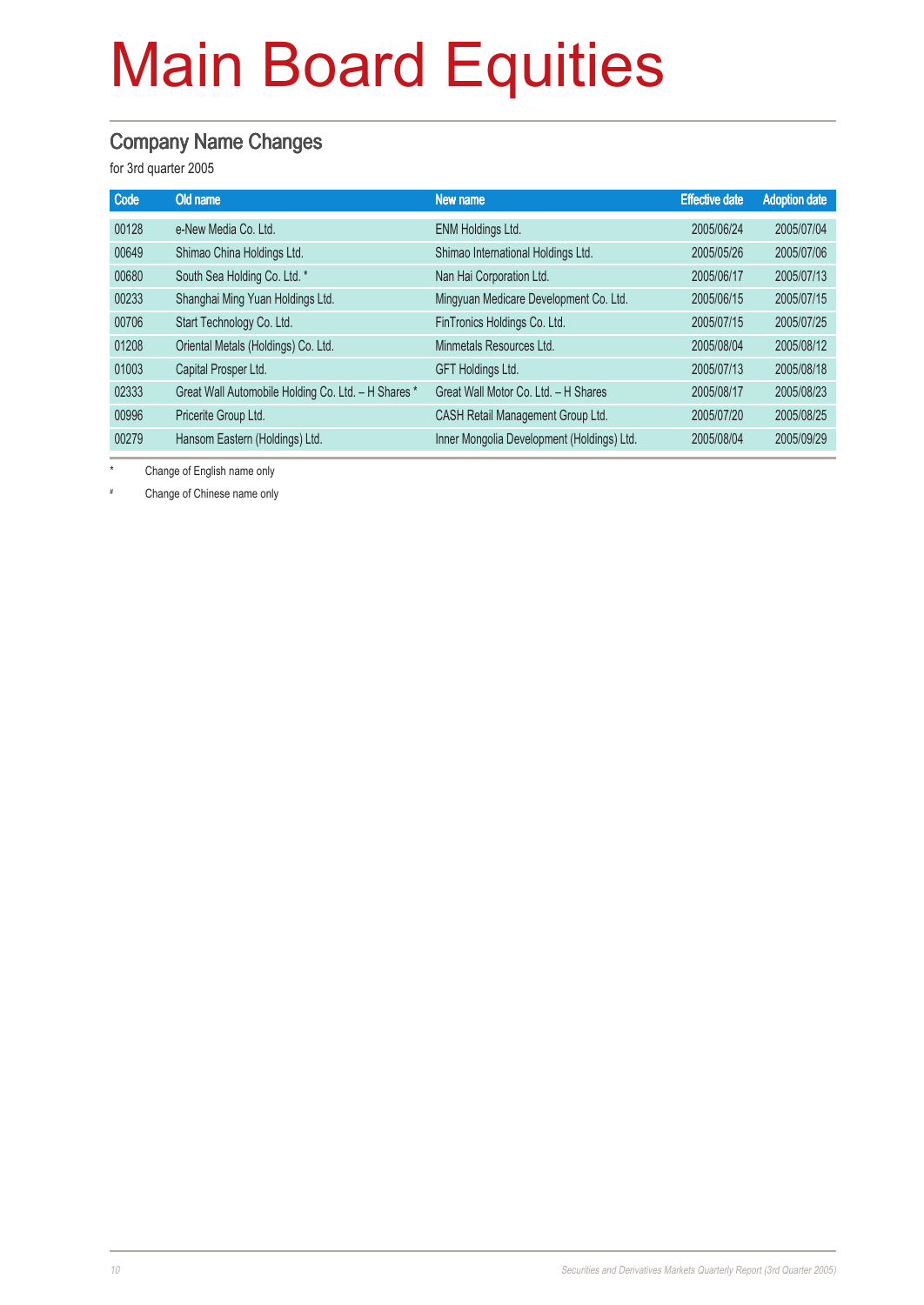#### Bonus Issues / Bonus Warrants

for 3rd quarter 2005

| Code  | <b>Company</b>                        | <b>Particulars</b> | Ex-date    |
|-------|---------------------------------------|--------------------|------------|
| 00185 | China Credit Holdings Ltd.            | 1 2006 wt for 10   | 2005/07/11 |
| 00938 | Man Sang International Ltd.           | 1 for 10           | 2005/07/22 |
| 00896 | Hanison Construction Holdings Ltd.    | 1 for $4$          | 2005/07/28 |
| 01222 | Wang On Group Ltd.                    | 1 for $5$          | 2005/08/05 |
| 01004 | Rising Development Holdings Ltd.      | 1 for $2$          | 2005/08/18 |
| 00113 | Dickson Concepts (International) Ltd. | 1 for $10$         | 2005/08/22 |
| 00047 | Hop Hing Holdings Ltd.                | 1 2009 wt for 5    | 2005/09/06 |

#### Share Split / Consolidation

for 3rd quarter 2005

| Company                                       | <b>Particulars</b>       | <b>Effective date</b> |
|-----------------------------------------------|--------------------------|-----------------------|
| Sinochem Hong Kong Holdings Ltd.              | Consolidation 10 into 1  | 2005/07/06            |
| Wonson International Holdings Ltd.            | Consolidation 20 into 1  | 2005/07/11            |
| 139 Holdings Ltd.                             | Consolidation 10 into 1  | 2005/07/29            |
| Inner Mongolia Development (Holdings) Ltd.    | Consolidation 20 into 1  | 2005/08/05            |
| renren Holdings Ltd.                          | Consolidation 100 into 1 | 2005/08/05            |
| Orient Resources Group Co. Ltd.               | Consolidation 10 into 1  | 2005/08/08            |
| Radford Capital Investment Ltd.               | Consolidation 10 into 1  | 2005/08/23            |
| Deson Development International Holdings Ltd. | Consolidation 10 into 1  | 2005/09/01            |
| Asia Alliance Holdings Ltd.                   | Consolidation 10 into 1  | 2005/09/09            |
| Unity Investments Holdings Ltd.               | Consolidation 10 into 1  | 2005/09/14            |
| Tidetime Sun (Group) Ltd.                     | Consolidation 50 into 1  | 2005/09/16            |
| Garron International Ltd.                     | Consolidation 20 into 1  | 2005/09/21            |
| Gorient (Holdings) Ltd.                       | Consolidation 10 into 1  | 2005/09/26            |
| Capital Estate Ltd.                           | Consolidation 100 into 1 | 2005/09/30            |
|                                               |                          |                       |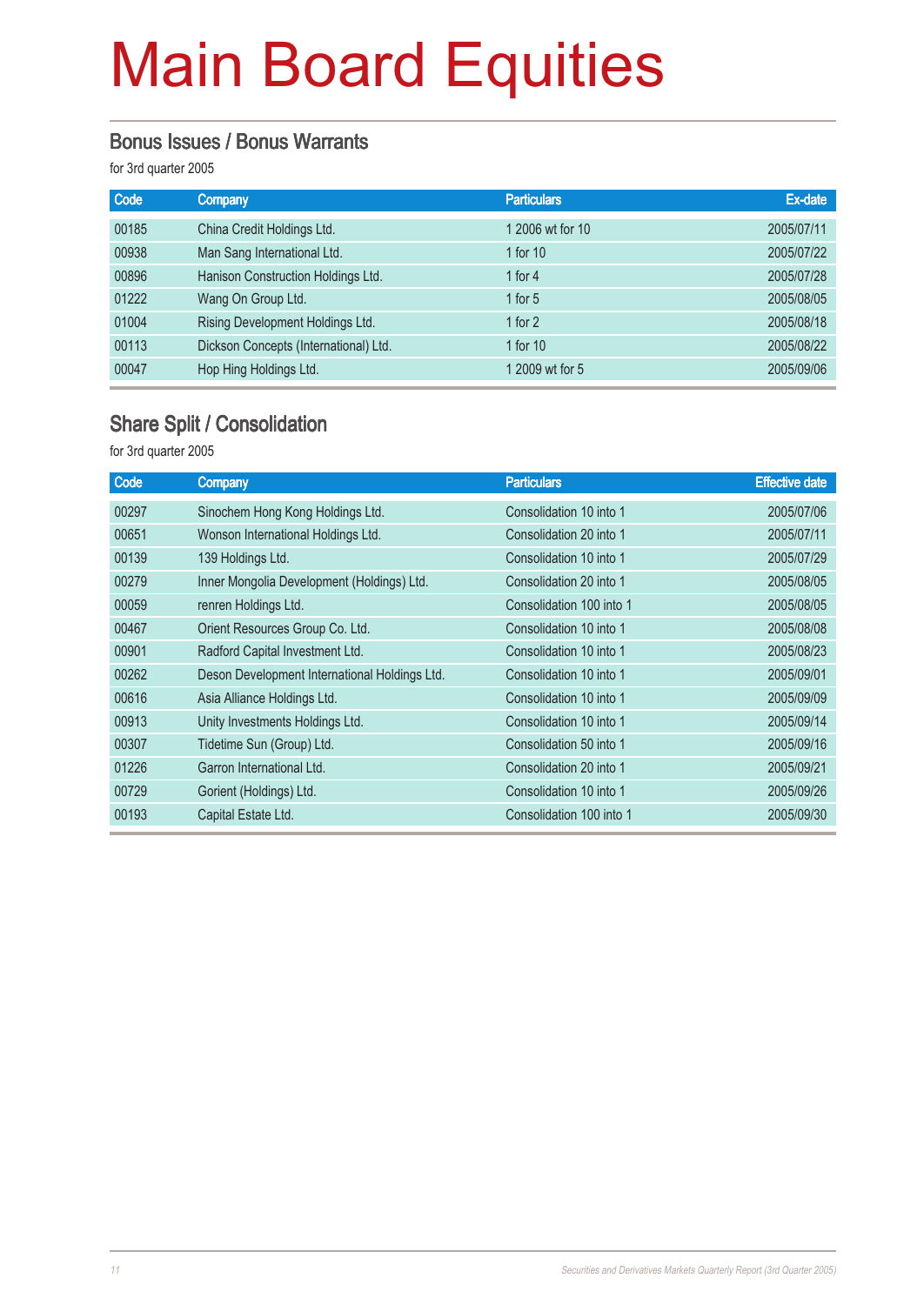#### Rights Issues & Open Offers

for 3rd quarter 2005

| <b>Month</b> | Code  | <b>Company</b>                           | <b>Ratio</b>               | Funds raised (HK\$ mil.) |
|--------------|-------|------------------------------------------|----------------------------|--------------------------|
| Jul          | 00623 | SNP Leefung Holdings Ltd.                | Rts 1 for 4 @\$1.20        | 120.82                   |
|              | 00382 | <b>Hualing Holdings Ltd</b>              | Rts 3 for 2 @\$0.10        | 238.21                   |
|              | 00491 | Ruili Holdings Ltd.                      | Rts 3 for 1 @\$0.10        | 161.57                   |
|              | 00627 | U-RIGHT International Holdings Ltd.      | Open offer 1 for 2 @\$0.25 | 223.31                   |
|              | 00260 | Sino Gas Group Ltd.                      | Open offer 2 for 1 @\$0.02 | 133.98                   |
| Aug          | 00039 | Wealthmark International (Holdings) Ltd. | Rts 1 for 2 @\$0.54        | 54.00                    |
|              | 00371 | Shang Hua Holdings Ltd.                  | Open offer 1 for 2 @\$0.10 | 2.78                     |
|              | 01223 | Symphony Holdings Ltd.                   | Rts 1 for 2 @\$0.63        | 349.59                   |
| Sep          | 00901 | Radford Capital Investment Ltd.          | Rts 1 for 1 @\$0.088       | 30.31                    |
|              | 00735 | Oriental Investment Corporation Ltd.     | Rts 3 for 10 @\$0.10       | 57.60                    |
|              | 00616 | Asia Alliance Holdings Ltd.              | Rts 10 for 1 @\$0.40       | 142.80                   |
| <b>Total</b> |       |                                          |                            | 1.514.97                 |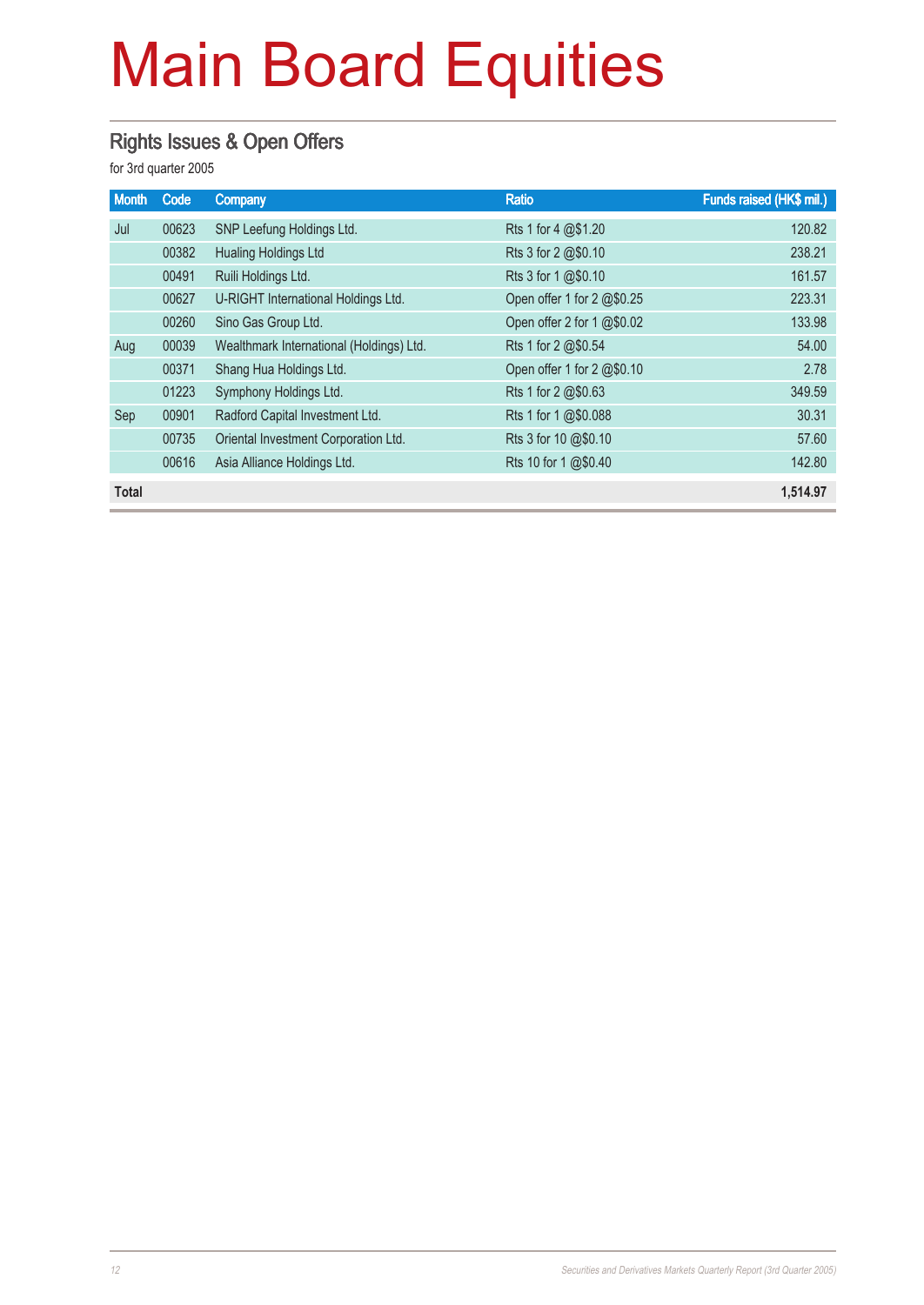#### Placing\*

|              |       |                        | No. of new    | <b>Placing price</b> | <b>Funds raised</b> |
|--------------|-------|------------------------|---------------|----------------------|---------------------|
| <b>Month</b> | Code  | <b>Company</b>         | shares placed | (HK\$)               | (HK\$ mil.)         |
| 2005         |       |                        |               |                      |                     |
| Jun **       | 00021 | <b>BEAUFORTE INV</b>   | 58,564,000    | 0.400                | 23.43               |
|              | 00351 | <b>CS CONSERVAT P</b>  | 30,000,000    | 0.780                | 23.40               |
|              | 00729 | <b>GORIENT</b>         | 345,000,000   | 0.040                | 13.80               |
|              | 00412 | <b>HERITAGE INT'L</b>  | 500,000,000   | 0.160                | 80.00               |
|              | 00587 | <b>HUA HAN</b>         | 133,232,400   | 0.860                | 114.58              |
|              | 00059 | <b>RENREN HOLDINGS</b> | 1,355,000,000 | 0.016                | 21.68               |
|              | 00269 | <b>SEAPOWER RESI</b>   | 106,400,000   | 0.125                | 13.30               |
|              | 01129 | <b>SKY HAWK COMP</b>   | 99,000,000    | 0.100                | 9.90                |
|              | 01166 | SOLARTECH INT'L        | 65,390,000    | 0.280                | 18.31               |
|              | 00913 | <b>UNITY INV HOLD</b>  | 87,978,000    | 0.041                | 3.61                |
|              | 01064 | ZHONG HUA INT'L        | 783,000,000   | 0.020                | 15.66               |
|              | 00859 | <b>ZIDA TECH</b>       | 20,000,000    | 0.510                | 10.20               |
| Jul          | 00362 | <b>DAQING PECHEM</b>   | 214,810,000   | 0.455                | 97.74               |
|              | 00064 | <b>GET NICE</b>        | 50,000,000    | 0.820                | 41.00               |
|              | 00045 | <b>HK&amp;S HOTELS</b> | 172,080       | 5.855                | 1.01                |
|              | 00404 | <b>HSIN CHONG CONS</b> | 143,565       | 0.500                | 0.07                |
|              | 00559 | <b>HUA YI COPPER</b>   | 111,000,000   | 0.880                | 97.68               |
|              | 00148 | KINGBOARD CHEM         | 40,000,000    | 22.250               | 890.00              |
|              | 00736 | <b>NORTHERN INT'L</b>  | 48,000,000    | 0.260                | 12.48               |
|              | 00600 | PEARL ORIENTAL         | 60,000,000    | 0.350                | 21.00               |
|              | 00297 | SINOCHEM HK            | 390,000,000   | 1.000                | 390.00              |
| Aug          | 01227 | CHI FIN IND INV        | 10,000,000    | 0.188                | 1.88                |
|              | 01198 | <b>CHITALY HOLD</b>    | 20,000,000    | 5.000                | 100.00              |
|              | 00313 | <b>DICKSON GROUP</b>   | 16,000,000    | 0.290                | 4.64                |
|              | 02038 | <b>FIH</b>             | 26,915,000    | 5.065                | 136.32              |
|              | 00197 | <b>HENG TAI</b>        | 164,000,000   | 1.250                | 205.00              |
|              | 00412 | <b>HERITAGE INT'L</b>  | 237,000,000   | 0.100                | 23.70               |
|              | 00754 | <b>HOPSON DEV HOLD</b> | 200,600,000   | 4.875                | 977.93              |
|              | 00349 | ICBC (ASIA)            | 6,596,330     | 11.058               | 72.94               |
|              | 00279 | <b>INNER MONGOLIA</b>  | 20,000,000    | 0.540                | 10.80               |
|              | 00358 | <b>JIANGXI COPPER</b>  | 231,000,000   | 3.813                | 880.80              |
|              | 00318 | <b>KAMBOAT</b>         | 5,400,000,000 | 0.010                | 54.00               |
|              | 02366 | <b>QJY MEDIA</b>       | 70,000,000    | 1.830                | 128.10              |
|              | 00850 | WING SHING INTL        | 82,000,000    | 0.125                | 10.25               |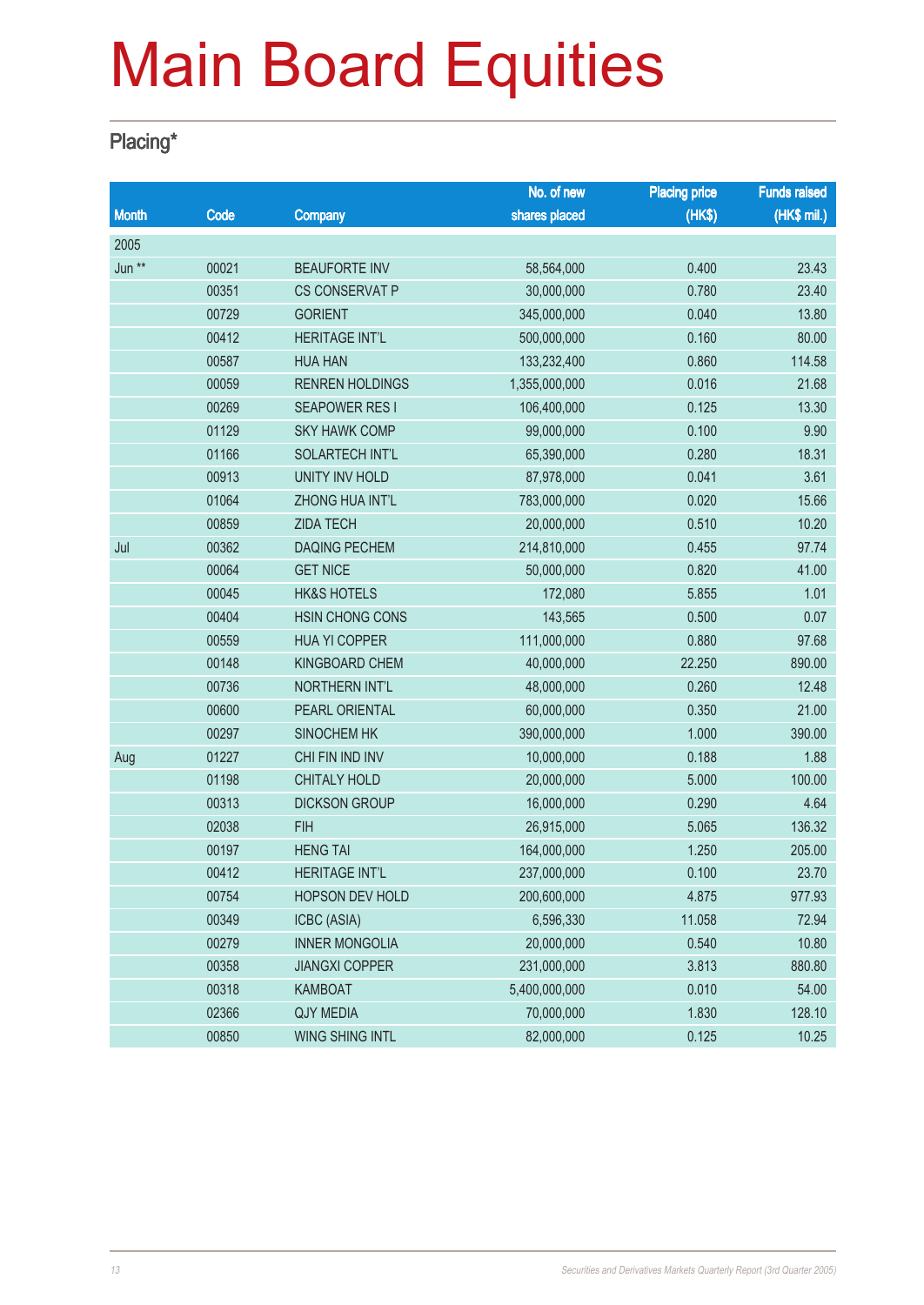| <b>Month</b> | Code  | <b>Company</b>         | No. of new<br>shares placed | <b>Placing price</b><br>(HK\$) | <b>Funds raised</b><br>(HK\$ mil.) |
|--------------|-------|------------------------|-----------------------------|--------------------------------|------------------------------------|
| Sep          | 00723 | ANEX INT'L             | 91,504,969                  | 0.100                          | 9.15                               |
|              | 00351 | <b>CS CONSERVAT P</b>  | 65,000,000                  | 0.760                          | 49.40                              |
|              | 00431 | <b>G CHINA HOLD</b>    | 47,600,000                  | 0.500                          | 23.80                              |
|              | 01212 | <b>LIFESTYLE INT'L</b> | 100,000,000                 | 12.550                         | 1,255.00                           |
|              | 00857 | <b>PETROCHINA</b>      | 3,196,801,818               | 6.000                          | 19,180.81                          |
|              | 00764 | <b>RICHE M-MEDIA</b>   | 400,000,000                 | 0.340                          | 136.00                             |
|              |       |                        |                             |                                |                                    |

**Total 25,159.37**

\* Due to the reporting time-lag, placing figures for the quarter are provisional.

\*\* Supplementary information update for previous quarters.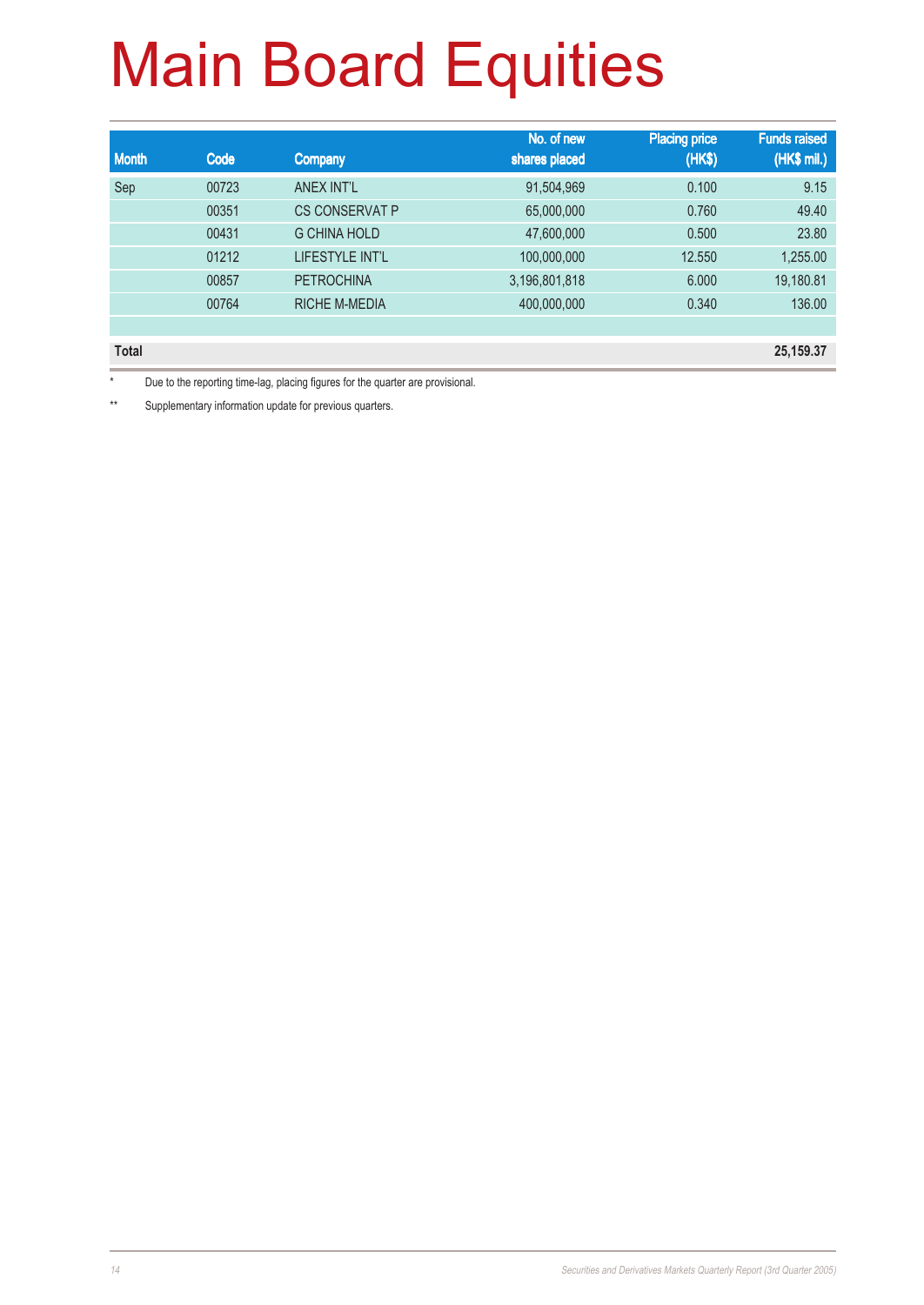#### Warrant Trading Statistics

|      |                | <b>Equity wts</b><br>(HK\$ mil.) | <b>Derivative wts</b><br>(HK\$ mil.) | <b>Total</b><br>(HK\$ mil.) |
|------|----------------|----------------------------------|--------------------------------------|-----------------------------|
| 2004 | Q <sub>3</sub> | 624.18                           | 108,500.64                           | 109,124.82                  |
|      | Q <sub>4</sub> | 1,144.56                         | 170,172.15                           | 171,316.70                  |
| 2005 | Q1             | 1.045.79                         | 160,375.18                           | 161,420.97                  |
|      | Q <sub>2</sub> | 597.94                           | 169,086.62                           | 169,684.56                  |
|      | Q <sub>3</sub> | 471.64                           | 282,999.55                           | 283,471.19                  |

#### Warrant Market Value

|      |                |               | <b>Equity wts</b> |               | <b>Derivative wts</b> |           | <b>Total</b> |
|------|----------------|---------------|-------------------|---------------|-----------------------|-----------|--------------|
|      |                | <b>Number</b> | (HK\$ mil.)       | <b>Number</b> | (HK\$ mil.)           | Total no. | (HK\$ mil.)  |
| 2004 | Q3             | 33            | 1.558.01          | 789           | 61.674.64             | 822       | 63,232.65    |
|      | Q <sub>4</sub> | 32            | 2.316.95          | 863           | 84.257.32             | 895       | 86,574.27    |
| 2005 | Q1             | 33            | 3.194.29          | 867           | 49.917.48             | 900       | 53,111.76    |
|      | Q <sub>2</sub> | 26            | 2,499.05          | 927           | 67,123.72             | 953       | 69,622.76    |
|      | Q3             | 27            | 1,603.62          | 1.192         | 139,464.18            | 1.219     | 141,067.81   |

#### New Listing Statistics – Warrants

|      |    | No. of newly listed<br>equity wts | No. of newly listed<br>derivative wts | <b>Amount raised</b><br>(HK\$ mil.) |
|------|----|-----------------------------------|---------------------------------------|-------------------------------------|
| 2004 | Q3 |                                   | 274                                   | 27,666.69                           |
|      | Q4 | 4                                 | 390                                   | 41,677.16                           |
| 2005 | Q1 | 4                                 | 303                                   | 33,222.25                           |
|      | Q2 | C                                 | 376                                   | 35,705.01                           |
|      | Q3 | 5                                 | 559                                   | 52,123.22                           |

### Newly Listed Equity Warrants

for 3rd quarter 2005

|              |                                                     | <b>Initial issued</b> |                     |               | <b>Amount raised</b> |
|--------------|-----------------------------------------------------|-----------------------|---------------------|---------------|----------------------|
| Code         | <b>Equity warrants</b>                              | amount (HK\$)         | <b>Listing date</b> | <b>Expiry</b> | (HK\$ mil.)          |
| 00460        | REXCAPITAL International Holdings Ltd Warrants 2007 | 63,800,000            | 2005/07/04          | 2007/07/03    | 25.30                |
| 00454        | Global Green Tech Group Ltd Warrants 2007           | 90,273,905            | 2005/07/12          | 2007/07/07    |                      |
| 00463        | Global Green Tech Group Ltd Warrants 2008           | 121,562,126           | 2005/07/12          | 2008/07/07    |                      |
| 00490        | China Credit Holdings Ltd Warrants 2006             | 26,018,895            | 2005/07/25          | 2006/07/31    |                      |
| 00427        | Hop Hing Holdings Ltd Warrants 2009                 | 20,649,940            | 2005/09/20          | 2009/04/30    |                      |
| <b>Total</b> |                                                     |                       |                     |               | 25.30                |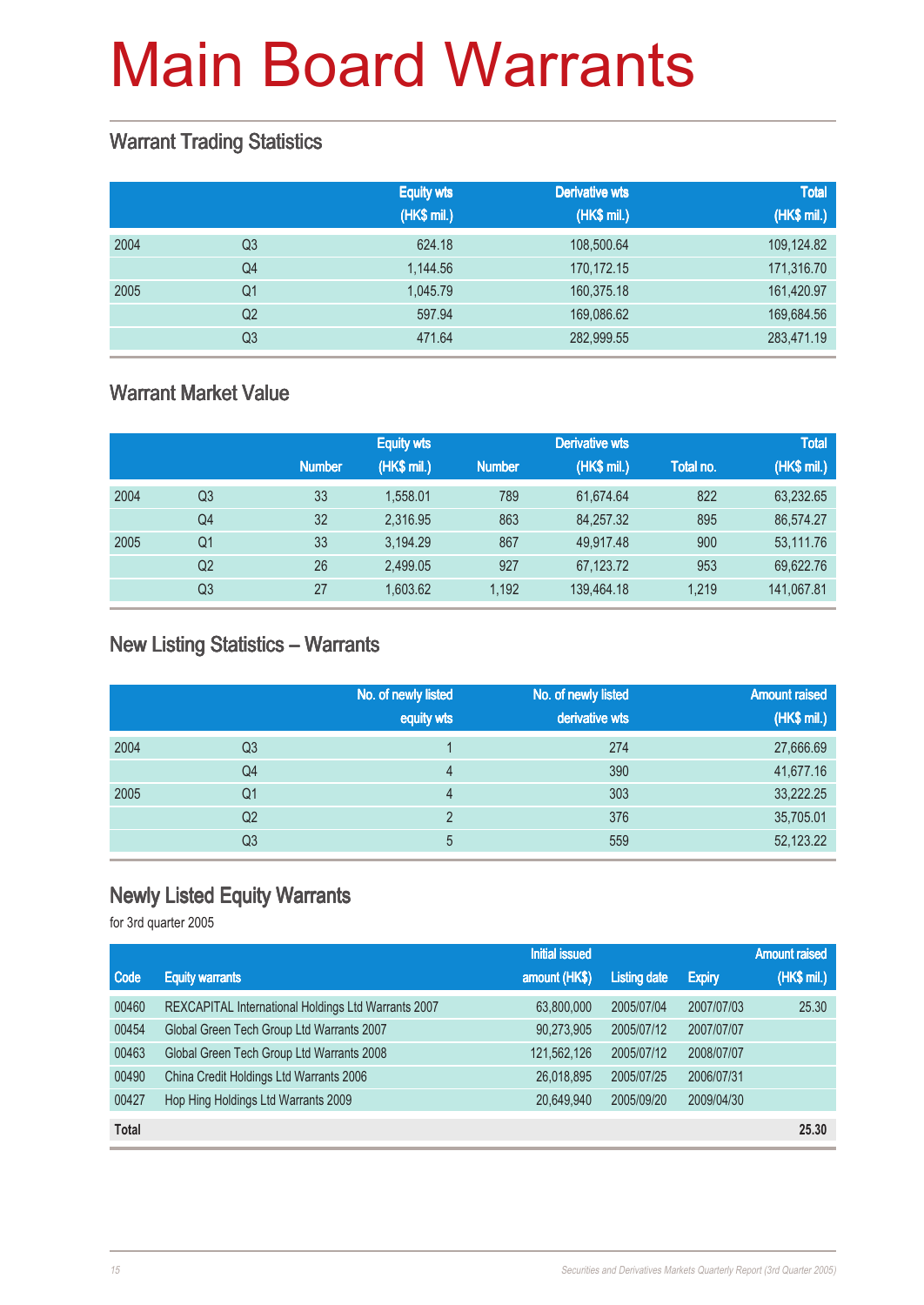#### Newly Listed Derivative Warrants

for 3rd quarter 2005

|        |                                                              |                        |                     |               | <b>Amount</b> |
|--------|--------------------------------------------------------------|------------------------|---------------------|---------------|---------------|
|        |                                                              | No. of                 |                     |               | raised        |
| Code   | <b>Derivative warrants</b>                                   | issue (units)          | <b>Listing date</b> | <b>Expiry</b> | (HK\$ mil.)   |
| 03757# | J P Morgan Int'l Der. Ltd. - Yanzhou Coal Euro Wts Sep 2005  | 230,000,000            | 2005/07/04          | 2005/09/29    | 10.12         |
| 09021  | CC Rabobank B.A. - BOC HK European Warrants Jun 2006         | 330,000,000            | 2005/07/04          | 2006/06/28    | 231.00        |
| 09022  | CC Rabobank B.A. - China Life European Warrants Sep 2006     | 380,000,000            | 2005/07/04          | 2006/09/08    | 193.80        |
| 09023  | CC Rabobank B.A. - China Telecom European Warrants Jun 2006  | 300,000,000            | 2005/07/04          | 2006/06/28    | 81.00         |
| 09025  | CC Rabobank B.A. - Hutchison European Warrants Dec 2006      | 180,000,000            | 2005/07/04          | 2006/12/12    | 81.00         |
| 04561# | Credit Suisse First Boston - Sinopec European Wts Sep 2005   | 300,000,000            | 2005/07/05          | 2005/09/28    | 45.00         |
| 04594# | Credit Suisse First Boston - HLand European Wts Apr 2006     | 100,000,000            | 2005/07/05          | 2006/04/18    | 11.00         |
| 09026  | Credit Suisse - HSBC European Warrants Apr 2006              | 100,000,000            | 2005/07/05          | 2006/04/18    | 50.80         |
| 09027  | Credit Suisse - HSBC European Warrants May 2006              | 100,000,000            | 2005/07/05          | 2006/05/18    | 44.50         |
| 09029  | Credit Suisse - Hutchison European Warrants Apr 2006         | 100,000,000            | 2005/07/05          | 2006/04/18    | 36.20         |
| 09030  | Credit Suisse - PetroChina European Warrants May 2006        | 300,000,000            | 2005/07/05          | 2006/05/18    | 133.80        |
| 09031  | Credit Suisse - PetroChina European Warrants Jun 2006 A      | 300,000,000            | 2005/07/05          | 2006/06/28    | 106.80        |
| 09032  | BNP Paribas Arbit Issu B.V. - Cheung Kong Euro Wts Feb 2006  | 180,000,000            | 2005/07/05          | 2006/02/27    | 84.60         |
| 09034  | BNP Paribas Arbit Issu B.V. - SHK Ppt European Wts Mar 2006  | 180,000,000            | 2005/07/05          | 2006/03/30    | 90.00         |
| 09035  | Deutsche Bank AG - PetroChina European Warrants Jan 2006 B   | 500,000,000            | 2005/07/05          | 2006/01/09    | 180.00        |
| 09036  | Deutsche Bank AG - HSBC European Warrants Jun 2006 A         | 200,000,000            | 2005/07/05          | 2006/06/26    | 84.80         |
| 09037  | Deutsche Bank AG - HSBC European Warrants Nov 2006           | 200,000,000            | 2005/07/05          | 2006/11/30    | 77.00         |
| 09038  | Deutsche Bank AG - HSBC European Warrants Dec 2006           | 200,000,000            | 2005/07/05          | 2006/12/29    | 105.80        |
| 09039  | Deutsche Bank AG - PetroChina European Put Warrants Jan 2006 | 500,000,000            | 2005/07/05          | 2006/01/23    | 150.00        |
| 09041  | ABN AMRO Bank N.V. - Cheung Kong European Warrants Mar 2006  | 100,000,000            | 2005/07/05          | 2006/03/03    | 41.00         |
| 09042  | ABN AMRO Bank N.V. - Giordano European Warrants Mar 2006     | 60,000,000             | 2005/07/05          | 2006/03/09    | 33.60         |
| 09043  | ABN AMRO Bank N.V. - Hutchison European Warrants Mar 2006    | 100,000,000            | 2005/07/05          | 2006/03/03    | 33.00         |
| 09044  | ABN AMRO Bank N.V. - New World Dev European Wts Feb 2006     | 50,000,000             | 2005/07/05          | 2006/02/06    | 31.50         |
| 09045  | ABN AMRO Bank N.V. - SHK Ppt European Warrants Feb 2006      | 100,000,000            | 2005/07/05          | 2006/02/07    | 29.00         |
| 03843# | Credit Suisse First Boston - HSBC European Wts Jan 2006      | 500,000,000            | 2005/07/06          | 2006/01/18    | 172.50        |
| 04500# | Credit Suisse First Boston - China Tel European Wts Oct 2005 | 300,000,000            | 2005/07/06          | 2005/10/28    | 50.10         |
| 09046  | Macquarie Bank Ltd. - Bank of EA European Warrants Sep 2006  | 250,000,000            | 2005/07/06          | 2006/09/29    | 63.25         |
| 09048  | Macquarie Bank Ltd. - China Telecom European Wts Mar 2006    | 250,000,000 2005/07/06 |                     | 2006/03/31    | 62.75         |
| 09049  | Macquarie Bank Ltd. - CNOOC European Warrants Feb 2006 A     | 250,000,000            | 2005/07/06          | 2006/02/28    | 91.50         |
| 09051  | Macquarie Bank Ltd. - HS Bank European Warrants Mar 2006     | 250,000,000            | 2005/07/06          | 2006/03/31    | 65.50         |
| 09052  | Macquarie Bank Ltd. - Lenovo European Warrants Feb 2006 A    | 128,000,000            | 2005/07/06          | 2006/02/28    | 40.58         |
| 09053  | Macquarie Bank Ltd. - Swire Pac A European Warrants Feb 2006 | 88,000,000             | 2005/07/06          | 2006/02/28    | 35.46         |
| 09054  | BNP Paribas Arbit Issu B.V. - China Life Euro Wts Mar 2006 B | 200,000,000            | 2005/07/06          | 2006/03/30    | 71.80         |
| 09055  | BNP Paribas Arbit Issu B.V. - Sinopec European Wts Mar 2006A | 200,000,000            | 2005/07/06          | 2006/03/30    | 50.20         |
| 09056  | KBC Fin Products Int'l Ltd. - CK(H) European Wts Feb 2006 A  | 248,000,000            | 2005/07/06          | 2006/02/01    | 94.74         |
| 09057  | KBC Fin Products Int'l Ltd. - HSBC European Wts Apr 2006 C   | 268,000,000            | 2005/07/06          | 2006/04/04    | 90.05         |
| 09058  | KBC Fin Products Int'l Ltd. - HSBC European Wts Jun 2006 B   | 400,000,000            | 2005/07/06          | 2006/06/01    | 100.00        |
| 09059  | KBC Fin Products Int'l Ltd. - SHK Ppt Euro Wts Apr 2006 A    | 168,000,000            | 2005/07/06          | 2006/04/03    | 99.12         |
| 09060  | SGA Societe Generale Acceptance N.V. - HSI Eur Wt Jan 2006 A | 400,000,000            | 2005/07/07          | 2006/01/26    | 100.00        |
| 09061  | Macquarie Bank Ltd. - Wharf European Warrants Mar 2006       | 250,000,000            | 2005/07/07          | 2006/03/31    | 62.75         |
| 09062  | Deutsche Bank AG - China Life European Warrants Feb 2006 A   | 500,000,000            | 2005/07/08          | 2006/02/13    | 215.00        |
| 09063  | Credit Suisse - Sinopec Corp European Warrants Oct 2006      | 250,000,000            | 2005/07/08          | 2006/10/27    | 62.75         |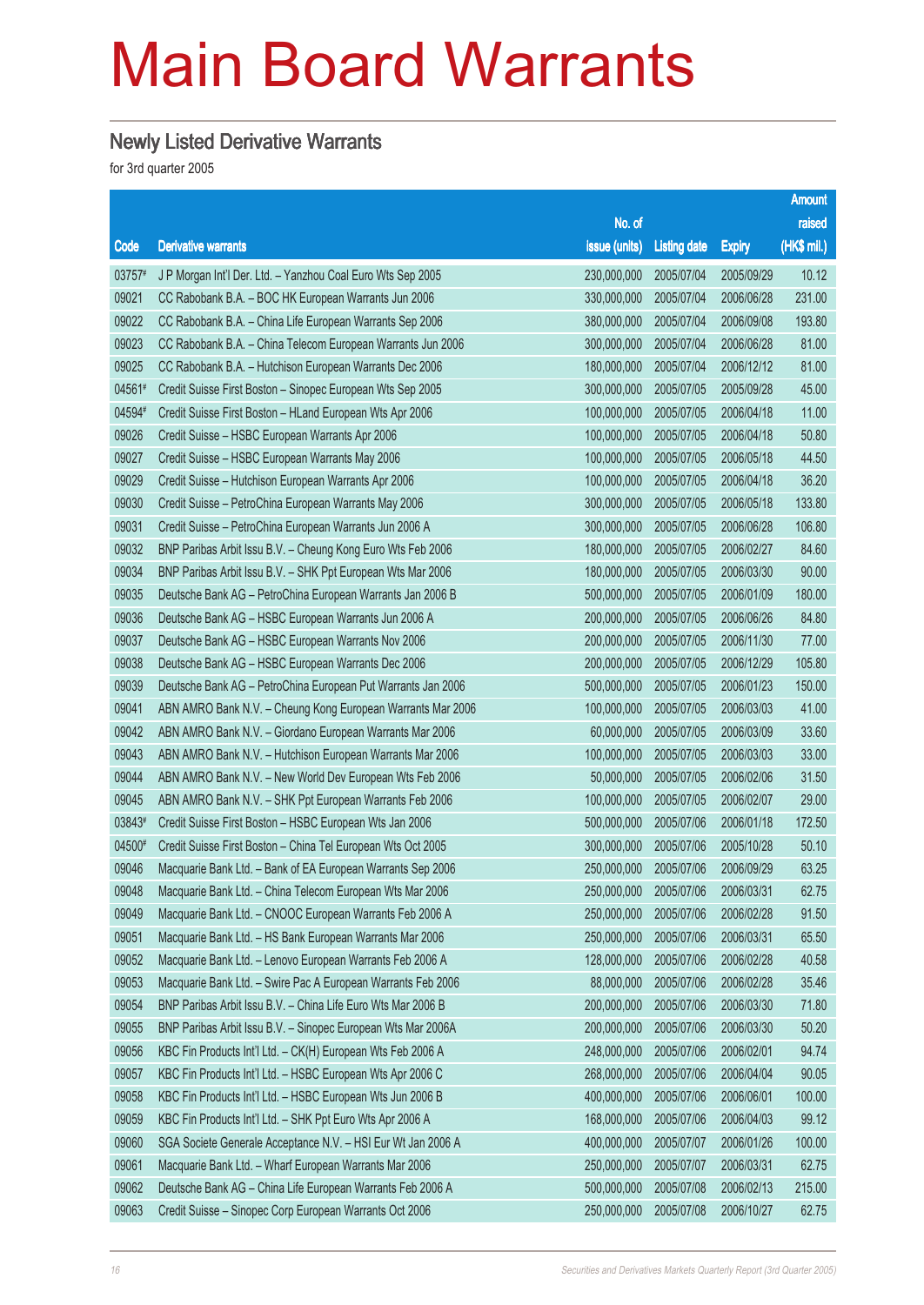|        |                                                              |               |                     |               | <b>Amount</b> |
|--------|--------------------------------------------------------------|---------------|---------------------|---------------|---------------|
|        |                                                              | No. of        |                     |               | raised        |
| Code   | <b>Derivative warrants</b>                                   | issue (units) | <b>Listing date</b> | <b>Expiry</b> | (HK\$ mil.)   |
| 09064  | Credit Suisse - PetroChina European Warrants Mar 2006 B      | 250,000,000   | 2005/07/08          | 2006/03/10    | 64.25         |
| 09066  | Credit Suisse – PetroChina European Warrants Oct 2006 B      | 250,000,000   | 2005/07/08          | 2006/10/27    | 81.00         |
| 09067  | Credit Suisse - Swire Pac A European Warrants Oct 2006       | 80,000,000    | 2005/07/08          | 2006/10/27    | 32.40         |
| 09068  | Credit Suisse - BOC HK European Warrants Jun 2006            | 50,000,000    | 2005/07/11          | 2006/06/27    | 27.95         |
| 09069  | Credit Suisse - China Life European Warrants Jun 2006        | 150,000,000   | 2005/07/11          | 2006/06/27    | 44.70         |
| 09070  | Credit Suisse - CNOOC European Warrants Jun 2006             | 200,000,000   | 2005/07/11          | 2006/06/27    | 75.80         |
| 09072  | Credit Suisse - MTRC European Warrants Feb 2006              | 50,000,000    | 2005/07/11          | 2006/02/08    | 38.10         |
| 09073  | Credit Suisse - MTRC European Warrants Jun 2006              | 50,000,000    | 2005/07/11          | 2006/06/27    | 33.25         |
| 09074  | Macquarie Bank Ltd. - HSBC European Warrants Apr 2006 A      | 250,000,000   | 2005/07/12          | 2006/04/28    | 113.50        |
| 09076  | BNP Paribas Arbit Issu B.V. - China Mobile Euro Wts Mar 2006 | 198,000,000   | 2005/07/13          | 2006/03/30    | 49.70         |
| 09078  | BNP Paribas Arbit Issu B.V. - PetroChina Euro Wts Feb 2006 A | 218,000,000   | 2005/07/13          | 2006/02/27    | 89.38         |
| 09079  | Deutsche Bank AG - CNOOC European Warrants Feb 2006          | 500,000,000   | 2005/07/13          | 2006/02/01    | 180.00        |
| 09080  | Deutsche Bank AG - CNOOC European Put Warrants Jan 2006      | 500,000,000   | 2005/07/13          | 2006/01/16    | 255.00        |
| 09081  | Macquarie Bank Ltd. - Sinopec European Warrants Apr 2006     | 300,000,000   | 2005/07/13          | 2006/04/28    | 75.30         |
| 09082  | Macquarie Bank Ltd. - CNOOC European Warrants Feb 2006 B     | 200,000,000   | 2005/07/13          | 2006/02/28    | 74.40         |
| 09083  | Macquarie Bank Ltd. - PetroChina European Warrants Jun 2006  | 300,000,000   | 2005/07/13          | 2006/06/30    | 99.30         |
| 09084  | SGA Societe Generale Acceptance N.V. - CK(H) Eur Wt Jan 2006 | 385,000,000   | 2005/07/13          | 2006/01/23    | 100.10        |
| 09085  | SGA Societe Generale Acceptance N.V. - HWL Euro Wts Jan 2006 | 385,000,000   | 2005/07/13          | 2006/01/23    | 100.10        |
| 09086  | SGA Societe Generale Acceptance N.V. - SHK P Eur Wt Jan 2006 | 385,000,000   | 2005/07/13          | 2006/01/23    | 100.10        |
| 09087  | ABN AMRO Bank N.V. - China Telecom European Wts Feb 2006     | 200,000,000   | 2005/07/13          | 2006/02/17    | 50.00         |
| 09088  | ABN AMRO Bank N.V. - PetroChina European Warrants Jan 2006 B | 100,000,000   | 2005/07/13          | 2006/01/18    | 29.40         |
| 09089  | KBC Fin Products Int'l Ltd. - CNOOC European Wts Jun 2006    | 168,000,000   | 2005/07/13          | 2006/06/01    | 90.72         |
| 09090  | KBC Fin Products Int'l Ltd. - HKEx European Wts Nov 2006     | 300,000,000   | 2005/07/13          | 2006/11/06    | 75.00         |
| 09091  | KBC Fin Products Int'l Ltd. - PetroChina Euro Wts Jan 2006 C | 248,000,000   | 2005/07/13          | 2006/01/13    | 92.75         |
| 09092  | Macquarie Bank Ltd. - China Resources European Wts May 2007  | 88,000,000    | 2005/07/14          | 2007/05/30    | 22.18         |
| 09093  | SGA Societe Generale Acceptance N.V. - CNOOC Eur Wt Feb 06 A | 179,000,000   | 2005/07/14          | 2006/02/13    | 100.24        |
| 09094  | SGA Societe Generale Acceptance N.V. - CNOOC Eur Wt Feb 06 B | 250,000,000   | 2005/07/14          | 2006/02/13    | 100.00        |
| 09095  | SGA Societe Generale Acceptance N.V. - PetCh Eur Wt Feb 06 B | 193,000,000   | 2005/07/14          | 2006/02/13    | 100.36        |
| 09096  | SGA Societe Generale Acceptance N.V. - PetCh Eur Wt Feb 06 C | 286,000,000   | 2005/07/14          | 2006/02/13    | 100.10        |
| 09097  | Macquarie Bank Ltd. - CK(H) European Warrants Jun 2006       | 200,000,000   | 2005/07/14          | 2006/06/30    | 78.20         |
| 09098  | Macquarie Bank Ltd. - Hutchison European Warrants Jun 2006   | 200,000,000   | 2005/07/14          | 2006/06/30    | 92.40         |
| 09099  | Macquarie Bank Ltd. - SHK Ppt European Warrants Jun 2006     | 200,000,000   | 2005/07/14          | 2006/06/30    | 81.80         |
| 09100  | Macquarie Bank Ltd. - CNOOC European Put Warrants Mar 2006   | 200,000,000   | 2005/07/15          | 2006/03/31    | 70.20         |
| 09101  | Macquarie Bank Ltd. - PetroChina European Put Wts Feb 2006   | 200,000,000   | 2005/07/15          | 2006/02/28    | 93.40         |
| 09102  | Macquarie Bank Ltd. - SH Petrochemical European Wts Jun 2006 | 200,000,000   | 2005/07/15          | 2006/06/30    | 51.80         |
| 03935# | KBC Fin Products Int'l Ltd. - CK(H) European Wts Oct 2005    | 230,000,000   | 2005/07/18          | 2005/10/17    | 98.90         |
| 09103  | Credit Suisse - Sinopec Corp European Warrants Jun 2006      | 150,000,000   | 2005/07/18          | 2006/06/28    | 47.70         |
| 09105  | Credit Suisse - Sinopec Corp European Warrants Nov 2006      | 150,000,000   | 2005/07/18          | 2006/11/28    | 39.30         |
| 09106  | Credit Suisse - PetroChina European Warrants Nov 2006 A      | 150,000,000   | 2005/07/18          | 2006/11/08    | 72.90         |
| 09107  | Credit Suisse - PetroChina European Warrants Nov 2006 B      | 150,000,000   | 2005/07/18          | 2006/11/28    | 64.80         |
| 09108  | Credit Suisse - PetroChina European Put Warrants May 2006    | 150,000,000   | 2005/07/18          | 2006/05/08    | 72.60         |
| 04729# | Macquarie Bank Ltd. - HSI European Put Warrants Sep 2005 F   | 500,000,000   | 2005/07/19          | 2005/09/29    | 32.50         |
| 04858# | KBC Fin Products Int'l Ltd. - HSI Euro Put Wts Oct 2005 G    | 1,000,000,000 | 2005/07/19          | 2005/10/28    | 63.00         |
| 09110  | Macquarie Bank Ltd. - Johnson Electric European Wts Mar 2006 | 100,000,000   | 2005/07/19          | 2006/03/31    | 54.70         |
| 09111  | Macquarie Bank Ltd. - Li & Fung European Warrants Mar 2006   | 200,000,000   | 2005/07/19          | 2006/03/31    | 50.40         |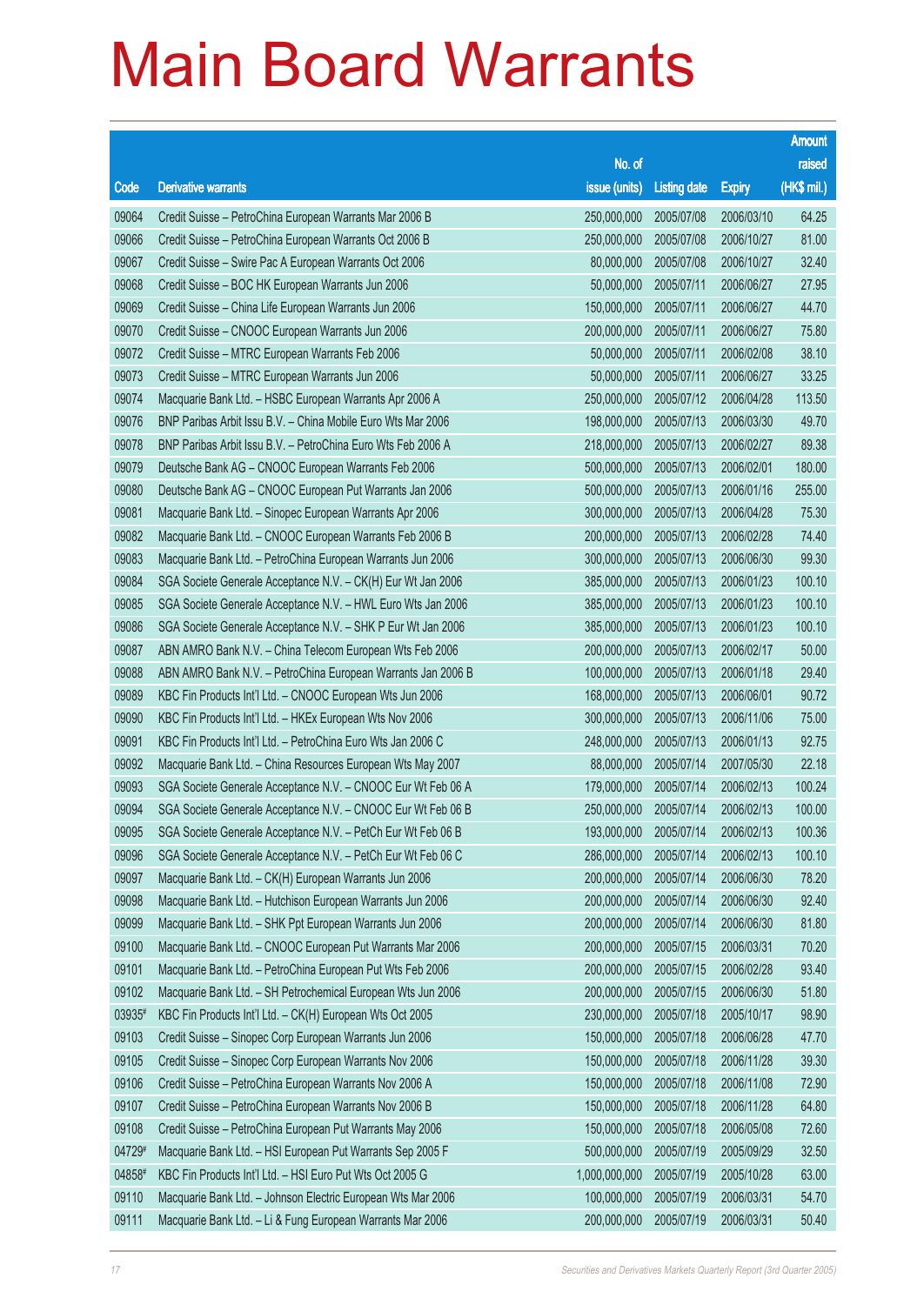|        |                                                              |               |                     |               | <b>Amount</b> |
|--------|--------------------------------------------------------------|---------------|---------------------|---------------|---------------|
|        |                                                              | No. of        |                     |               | raised        |
| Code   | <b>Derivative warrants</b>                                   | issue (units) | <b>Listing date</b> | <b>Expiry</b> | (HK\$ mil.)   |
| 09112  | Macquarie Bank Ltd. - MTRC European Warrants Jun 2007 B      | 200,000,000   | 2005/07/19          | 2007/06/29    | 51.60         |
| 04765# | KBC Fin Products Int'l Ltd. - SHK Ppt Euro Put Wts Oct 2005  | 600,000,000   | 2005/07/20          | 2005/10/06    | 33.60         |
| 09114  | Macquarie Bank Ltd. - BOCHK European Warrants Jul 2006       | 100,000,000   | 2005/07/20          | 2006/07/31    | 52.10         |
| 09115  | Macquarie Bank Ltd. - Hutchison European Warrants Jul 2006   | 250,000,000   | 2005/07/20          | 2006/07/31    | 76.25         |
| 09116  | Macquarie Bank Ltd. - Kerry Prop European Warrants May 2006  | 200,000,000   | 2005/07/20          | 2006/05/30    | 52.00         |
| 09117  | KBC Fin Products Int'l Ltd. - HWL European Wts Feb 2006 B    | 400,000,000   | 2005/07/20          | 2006/02/02    | 100.00        |
| 09118  | BOCI Asia Ltd. - Cheung Kong European Warrants Aug 2006      | 30,000,000    | 2005/07/21          | 2006/08/11    | 135.00        |
| 09119  | BOCI Asia Ltd. - HSBC European Warrants Mar 2007             | 300,000,000   | 2005/07/21          | 2007/03/12    | 75.00         |
| 09120  | BOCI Asia Ltd. - Hutchison European Warrants Jul 2006        | 30,000,000    | 2005/07/21          | 2006/07/13    | 90.00         |
| 09121  | BOCI Asia Ltd. - Kingboard European Warrants Apr 2006        | 200,000,000   | 2005/07/21          | 2006/04/10    | 108.00        |
| 09122  | ABN AMRO Bank N.V. - Cheung Kong European Warrants Jan 2006  | 100,000,000   | 2005/07/21          | 2006/01/23    | 30.20         |
| 09125  | ABN AMRO Bank N.V. - HLand Dev European Warrants Jan 2006    | 15,000,000    | 2005/07/21          | 2006/01/24    | 12.75         |
| 09126  | ABN AMRO Bank N.V. - HKEx European Warrants Jan 2006         | 20,000,000    | 2005/07/21          | 2006/01/24    | 12.18         |
| 09127  | ABN AMRO Bank N.V. - Hutchison European Warrants Jan 2006    | 100,000,000   | 2005/07/21          | 2006/01/23    | 26.40         |
| 09128  | ABN AMRO Bank N.V. - Shangri-La European Warrants Feb 2006   | 30,000,000    | 2005/07/21          | 2006/02/17    | 37.29         |
| 09129  | Macquarie Bank Ltd. - CK(H) European Warrants Jan 2006       | 388,000,000   | 2005/07/21          | 2006/01/27    | 98.55         |
| 09130  | Macquarie Bank Ltd. - Hutchison European Warrants Jan 2006   | 388,000,000   | 2005/07/21          | 2006/01/27    | 103.98        |
| 09131  | Macquarie Bank Ltd. - SHK Ppt European Warrants Jan 2006     | 388,000,000   | 2005/07/21          | 2006/01/27    | 97.00         |
| 09132  | KBC Fin Products Int'l Ltd. - CK(H) European Wts Feb 2006 B  | 288,000,000   | 2005/07/21          | 2006/02/01    | 95.04         |
| 09133  | Macquarie Bank Ltd. - CK(H) European Put Warrants Jan 2006   | 250,000,000   | 2005/07/21          | 2006/01/27    | 70.50         |
| 09134  | Macquarie Bank Ltd. - Hutchison European Put Wts Jan 2006    | 250,000,000   | 2005/07/21          | 2006/01/27    | 72.00         |
| 09135  | Macquarie Bank Ltd. - SHK Ppt European Put Warrants Jan 2006 | 250,000,000   | 2005/07/21          | 2006/01/27    | 76.50         |
| 09136  | KBC Fin Products Int'l Ltd. - SHK Ppt European Wts Feb 2006  | 308,000,000   | 2005/07/21          | 2006/02/01    | 78.23         |
| 09068# | Credit Suisse - BOC HK European Warrants Jun 2006            | 100,000,000   | 2005/07/22          | 2006/06/27    | 80.00         |
| 09137  | Citigroup Global Mkt H Inc. - Hutchison Euro Wts Jan 2006    | 200,000,000   | 2005/07/22          | 2006/01/23    | 66.00         |
| 09138  | SGA Societe Generale Acceptance N.V. - HSI Eur Wt Jan 2006 B | 392,000,000   | 2005/07/22          | 2006/01/26    | 99.96         |
| 09139  | SGA Societe Generale Acceptance N.V. - BOCHK Eur Wt May 2006 | 143,000,000   | 2005/07/22          | 2006/05/02    | 100.10        |
| 09140  | SGA Societe Generale Acceptance N.V. - Ch Mob Eu Wt Mar 06 A | 400,000,000   | 2005/07/22          | 2006/03/13    | 100.00        |
| 09141  | BNP Paribas Arbit Issu B.V. - BOC HK European Wts Jan 2006   | 360,000,000   | 2005/07/22          | 2006/01/23    | 90.72         |
| 09142  | SGA Societe Generale Acceptance N.V. - HSI Eur Put Wt Jan 06 | 385,000,000   | 2005/07/22          | 2006/01/26    | 100.10        |
| 09143  | Macquarie Bank Ltd. - China Mobile European Wts Jun 2006     | 388,000,000   | 2005/07/22          | 2006/06/30    | 98.94         |
| 09144  | Macquarie Bank Ltd. - HLand European Warrants Jun 2006       | 200,000,000   | 2005/07/22          | 2006/06/30    | 63.40         |
| 09145  | Macquarie Bank Ltd. - Lenovo European Warrants Mar 2006      | 200,000,000   | 2005/07/22          | 2006/03/31    | 61.80         |
| 09146  | Macquarie Bank Ltd. - Swire Pac A European Warrants Jun 2006 | 200,000,000   | 2005/07/22          | 2006/06/30    | 87.00         |
| 09147  | Deutsche Bank AG - Cheung Kong European Warrants Mar 2006    | 200,000,000   | 2005/07/25          | 2006/03/06    | 110.00        |
| 09148  | Deutsche Bank AG - Cheung Kong European Put Wts Feb 2006     | 200,000,000   | 2005/07/25          | 2006/02/20    | 70.80         |
| 09149  | Deutsche Bank AG - Hutchison European Put Warrants Mar 2006  | 200,000,000   | 2005/07/25          | 2006/03/20    | 68.80         |
| 09151  | Credit Suisse - China Life European Warrants Aug 2006        | 100,000,000   | 2005/07/25          | 2006/08/18    | 44.90         |
| 09152  | Credit Suisse - Sinopec Corp European Warrants Aug 2006      | 100,000,000   | 2005/07/25          | 2006/08/18    | 25.70         |
| 09153  | Credit Suisse - Huaneng Power European Warrants Aug 2006     | 100,000,000   | 2005/07/25          | 2006/08/18    | 41.00         |
| 09154  | Credit Suisse - PetroChina European Warrants Aug 2006 B      | 100,000,000   | 2005/07/25          | 2006/08/18    | 46.10         |
| 09155  | BNP Paribas Arbit Issu B.V. - HSI European Warrants Jan 2006 | 388,000,000   | 2005/07/25          | 2006/01/26    | 97.39         |
| 09156  | KBC Fin Products Int'l Ltd. - Ch Mob Euro Put Wts Mar 2006 B | 268,000,000   | 2005/07/25          | 2006/03/01    | 94.34         |
| 09157  | KBC Fin Products Int'l Ltd. - HSI European Put Wts Jan 2006  | 400,000,000   | 2005/07/25          | 2006/01/26    | 100.00        |
| 09158  | Macquarie Bank Ltd. - Sino Land European Warrants May 2006   | 88,000,000    | 2005/07/25          | 2006/05/30    | 73.66         |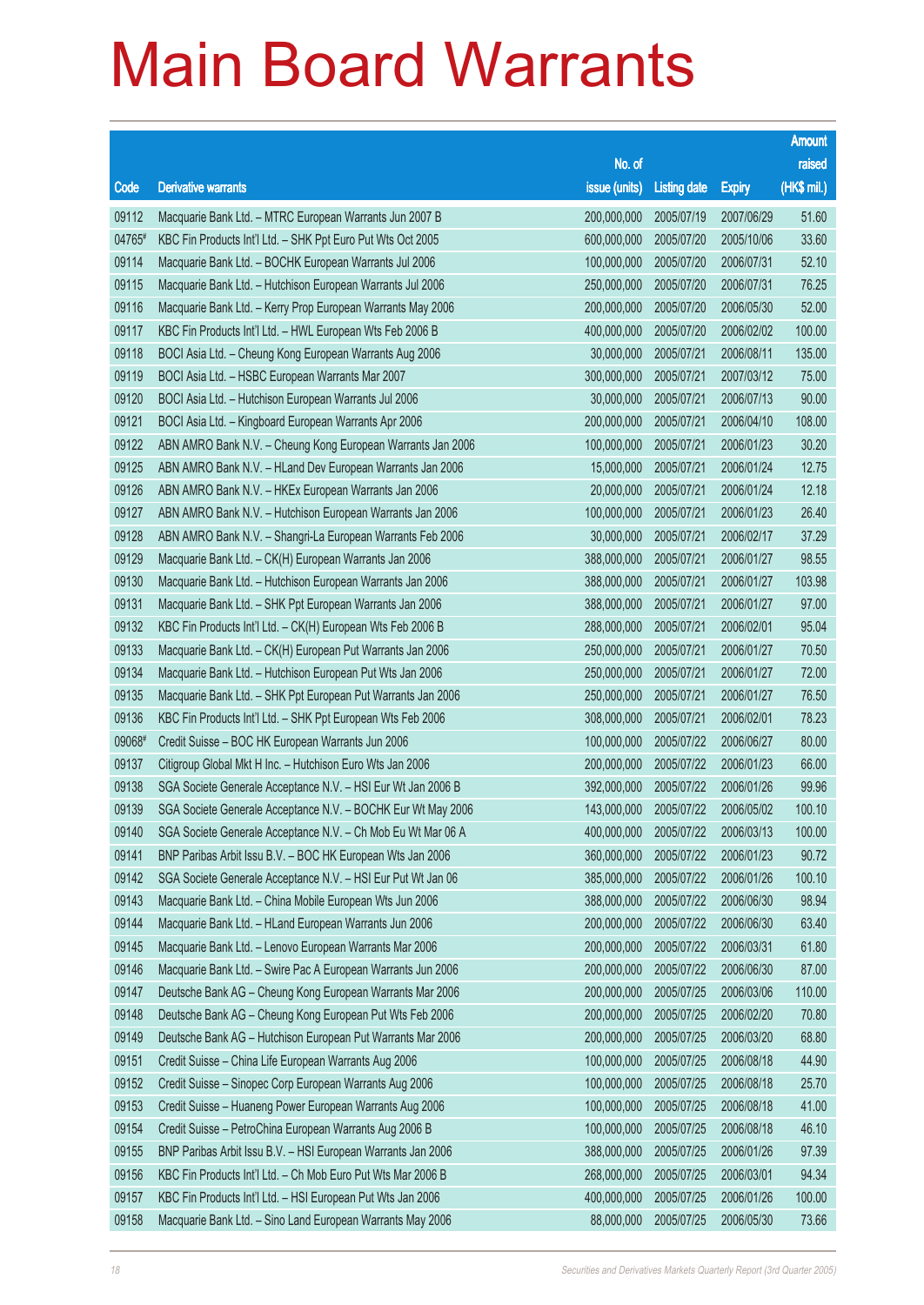|        |                                                              |               |                     |               | <b>Amount</b> |
|--------|--------------------------------------------------------------|---------------|---------------------|---------------|---------------|
|        |                                                              | No. of        |                     |               | raised        |
| Code   | <b>Derivative warrants</b>                                   | issue (units) | <b>Listing date</b> | <b>Expiry</b> | (HK\$ mil.)   |
| 09159  | BNP Paribas Arbit Issu B.V. - HSI European Put Wts Jan 2006  | 388,000,000   | 2005/07/25          | 2006/01/26    | 98.94         |
| 09160  | KBC Fin Products Int'l Ltd. - HSBC European Wts Jun 2006 C   | 400,000,000   | 2005/07/25          | 2006/06/01    | 100.00        |
| 09161  | Macquarie Bank Ltd. - BOCHK European Warrants Jan 2006       | 300,000,000   | 2005/07/26          | 2006/01/27    | 83.70         |
| 09162  | SGA Societe Generale Acceptance N.V. - CK(H) Eur Wt Feb 2006 | 270,000,000   | 2005/07/26          | 2006/02/20    | 99.90         |
| 09163  | SGA Societe Generale Acceptance N.V. - HSI Eur Wt Jan 2006 C | 400,000,000   | 2005/07/26          | 2006/01/26    | 100.00        |
| 09164  | SGA Societe Generale Acceptance N.V. - HWL Euro Wts Feb 2006 | 313,000,000   | 2005/07/26          | 2006/02/20    | 100.16        |
| 09165  | Macquarie Bank Ltd. - China Travel European Wts Mar 2006     | 200,000,000   | 2005/07/26          | 2006/03/31    | 55.40         |
| 09166  | SGA Societe Generale Acceptance N.V. - CK(H) Eu Put Wt Feb06 | 222,000,000   | 2005/07/26          | 2006/02/27    | 99.90         |
| 09167  | Macquarie Bank Ltd. - New World Dev European Wts Feb 2006 B  | 200,000,000   | 2005/07/26          | 2006/02/28    | 67.20         |
| 09168  | Macquarie Bank Ltd. - PCCW European Warrants Jan 2006        | 288,000,000   | 2005/07/26          | 2006/01/27    | 92.74         |
| 09169  | ABN AMRO Bank N.V. - BOC HK European Warrants Mar 2006       | 50,000,000    | 2005/07/26          | 2006/03/10    | 17.50         |
| 09170  | ABN AMRO Bank N.V. - Hang Lung Ppt European Wts Jan 2006     | 50,000,000    | 2005/07/26          | 2006/01/26    | 22.00         |
| 09171  | ABN AMRO Bank N.V. - New World Dev European Wts Mar 2006     | 50,000,000    | 2005/07/26          | 2006/03/08    | 28.20         |
| 09172  | ABN AMRO Bank N.V. - Sino Land European Warrants Mar 2006    | 80,000,000    | 2005/07/26          | 2006/03/08    | 51.04         |
| 09173  | ABN AMRO Bank N.V. - SHK Ppt European Warrants Jan 2006      | 80,000,000    | 2005/07/26          | 2006/01/26    | 20.00         |
| 09174  | Deutsche Bank AG - HSCEI European Warrants Jan 2006          | 200,000,000   | 2005/07/26          | 2006/01/26    | 50.00         |
| 09175  | Deutsche Bank AG - HSI European Warrants Jan 2006            | 400,000,000   | 2005/07/26          | 2006/01/26    | 100.00        |
| 09178  | Deutsche Bank AG - HSCEI European Put Warrants Jan 2006      | 200,000,000   | 2005/07/26          | 2006/01/26    | 50.00         |
| 09179  | Deutsche Bank AG - HSI European Put Warrants Jan 2006        | 400,000,000   | 2005/07/26          | 2006/01/26    | 100.00        |
| 03821# | Macquarie Bank Ltd. - HSBC European Warrants Aug 2005 A      | 200,000,000   | 2005/07/27          | 2005/08/31    | 51.00         |
| 09176  | Deutsche Bank AG - China Mobile European Warrants Mar 2006   | 200,000,000   | 2005/07/27          | 2006/03/27    | 50.40         |
| 09177  | Deutsche Bank AG - China Life European Warrants Feb 2006 B   | 150,000,000   | 2005/07/27          | 2006/02/01    | 43.50         |
| 09180  | Deutsche Bank AG - China Mobile European Put Wts Mar 2006    | 200,000,000   | 2005/07/27          | 2006/03/06    | 52.60         |
| 09181  | Macquarie Bank Ltd. - China Life European Warrants Jan 2006  | 300,000,000   | 2005/07/27          | 2006/01/27    | 90.30         |
| 09182  | Macquarie Bank Ltd. - China Mobile Euro Put Wts Mar 2006 A   | 300,000,000   | 2005/07/27          | 2006/03/31    | 75.30         |
| 09183  | Macquarie Bank Ltd. - HSBC European Warrants Mar 2006 B      | 400,000,000   | 2005/07/27          | 2006/03/31    | 105.60        |
| 09184  | Macquarie Bank Ltd. - HWL European Warrants Feb 2006 A       | 388,000,000   | 2005/07/27          | 2006/02/28    | 100.10        |
| 09185  | Macquarie Bank Ltd. - PetroChina European Wts Mar 2006 A     | 388,000,000   | 2005/07/27          | 2006/03/31    | 156.75        |
| 09186  | J P Morgan Int'l Der. Ltd. - China Netcom Euro Wts Mar 2006  | 145,000,000   | 2005/07/27          | 2006/03/20    | 98.60         |
| 09187  | J P Morgan Int'l Der. Ltd. - HLand Dev European Wts Apr 2006 | 400,000,000   | 2005/07/27          | 2006/04/24    | 100.00        |
| 09188  | J P Morgan Int'l Der. Ltd. - New World Dev Euro Wts Feb 2006 | 113,000,000   | 2005/07/27          | 2006/02/13    | 99.44         |
| 09189  | J P Morgan Int'l Der. Ltd. - PCCW European Warrants Feb 2006 | 312,000,000   | 2005/07/27          | 2006/02/20    | 109.20        |
| 09190  | J P Morgan Int'l Der. Ltd. - Sino Land Euro Wts Feb 2006     | 145,000,000   | 2005/07/27          | 2006/02/20    | 98.60         |
| 09191  | CC Rabobank B.A. - Cheung Kong European Warrants Apr 2006    | 500,000,000   | 2005/07/27          | 2006/04/28    | 290.00        |
| 09192  | CC Rabobank B.A. - Hutchison European Warrants Jun 2006      | 500,000,000   | 2005/07/27          | 2006/06/08    | 325.00        |
| 09193  | CC Rabobank B.A. - PetroChina European Warrants May 2006     | 380,000,000   | 2005/07/27          | 2006/05/18    | 182.40        |
| 09194  | CC Rabobank B.A. - SHK Ppt European Warrants Jul 2006        | 330,000,000   | 2005/07/27          | 2006/07/18    | 191.40        |
| 09195  | SGA Societe Generale Acceptance N.V. - Ch Tel Euro Wt Mar 06 | 370,000,000   | 2005/07/28          | 2006/03/27    | 99.90         |
| 09196  | SGA Societe Generale Acceptance N.V. - MTRC Euro Wt Oct 2006 | 400,000,000   | 2005/07/28          | 2006/10/20    | 100.00        |
| 09197  | SGA Societe Generale Acceptance N.V. - NWD Euro Wts Dec 2006 | 400,000,000   | 2005/07/28          | 2006/12/18    | 100.00        |
| 09201  | SGA Societe Generale Acceptance N.V. - SinoL Eur Wt Mar 2006 | 115,000,000   | 2005/07/28          | 2006/03/27    | 100.05        |
| 09203  | KBC Fin Products Int'l Ltd. - HSI European Wts Feb 2006 A    | 400,000,000   | 2005/07/28          | 2006/02/27    | 100.00        |
| 09204  | KBC Fin Products Int'l Ltd. - Ch Mobile Euro Wts Mar 2006 A  | 400,000,000   | 2005/07/28          | 2006/03/15    | 100.00        |
| 09205  | KBC Fin Products Int'l Ltd. - Sinopec Euro Wts Jun 2006 A    | 318,000,000   | 2005/07/28          | 2006/06/08    | 85.86         |
| 09206  | KBC Fin Products Int'l Ltd. - Huaneng European Wts May 2006  | 288,000,000   | 2005/07/28          | 2006/05/02    | 80.64         |
|        |                                                              |               |                     |               |               |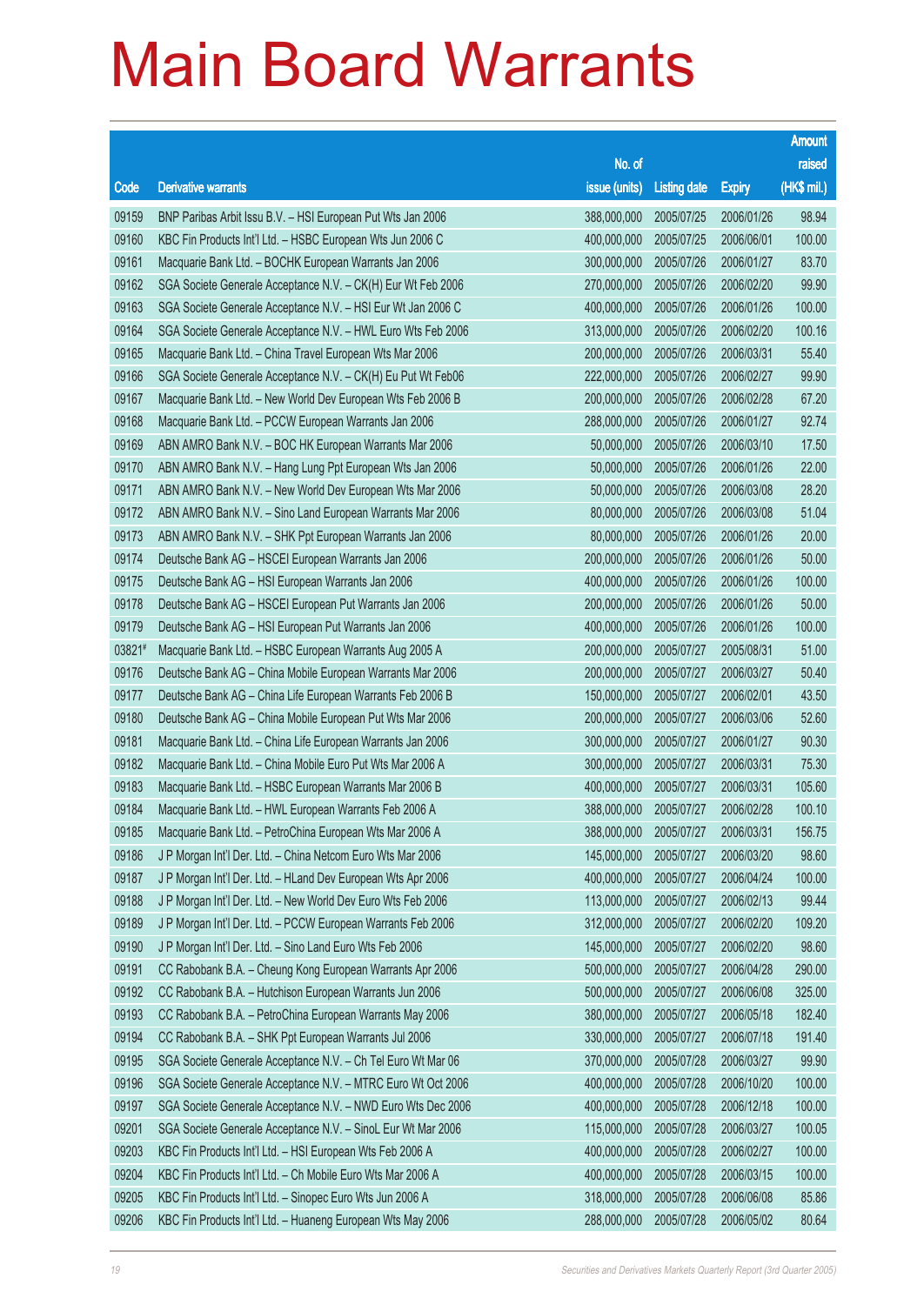|        |                                                              |               |                     |               | <b>Amount</b> |
|--------|--------------------------------------------------------------|---------------|---------------------|---------------|---------------|
|        |                                                              | No. of        |                     |               | raised        |
| Code   | <b>Derivative warrants</b>                                   | issue (units) | <b>Listing date</b> | <b>Expiry</b> | (HK\$ mil.)   |
| 09207  | KBC Fin Products Int'l Ltd. - HSI Euro Put Wts Feb 2006 C    | 400,000,000   | 2005/07/28          | 2006/02/27    | 100.00        |
| 03904# | SGA Societe Generale Acceptance N.V. - HSI Eu Put Wt Aug 05D | 400,000,000   | 2005/07/29          | 2005/08/30    | 12.40         |
| 03977# | KBC Fin Products Int'l Ltd. - HSBC European Wts Jan 2006 C   | 370,000,000   | 2005/07/29          | 2006/01/03    | 99.90         |
| 09208  | SGA Societe Generale Acceptance N.V. - HSBC Eur Wt Feb 06 B  | 217,000,000   | 2005/07/29          | 2006/02/20    | 99.82         |
| 09209  | SGA Societe Generale Acceptance N.V. - Ch Mob Eu Wt Feb 06 C | 400,000,000   | 2005/07/29          | 2006/02/20    | 100.00        |
| 09212  | SGA Societe Generale Acceptance N.V. - HSBC Eu Put Wt Feb 06 | 217,000,000   | 2005/07/29          | 2006/02/13    | 99.82         |
| 03541# | Calyon Fin P (G) Ltd. - HSBC European Warrants Sep 2005 A    | 500,000,000   | 2005/08/01          | 2005/09/05    | 21.00         |
| 09210  | Deutsche Bank AG - BOC HK European Warrants Dec 2006         | 200,000,000   | 2005/08/01          | 2006/12/08    | 100.00        |
| 09211  | Deutsche Bank AG - PetroChina European Warrants Mar 2006     | 200,000,000   | 2005/08/01          | 2006/03/13    | 96.00         |
| 09213  | SGA Societe Generale Acceptance N.V. - Ch Life Eur Wt Feb 06 | 244,000,000   | 2005/08/01          | 2006/02/20    | 100.04        |
| 09214  | SGA Societe Generale Acceptance N.V. - Sinopec Eur Wt Apr 06 | 385,000,000   | 2005/08/01          | 2006/04/10    | 100.10        |
| 09215  | UBS AG - Cheung Kong European Warrants Feb 2006              | 200,000,000   | 2005/08/01          | 2006/02/13    | 77.00         |
| 09216  | UBS AG - China Life Insurance European Warrants Feb 2006     | 200,000,000   | 2005/08/01          | 2006/02/21    | 74.00         |
| 09217  | UBS AG - China Mobile European Warrants Feb 2006             | 200,000,000   | 2005/08/01          | 2006/02/13    | 50.00         |
| 09218  | UBS AG - HSBC European Warrants Feb 2006                     | 200,000,000   | 2005/08/01          | 2006/02/13    | 90.00         |
| 09219  | UBS AG - Hutchison European Warrants Feb 2006                | 200,000,000   | 2005/08/01          | 2006/02/13    | 63.00         |
| 09220  | Macquarie Bank Ltd. - HKEx European Warrants Jun 2006        | 200,000,000   | 2005/08/01          | 2006/06/30    | 50.20         |
| 09221  | Macquarie Bank Ltd. - PetroChina European Wts Mar 2006 B     | 388,000,000   | 2005/08/01          | 2006/03/31    | 140.84        |
| 09222  | CC Rabobank B.A. - China Mobile European Warrants Jul 2006   | 250,000,000   | 2005/08/01          | 2006/07/28    | 62.50         |
| 09223  | Calyon Fin P (G) Ltd. - PetroChina European Wts Apr 2006     | 300,000,000   | 2005/08/01          | 2006/04/03    | 171.00        |
| 09224  | Deutsche Bank AG - HSI European Warrants Feb 2006 A          | 400,000,000   | 2005/08/02          | 2006/02/27    | 100.00        |
| 09225  | Deutsche Bank AG - Sinopec Corp European Warrants Mar 2006 A | 100,000,000   | 2005/08/02          | 2006/03/20    | 25.00         |
| 09226  | ABN AMRO Bank N.V. - China Life European Warrants Feb 2006   | 100,000,000   | 2005/08/02          | 2006/02/17    | 34.00         |
| 09227  | ABN AMRO Bank N.V. - Sinopec Corp European Wts Sep 2006 B    | 200,000,000   | 2005/08/02          | 2006/09/13    | 55.00         |
| 09228  | Deutsche Bank AG - HSI European Put Warrants Feb 2006        | 400,000,000   | 2005/08/02          | 2006/02/27    | 102.00        |
| 09229  | ABN AMRO Bank N.V. - CNOOC European Warrants Feb 2006        | 120,000,000   | 2005/08/02          | 2006/02/13    | 30.60         |
| 09230  | ABN AMRO Bank N.V. - PetroChina European Warrants Feb 2006   | 100,000,000   | 2005/08/02          | 2006/02/06    | 34.50         |
| 09231  | ABN AMRO Bank N.V. - Ping An European Warrants Feb 2006      | 60,000,000    | 2005/08/02          | 2006/02/06    | 37.80         |
| 09137# | Citigroup Global Mkt H Inc. - Hutchison Euro Wts Jan 2006    | 300,000,000   | 2005/08/03          | 2006/01/23    | 112.50        |
| 09232  | Macquarie Bank Ltd. - CNOOC European Warrants Mar 2006       | 388,000,000   | 2005/08/03          | 2006/03/31    | 122.61        |
| 09233  | Macquarie Bank Ltd. - PetroChina European Wts Feb 2006 B     | 388,000,000   | 2005/08/03          | 2006/02/28    | 104.76        |
| 09234  | Macquarie Bank Ltd. - PetroChina European Warrants Sep 2006  | 388,000,000   | 2005/08/03          | 2006/09/29    | 125.71        |
| 09235  | KBC Fin Products Int'l Ltd. - CNOOC European Wts Feb 2006 A  | 288,000,000   | 2005/08/03          | 2006/02/13    | 115.20        |
| 03905# | KBC Fin Products Int'l Ltd. - Sinopec European Wts Oct 2005  | 400,000,000   | 2005/08/04          | 2005/10/03    | 71.20         |
| 04937# | SGA Societe Generale Acceptance N.V. - HSI Eu Put Wt Nov 05B | 400,000,000   | 2005/08/04          | 2005/11/29    | 30.40         |
| 09236  | Macquarie Bank Ltd. - HSI European Warrants Mar 2006         | 400,000,000   | 2005/08/04          | 2006/03/30    | 102.80        |
| 09237  | Macquarie Bank Ltd. - HSCEI European Warrants Mar 2006 A     | 200,000,000   | 2005/08/04          | 2006/03/30    | 51.00         |
| 09238  | Macquarie Bank Ltd. - China Unicom European Wts Feb 2006     | 150,000,000   | 2005/08/04          | 2006/02/28    | 51.75         |
| 09239  | SGA Societe Generale Acceptance N.V. - Ch Tel Eur Wt Feb 06A | 270,000,000   | 2005/08/04          | 2006/02/27    | 97.20         |
| 09240  | Macquarie Bank Ltd. - HSI European Put Warrants Mar 2006     | 400,000,000   | 2005/08/04          | 2006/03/30    | 101.60        |
| 09241  | Macquarie Bank Ltd. - HSCEI European Put Warrants Mar 2006   | 200,000,000   | 2005/08/04          | 2006/03/30    | 51.20         |
| 09243  | SGA Societe Generale Acceptance N.V. - Ch Tel Eur Wt Feb 06B | 357,000,000   | 2005/08/04          | 2006/02/27    | 96.39         |
| 09244  | SGA Societe Generale Acceptance N.V. - PetCh Eur Wt Feb 06 D | 152,000,000   | 2005/08/04          | 2006/02/27    | 100.32        |
| 09245  | SGA Societe Generale Acceptance N.V. - PetCh Eur Wt Feb 06 E | 208,000,000   | 2005/08/04          | 2006/02/27    | 99.84         |
| 09246  | Macquarie Bank Ltd. - HSBC European Put Warrants Feb 2006    | 300,000,000   | 2005/08/04          | 2006/02/28    | 124.50        |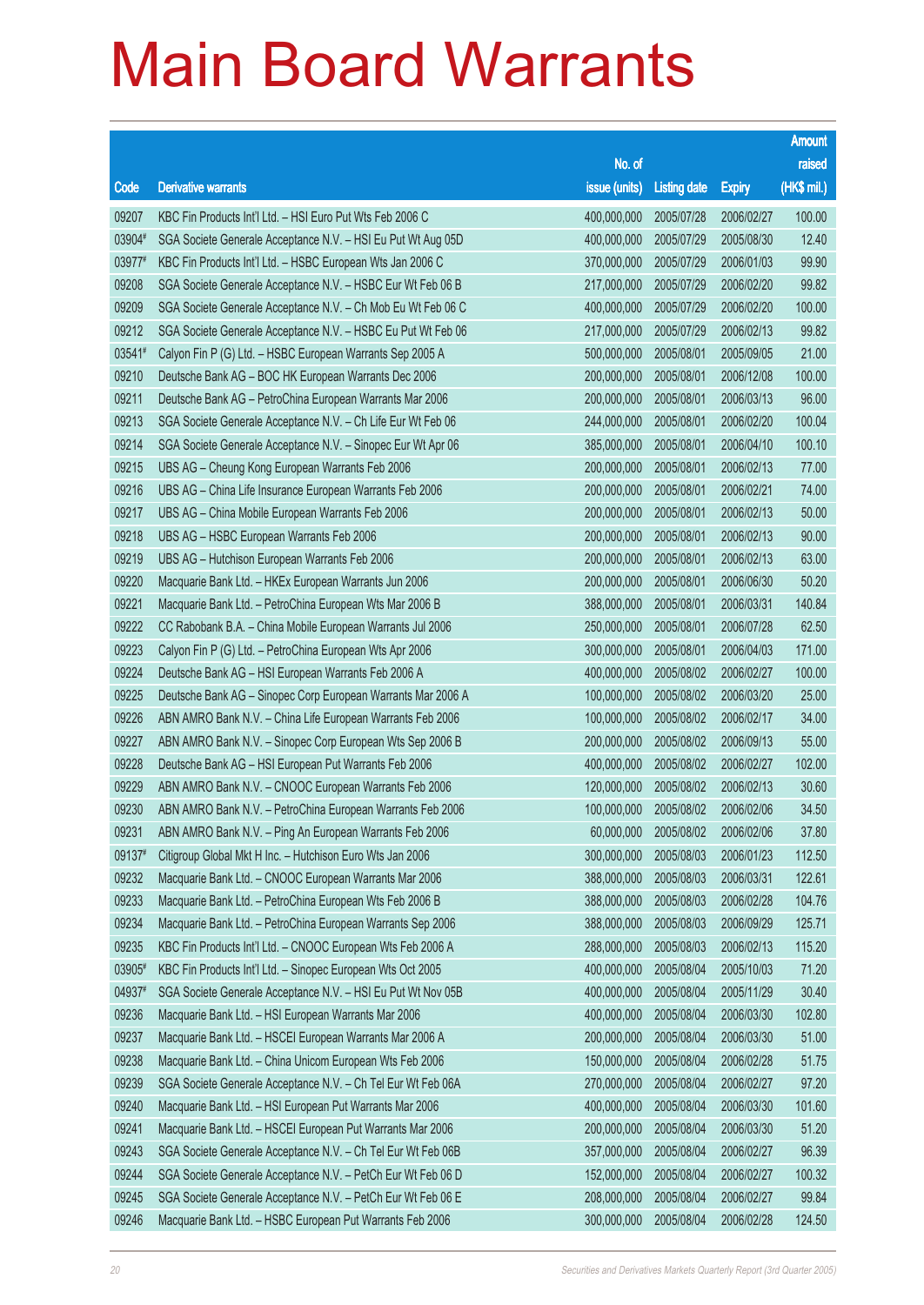|        |                                                              |               |                     |               | <b>Amount</b> |
|--------|--------------------------------------------------------------|---------------|---------------------|---------------|---------------|
|        |                                                              | No. of        |                     |               | raised        |
| Code   | <b>Derivative warrants</b>                                   | issue (units) | <b>Listing date</b> | <b>Expiry</b> | (HK\$ mil.)   |
| 03966# | Deutsche Bank AG - China Life European Warrants Sep 2005     | 100,000,000   | 2005/08/05          | 2005/09/12    | 45.00         |
| 09011# | Deutsche Bank AG - HSBC European Warrants Jan 2006           | 200,000,000   | 2005/08/05          | 2006/01/03    | 78.00         |
| 09247  | Macquarie Bank Ltd. - China Mobile European Wts Mar 2006 B   | 388,000,000   | 2005/08/05          | 2006/03/08    | 97.00         |
| 09248  | BNP Paribas Arbit Issu B.V. - BankComm Euro Wts Feb 2006 A   | 400,000,000   | 2005/08/08          | 2006/02/08    | 169.20        |
| 09249  | BNP Paribas Arbit Issu B.V. - BankComm Euro Wts Feb 2006 B   | 400,000,000   | 2005/08/08          | 2006/02/08    | 100.40        |
| 09250  | Deutsche Bank AG - CNOOC European Warrants Mar 2006          | 200,000,000   | 2005/08/08          | 2006/03/06    | 60.00         |
| 09251  | Deutsche Bank AG - PetroChina European Warrants Feb 2006     | 200,000,000   | 2005/08/08          | 2006/02/13    | 80.00         |
| 09252  | SGA Societe Generale Acceptance N.V. - HSI Eur Wt Feb 2006 A | 400,000,000   | 2005/08/08          | 2006/02/27    | 100.00        |
| 09253  | SGA Societe Generale Acceptance N.V. - BOCom Eur Wt Feb 2006 | 400,000,000   | 2005/08/08          | 2006/02/27    | 100.00        |
| 09254  | SGA Societe Generale Acceptance N.V. - BOCom Eur Wt Aug 2006 | 400,000,000   | 2005/08/08          | 2006/08/28    | 100.00        |
| 09255  | UBS AG - Bank of China European Warrants Feb 2006            | 200,000,000   | 2005/08/08          | 2006/02/21    | 160.00        |
| 09256  | SGA Societe Generale Acceptance N.V. - HSI Eu Put Wt Feb 06D | 385,000,000   | 2005/08/08          | 2006/02/27    | 100.10        |
| 09257  | UBS AG - Bank of Communications European Warrants Feb 2006   | 200,000,000   | 2005/08/08          | 2006/02/21    | 72.00         |
| 09258  | UBS AG - Bank of Communications European Warrants Jul 2006   | 200,000,000   | 2005/08/08          | 2006/07/31    | 70.00         |
| 09261  | UBS AG - CNOOC European Warrants Feb 2006                    | 200,000,000   | 2005/08/08          | 2006/02/21    | 132.00        |
| 09262  | UBS AG - PetroChina European Warrants Feb 2006               | 200,000,000   | 2005/08/08          | 2006/02/21    | 126.00        |
| 09263  | Macquarie Bank Ltd. - BankComm European Warrants May 2006    | 388,000,000   | 2005/08/08          | 2006/05/30    | 97.78         |
| 09264  | Macquarie Bank Ltd. - China Life European Wts Feb 2006 B     | 388,000,000   | 2005/08/08          | 2006/02/28    | 103.60        |
| 09265  | Macquarie Bank Ltd. - Sinopec European Warrants Jul 2006     | 388,000,000   | 2005/08/08          | 2006/07/31    | 97.78         |
| 09266  | Macquarie Bank Ltd. - CNOOC European Warrants Jun 2006       | 388,000,000   | 2005/08/08          | 2006/06/30    | 175.76        |
| 09267  | Macquarie Bank Ltd. - Denway European Warrants Jun 2006      | 203,000,000   | 2005/08/08          | 2006/06/30    | 59.48         |
| 09268  | CC Rabobank B.A. - BankComm European Warrants Jul 2006       | 300,000,000   | 2005/08/08          | 2006/07/28    | 79.50         |
| 09269  | CC Rabobank B.A. - BankComm European Warrants Nov 2006       | 300,000,000   | 2005/08/08          | 2006/11/28    | 75.00         |
| 09270  | CC Rabobank B.A. - Sinopec Corp European Warrants Jun 2006   | 300,000,000   | 2005/08/08          | 2006/06/08    | 82.50         |
| 09271  | CC Rabobank B.A. - PetroChina European Warrants Jun 2006     | 300,000,000   | 2005/08/08          | 2006/06/08    | 136.50        |
| 03631# | MSDW Asia Sec Products LLC - HSI European Put Wts Sep 2005   | 1,612,000,000 | 2005/08/09          | 2005/09/29    | 99.94         |
| 09272  | BNP Paribas Arbit Issu B.V. - Hutchison Euro Wts Feb 2006 B  | 400,000,000   | 2005/08/09          | 2006/02/27    | 111.20        |
| 09273  | BNP Paribas Arbit Issu B.V. - PetroCh Euro Put Wts Sep 2006  | 400,000,000   | 2005/08/09          | 2006/09/28    | 101.60        |
| 09274  | BNP Paribas Arbit Issu B.V. - SHK Ppt European Wts Feb 2006  | 400,000,000   | 2005/08/09          | 2006/02/27    | 109.60        |
| 09275  | Credit Suisse - PetroChina European Warrants Jul 2006 B      | 100,000,000   | 2005/08/09          | 2006/07/13    | 73.30         |
| 09276  | Credit Suisse - China Life European Warrants Jul 2006        | 100,000,000   | 2005/08/09          | 2006/07/13    | 64.00         |
| 09277  | Credit Suisse - Sinopec Corp European Warrants Jul 2006      | 100,000,000   | 2005/08/09          | 2006/07/13    | 33.10         |
| 09278  | Credit Suisse - Huaneng Power European Warrants Jul 2006     | 100,000,000   | 2005/08/09          | 2006/07/13    | 46.30         |
| 09279  | Credit Suisse - PetroChina European Put Warrants Jul 2006    | 100,000,000   | 2005/08/09          | 2006/07/13    | 64.80         |
| 09280  | Deutsche Bank AG - Hutchison European Warrants Mar 2006      | 200,000,000   | 2005/08/09          | 2006/03/02    | 63.20         |
| 09281  | Macquarie Bank Ltd. - HSI European Put Warrants Feb 2006     | 400,000,000   | 2005/08/09          | 2006/02/27    | 100.00        |
| 09282  | KBC Fin Products Int'l Ltd. - Cheung Kong Eur Wts Feb 2006 C | 348,000,000   | 2005/08/09          | 2006/02/09    | 98.83         |
| 09283  | KBC Fin Products Int'l Ltd. - BOCHK European Wts Feb 2006    | 248,000,000   | 2005/08/09          | 2006/02/09    | 98.46         |
| 09286  | SGA Societe Generale Acceptance N.V. - SHK P Eur Wt Feb 2006 | 263,000,000   | 2005/08/09          | 2006/02/13    | 99.94         |
| 09287  | Macquarie Bank Ltd. - HSI European Warrants Feb 2006         | 400,000,000   | 2005/08/09          | 2006/02/27    | 100.80        |
| 09288  | ABN AMRO Bank N.V. - BankComm European Warrants May 2006     | 100,000,000   | 2005/08/09          | 2006/05/16    | 25.50         |
| 09289  | ABN AMRO Bank N.V. - BankComm European Warrants Apr 2006     | 100,000,000   | 2005/08/09          | 2006/04/18    | 25.00         |
| 09290  | ABN AMRO Bank N.V. - BankComm European Warrants Feb 2007     | 100,000,000   | 2005/08/09          | 2007/02/16    | 30.00         |
| 09291  | Citigroup Global Mkt H Inc. - HS Bank European Wts Mar 2006  | 380,000,000   | 2005/08/09          | 2006/03/03    | 101.84        |
| 09292  | KBC Fin Products Int'l Ltd. - Sinopec European Wts Mar 2006  | 268,000,000   | 2005/08/09          | 2006/03/01    | 96.48         |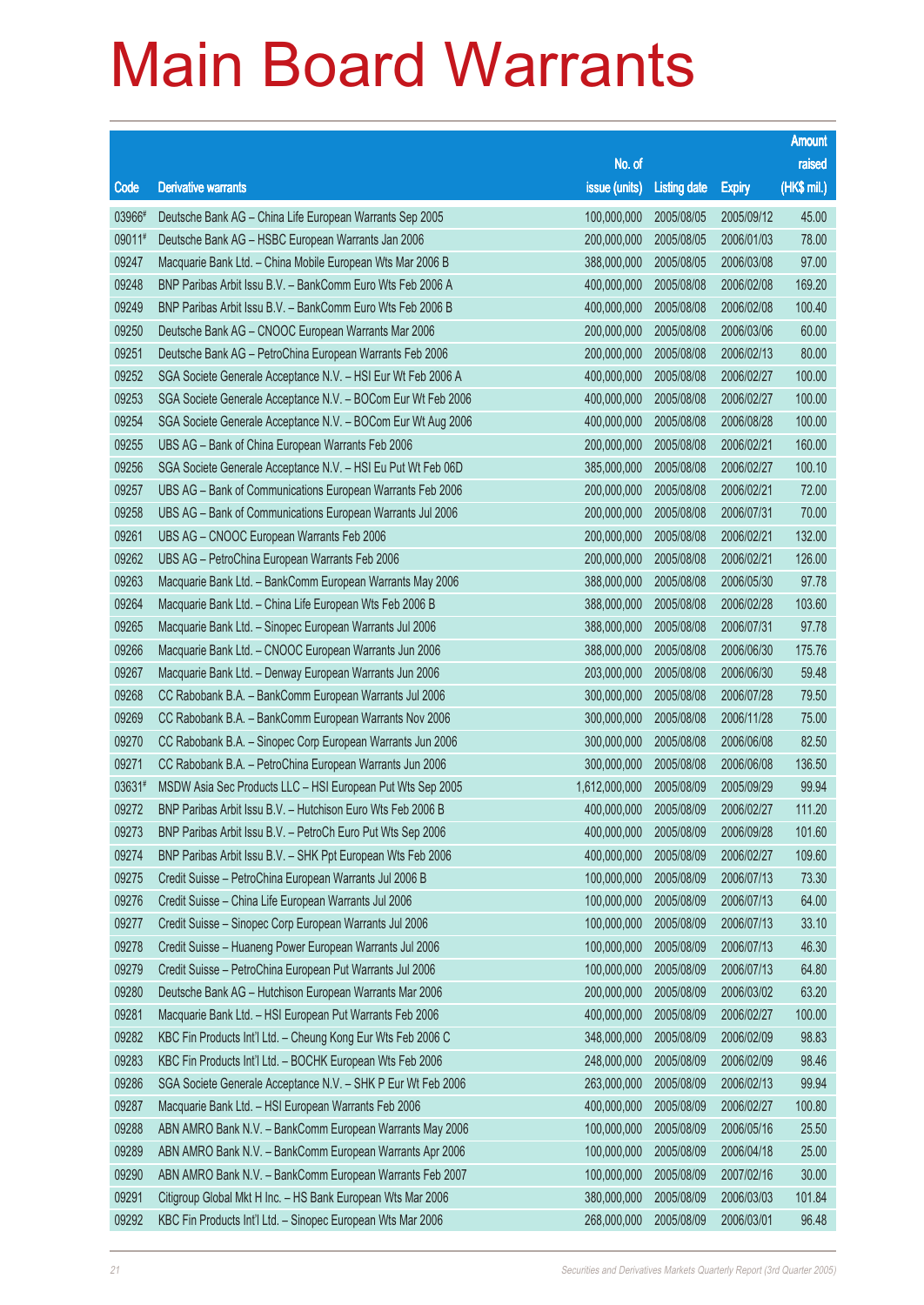|        |                                                              |               |                     |               | <b>Amount</b> |
|--------|--------------------------------------------------------------|---------------|---------------------|---------------|---------------|
|        |                                                              | No. of        |                     |               | raised        |
| Code   | <b>Derivative warrants</b>                                   | issue (units) | <b>Listing date</b> | <b>Expiry</b> | (HK\$ mil.)   |
| 09293  | KBC Fin Products Int'l Ltd. - China Telecom Eur Wts Feb 2006 | 348,000,000   | 2005/08/09          | 2006/02/09    | 95.70         |
| 09294  | KBC Fin Products Int'l Ltd. - PetroChina Euro Wts Feb 2006 B | 128,000,000   | 2005/08/09          | 2006/02/09    | 93.95         |
| 09295  | KBC Fin Products Int'l Ltd. - HSI European Wts Feb 2006 B    | 400,000,000   | 2005/08/09          | 2006/02/27    | 100.00        |
| 09296  | BNP Paribas Arbit Issu B.V. - Sinopec Corp Euro Wts Mar 06 B | 400,000,000   | 2005/08/10          | 2006/03/30    | 101.20        |
| 09297  | BNP Paribas Arbit Issu B.V. - PetroChina Euro Wts Feb 2006 B | 400,000,000   | 2005/08/10          | 2006/02/27    | 186.00        |
| 09298  | Deutsche Bank AG - BankComm European Warrants Feb 2006       | 100,000,000   | 2005/08/10          | 2006/02/28    | 25.00         |
| 09299  | Macquarie Bank Ltd. - Cheung Kong European Wts Feb 2006 A    | 388,000,000   | 2005/08/10          | 2006/02/28    | 98.94         |
| 09300  | Macquarie Bank Ltd. - Cathay Pacific European Wts Dec 2007   | 388,000,000   | 2005/08/10          | 2007/12/31    | 98.94         |
| 09301  | Macquarie Bank Ltd. - CNOOC European Warrants Feb 2006 C     | 388,000,000   | 2005/08/10          | 2006/02/28    | 107.48        |
| 09302  | Macquarie Bank Ltd. - HK Electric European Warrants Feb 2007 | 388,000,000   | 2005/08/10          | 2007/02/28    | 97.39         |
| 09304  | Macquarie Bank Ltd. - Cheung Kong European Put Wts Feb 2006  | 250,000,000   | 2005/08/10          | 2006/02/28    | 118.50        |
| 09305  | SGA Societe Generale Acceptance N.V. - HSCEI Eur Wt Feb 2006 | 400,000,000   | 2005/08/10          | 2006/02/27    | 100.00        |
| 09306  | SGA Societe Generale Acceptance N.V. - Ch Mob Eu Wt Mar 06 B | 400,000,000   | 2005/08/10          | 2006/03/06    | 100.00        |
| 09307  | SGA Societe Generale Acceptance N.V. - ChMob Eu Put Wt Feb06 | 385,000,000   | 2005/08/10          | 2006/02/13    | 100.10        |
| 09308  | J P Morgan Int'l Der. Ltd. - Yanzhou Coal Euro Wts Feb 2006  | 400,000,000   | 2005/08/10          | 2006/02/13    | 100.00        |
| 09309  | SGA Societe Generale Acceptance N.V. - HSCEI Eu Put Wt Feb06 | 400,000,000   | 2005/08/10          | 2006/02/27    | 100.00        |
| 09310  | DBS Bank Ltd. - BOC HK European Warrants Jul 2006            | 25,000,000    | 2005/08/10          | 2006/07/03    | 20.88         |
| 09313  | DBS Bank Ltd. - Hutchison European Warrants Jul 2006         | 400,000,000   | 2005/08/10          | 2006/07/03    | 220.00        |
| 09314  | DBS Bank Ltd. - Lenovo European Warrants Apr 2006            | 150,000,000   | 2005/08/10          | 2006/04/10    | 56.40         |
| 09315  | J P Morgan Int'l Der. Ltd. - Huaneng Power Euro Wts Feb 2006 | 400,000,000   | 2005/08/10          | 2006/02/13    | 100.00        |
| 09316  | KBC Fin Products Int'l Ltd. - BankComm European Wts Mar 2006 | 268,000,000   | 2005/08/10          | 2006/03/01    | 94.07         |
| 09317  | KBC Fin Products Int'l Ltd. - BankComm European Wts Sep 2006 | 308,000,000   | 2005/08/10          | 2006/09/01    | 96.40         |
| 09318  | Macquarie Bank Ltd. - Henderson Land European Wts Apr 2006   | 200,000,000   | 2005/08/11          | 2006/04/28    | 50.20         |
| 09319  | Credit Suisse - BankComm European Warrants Aug 2006          | 100,000,000   | 2005/08/11          | 2006/08/08    | 34.30         |
| 09320  | Credit Suisse - BankComm European Warrants Nov 2006          | 100,000,000   | 2005/08/11          | 2006/11/28    | 29.00         |
| 09321  | Credit Suisse - BOC HK European Warrants Aug 2006            | 80,000,000    | 2005/08/11          | 2006/08/08    | 58.16         |
| 09322  | Credit Suisse - CNOOC European Warrants Aug 2006             | 100,000,000   | 2005/08/11          | 2006/08/08    | 53.00         |
| 09323  | Credit Suisse - HSBC European Put Warrants Aug 2006          | 80,000,000    | 2005/08/11          | 2006/08/08    | 51.20         |
| 09324  | Macquarie Bank Ltd. - HSCEI European Warrants Mar 2006 B     | 200,000,000   | 2005/08/11          | 2006/03/30    | 50.40         |
| 09325  | ABN AMRO Bank N.V. - CHALCO European Warrants Mar 2006       | 100,000,000   | 2005/08/11          | 2006/03/09    | 38.00         |
| 09326  | ABN AMRO Bank N.V. - China Mobile European Wts Sep 2006 B    | 220,000,000   | 2005/08/11          | 2006/09/28    | 63.80         |
| 09327  | ABN AMRO Bank N.V. - CNOOC European Warrants Mar 2006        | 120,000,000   | 2005/08/11          | 2006/03/10    | 42.00         |
| 09328  | ABN AMRO Bank N.V. - HSBC European Warrants Feb 2006         | 60,000,000    | 2005/08/11          | 2006/02/20    | 17.70         |
| 09329  | ABN AMRO Bank N.V. - MTRC European Warrants Feb 2006         | 30,000,000    | 2005/08/11          | 2006/02/13    | 16.95         |
| 09330  | UBS AG - Bank of Communications European Warrants Mar 2006   | 200,000,000   | 2005/08/11          | 2006/03/13    | 50.00         |
| 09331  | UBS AG - CNOOC European Warrants Mar 2006                    | 200,000,000   | 2005/08/11          | 2006/03/06    | 96.00         |
| 09332  | KBC Fin Products Int'l Ltd. - HSCEI European Wts Mar 2006 A  | 400,000,000   | 2005/08/11          | 2006/03/30    | 100.00        |
| 09333  | Calyon Fin P (G) Ltd. - BankComm European Wts Feb 2006 A     | 300,000,000   | 2005/08/11          | 2006/02/13    | 113.70        |
| 09335  | Calyon Fin P (G) Ltd. - BankComm European Wts Feb 2006 B     | 300,000,000   | 2005/08/11          | 2006/02/13    | 76.80         |
| 09337  | KBC Fin Products Int'l Ltd. - HSCEI Euro Put Wts Mar 2006    | 400,000,000   | 2005/08/11          | 2006/03/30    | 100.40        |
| 03641# | KBC Fin Products Int'l Ltd. - BOCHK European Wts Nov 2006    | 550,000,000   | 2005/08/12          | 2006/11/02    | 99.00         |
| 03967# | Deutsche Bank AG - China Life European Warrants Nov 2005     | 150,000,000   | 2005/08/12          | 2005/11/07    | 39.75         |
| 09336  | Deutsche Bank AG - Cheung Kong European Warrants Apr 2006 A  | 200,000,000   | 2005/08/12          | 2006/04/26    | 93.00         |
| 09338  | Deutsche Bank AG - SHK Ppt European Warrants May 2006        | 200,000,000   | 2005/08/12          | 2006/05/16    | 67.00         |
| 09340  | Deutsche Bank AG - China Mobile European Warrants May 2006 A | 200,000,000   | 2005/08/12          | 2006/05/23    | 51.20         |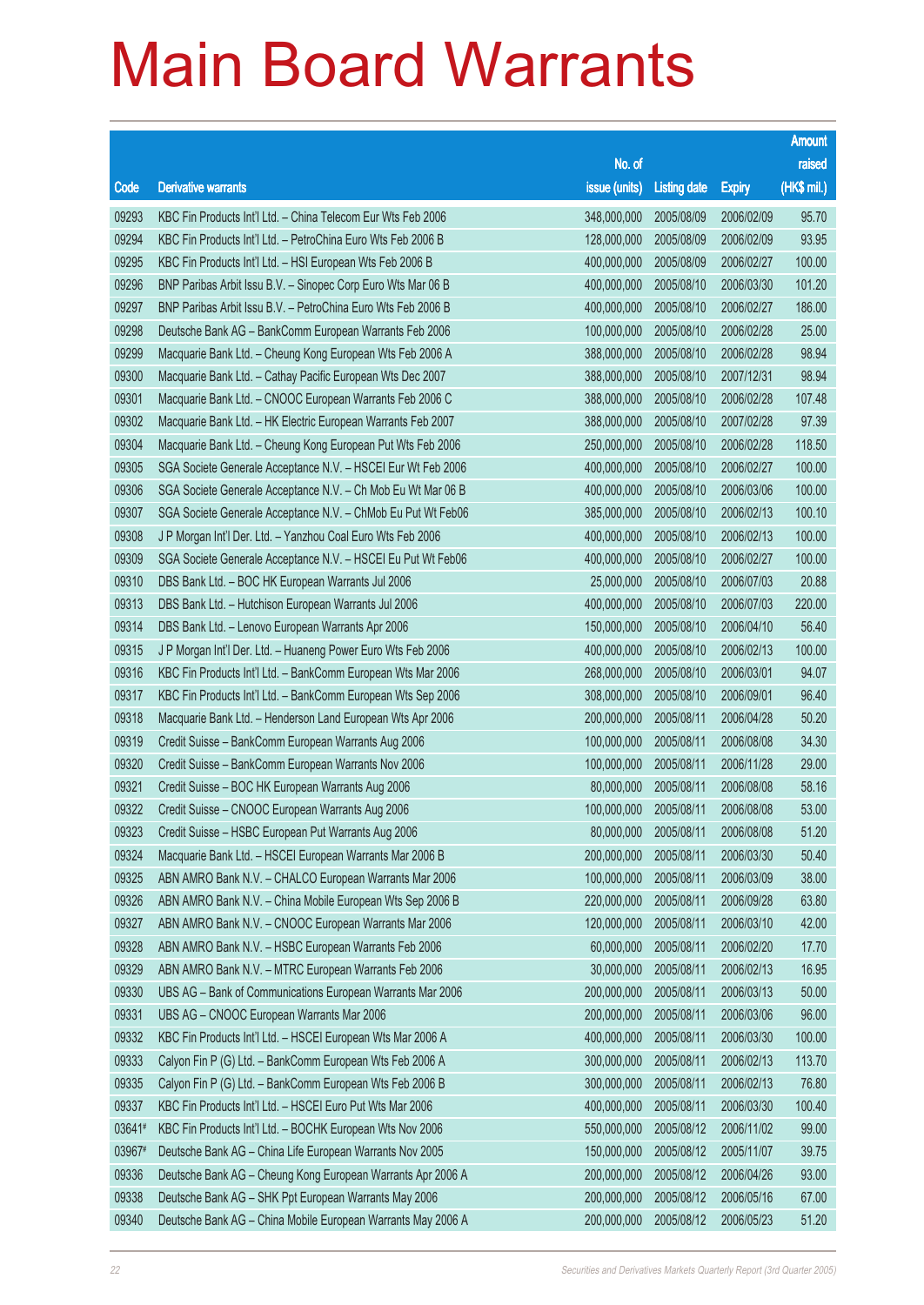|        |                                                                                                                       |               |                     |               | <b>Amount</b>   |
|--------|-----------------------------------------------------------------------------------------------------------------------|---------------|---------------------|---------------|-----------------|
|        |                                                                                                                       | No. of        |                     |               | raised          |
| Code   | <b>Derivative warrants</b>                                                                                            | issue (units) | <b>Listing date</b> | <b>Expiry</b> | (HK\$ mil.)     |
| 09341  | BNP Paribas Arbit Issu B.V. - Cheung Kong Euro Wts Mar 2006                                                           | 200,000,000   | 2005/08/12          | 2006/03/30    | 114.20          |
| 09342  | BNP Paribas Arbit Issu B.V. - China Life Euro Wts Aug 2006                                                            | 200,000,000   | 2005/08/12          | 2006/08/30    | 129.00          |
| 09343  | ABN AMRO Bank N.V. - Oil Futures European Wts Feb 2006 A                                                              | 100,000,000   | 2005/08/12          | 2006/02/14    | 25.50           |
| 09344  | ABN AMRO Bank N.V. - Oil Futures European Wts Feb 2006 B                                                              | 100,000,000   | 2005/08/12          | 2006/02/22    | 25.30           |
| 09348  | ABN AMRO Bank N.V. - Oil Futures European Put Wts Feb 2006 C                                                          | 100,000,000   | 2005/08/12          | 2006/02/14    | 25.10           |
| 09350  | ABN AMRO Bank N.V. - Oil Futures European Put Wts Feb 2006 D                                                          | 80,000,000    | 2005/08/12          | 2006/02/22    | 20.40           |
| 04500# | Credit Suisse First Boston - China Tel European Wts Oct 2005                                                          | 500,000,000   | 2005/08/15          | 2005/10/28    | 162.50          |
| 09346  | Deutsche Bank AG - BOC HK European Warrants Feb 2006                                                                  | 200,000,000   | 2005/08/15          | 2006/02/27    | 118.00          |
| 09347  | MSDW Asia Sec Products LLC - HSBC European Warrants Apr 2006                                                          | 344,000,000   | 2005/08/15          | 2006/04/28    | 100.79          |
| 09351  | BNP Paribas Arbit Issu B.V. - BankComm Euro Wts Feb 2006 C                                                            | 400,000,000   | 2005/08/15          | 2006/02/15    | 114.00          |
| 09352  | MSDW Asia Sec Products LLC - HSBC European Put Wts Apr 2006                                                           | 344,000,000   | 2005/08/15          | 2006/04/28    | 100.45          |
| 09354  | KBC Fin Products Int'l Ltd. - China Life Euro Wts Mar 2006 A                                                          | 308,000,000   | 2005/08/15          | 2006/03/01    | 98.87           |
| 09355  | KBC Fin Products Int'l Ltd. - HSI Euro Put Wts Feb 2006 D                                                             | 400,000,000   | 2005/08/15          | 2006/02/27    | 100.00          |
| 09356  | Calyon Fin P (G) Ltd. - China Life European Wts Feb 2006                                                              | 300,000,000   | 2005/08/15          | 2006/02/20    | 198.00          |
| 09357  | Calyon Fin P (G) Ltd. - China Mobile European Wts Feb 2006 B                                                          | 300,000,000   | 2005/08/15          | 2006/02/15    | 108.00          |
| 04652# | KBC Fin Products Int'l Ltd. - HSBC European Wts Feb 2006                                                              | 215,000,000   | 2005/08/16          | 2006/02/03    | 99.98           |
| 09345# | Credit Suisse First Boston - BOC HK Euro (LR) Wts Mar 2006 A                                                          | 900,000,000   | 2005/08/16          | 2006/03/10    | 18.00           |
| 09353  | DBS Bank Ltd. - BankComm European Warrants Mar 2006                                                                   | 300,000,000   | 2005/08/16          | 2006/03/08    | 90.00           |
| 09358  | J P Morgan Int'l Der. Ltd. - BankComm European Wts Mar 2006                                                           | 400,000,000   | 2005/08/16          | 2006/03/08    | 100.00          |
| 09359  | J P Morgan Int'l Der. Ltd. - BOC HK European Wts Mar 2006                                                             | 200,000,000   | 2005/08/16          | 2006/03/08    | 100.00          |
| 09360  | J P Morgan Int'l Der. Ltd. - Ch Ship Cont Euro Wts Jun 2006                                                           | 400,000,000   | 2005/08/16          | 2006/06/08    | 100.00          |
| 09361  | J P Morgan Int'l Der. Ltd. - Denway Motors Euro Wts Mar 2006                                                          | 400,000,000   | 2005/08/16          | 2006/03/08    | 100.00          |
| 09362  | J P Morgan Int'l Der. Ltd. - Maanshan Iron Euro Wts Mar 2006                                                          | 400,000,000   | 2005/08/16          | 2006/03/31    | 100.00          |
| 09363  | J P Morgan Int'l Der. Ltd. - Sh Petrochem Euro Wts Mar 2006                                                           | 400,000,000   | 2005/08/16          | 2006/03/16    | 100.00          |
| 09364  | SGA Societe Generale Acceptance N.V. - Ch Life Eur Wt Mar 06                                                          | 256,000,000   | 2005/08/16          | 2006/03/20    | 99.84           |
| 09365  | KBC Fin Products Int'l Ltd. - BankComm European Wts May 2006                                                          | 368,000,000   | 2005/08/16          | 2006/05/02    | 94.58           |
| 09366  | Macquarie Bank Ltd. - BankComm European Warrants Mar 2006                                                             | 388,000,000   | 2005/08/16          | 2006/03/01    | 97.00           |
| 09367  | Macquarie Bank Ltd. - Ping An European Warrants Feb 2006                                                              | 200,000,000   | 2005/08/16          | 2006/02/28    | 214.60          |
| 09368  | Macquarie Bank Ltd. - Ping An European Warrants Aug 2007                                                              | 200,000,000   | 2005/08/16          | 2007/08/31    | 50.00           |
| 09369  | Deutsche Bank AG - China Telecom European Warrants Apr 2006                                                           | 200,000,000   | 2005/08/17          | 2006/04/12    | 54.00           |
| 09370  | Macquarie Bank Ltd. - Sinopec European Warrants Feb 2006 A                                                            | 388,000,000   | 2005/08/17          | 2006/02/17    | 97.00           |
| 09371  | Deutsche Bank AG - Sinopec Corp European Warrants Mar 2006 B                                                          | 200,000,000   | 2005/08/18          | 2006/03/06    | 50.00           |
| 09372  | Deutsche Bank AG - HSI European Warrants Feb 2006 B                                                                   | 400,000,000   | 2005/08/18          | 2006/02/27    | 100.00          |
| 09373  | Macquarie Bank Ltd. - Ch Mobile European Put Wts Feb 2006 B                                                           | 288,000,000   | 2005/08/18          | 2006/02/28    | 73.44           |
| 09374  | Macquarie Bank Ltd. - CNOOC European Put Warrants Feb 2006                                                            | 250,000,000   | 2005/08/18          | 2006/02/28    | 88.25           |
| 09375  | Macquarie Bank Ltd. - HSI European Warrants Mar 2006 C                                                                | 400,000,000   | 2005/08/18          | 2006/03/30    | 101.60          |
| 09376  | Macquarie Bank Ltd. - HSI European Warrants Mar 2006 D                                                                | 400,000,000   | 2005/08/18          | 2006/03/30    | 102.00          |
| 09377  | Macquarie Bank Ltd. - HSI European Warrants Feb 2006 B                                                                | 400,000,000   | 2005/08/18          | 2006/02/27    | 100.80          |
| 09378  | SGA Societe Generale Acceptance N.V. - HSI Eur Wt Feb 2006 B                                                          | 385,000,000   | 2005/08/18          | 2006/02/27    | 100.10          |
| 09379  | Macquarie Bank Ltd. - HSI European Put Warrants Mar 2006 E                                                            | 400,000,000   | 2005/08/18          | 2006/03/30    | 104.00          |
| 09380  |                                                                                                                       |               |                     |               |                 |
| 09381  | Macquarie Bank Ltd. - HSI European Put Warrants Mar 2006 F<br>Macquarie Bank Ltd. - CHALCO European Warrants Feb 2006 | 400,000,000   | 2005/08/18          | 2006/03/30    | 103.60<br>61.10 |
| 09382  |                                                                                                                       | 188,000,000   | 2005/08/18          | 2006/02/28    |                 |
|        | Macquarie Bank Ltd. - China Mobile European Wts Feb 2006 D                                                            | 388,000,000   | 2005/08/18          | 2006/02/20    | 97.00<br>39.75  |
| 09383  | Macquarie Bank Ltd. - Lenovo European Warrants Feb 2006 B                                                             | 150,000,000   | 2005/08/18          | 2006/02/28    |                 |
| 09384  | Macquarie Bank Ltd. - Maanshan I&S European Wts Feb 2006 B                                                            | 100,000,000   | 2005/08/18          | 2006/02/28    | 25.40           |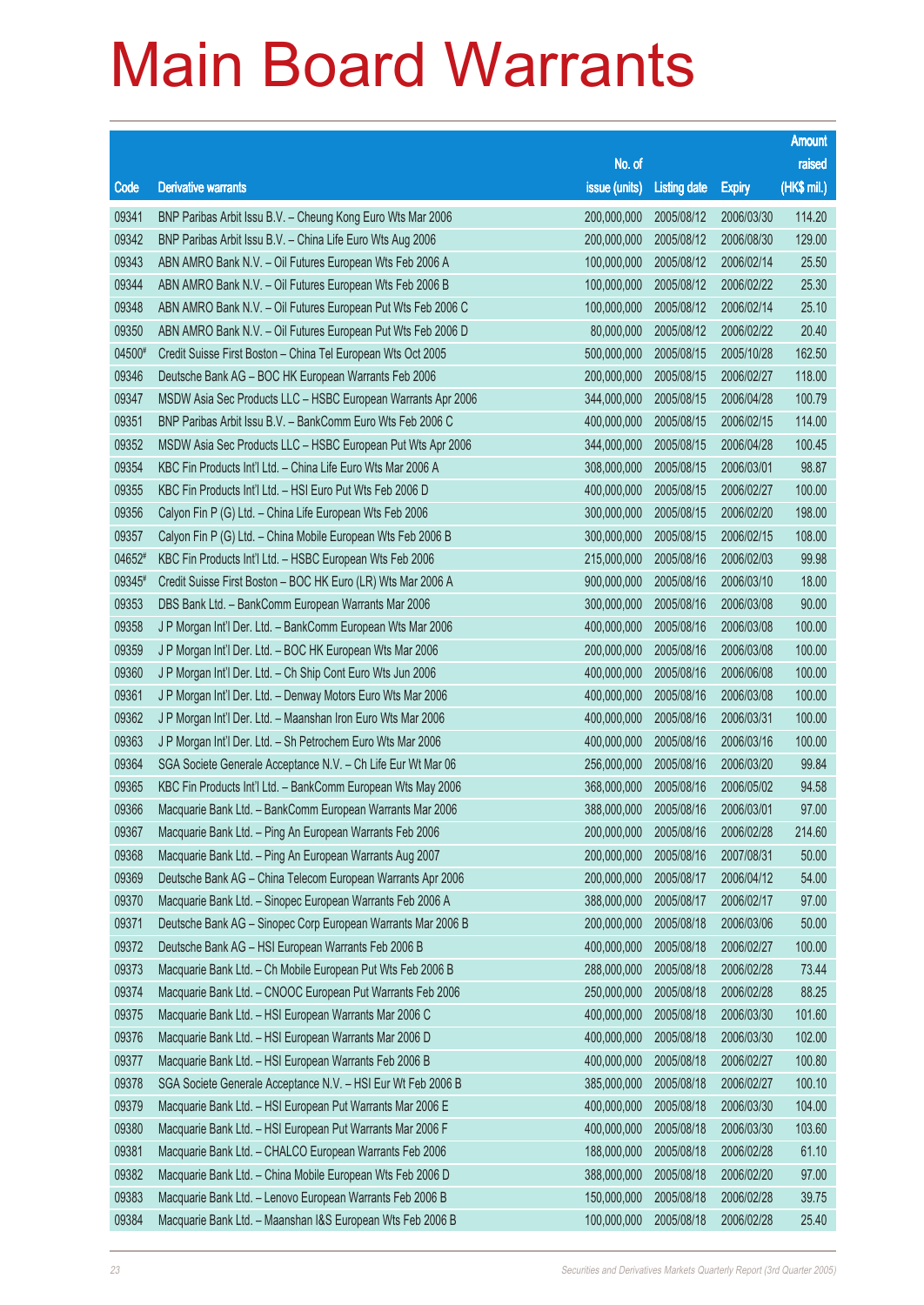|        |                                                              |               |                     |               | <b>Amount</b> |
|--------|--------------------------------------------------------------|---------------|---------------------|---------------|---------------|
|        |                                                              | No. of        |                     |               | raised        |
| Code   | <b>Derivative warrants</b>                                   | issue (units) | <b>Listing date</b> | <b>Expiry</b> | (HK\$ mil.)   |
| 09385  | Macquarie Bank Ltd. - Yanzhou Coal European Wts Mar 2006     | 200,000,000   | 2005/08/18          | 2006/03/13    | 51.80         |
| 09386  | UBS AG - China Mobile European Warrants Mar 2006             | 200,000,000   | 2005/08/18          | 2006/03/28    | 50.00         |
| 09387  | UBS AG - Sinopec European Warrants May 2006                  | 200,000,000   | 2005/08/18          | 2006/05/15    | 72.00         |
| 09388  | UBS AG - China Telecom European Warrants May 2006            | 200,000,000   | 2005/08/18          | 2006/05/15    | 58.00         |
| 09389  | KBC Fin Products Int'l Ltd. - Sinopec Euro Wts Jun 2006 B    | 348,000,000   | 2005/08/18          | 2006/06/09    | 95.00         |
| 09390  | KBC Fin Products Int'l Ltd. - CNOOC European Wts Feb 2006 B  | 208,000,000   | 2005/08/18          | 2006/02/20    | 91.52         |
| 09391  | KBC Fin Products Int'l Ltd. - PetroChina Euro Wts May 2006   | 248,000,000   | 2005/08/18          | 2006/05/10    | 94.24         |
| 03777# | SGA Societe Generale Acceptance N.V. - HSBC Eur Wt Oct 05 A  | 200,000,000   | 2005/08/19          | 2005/10/06    | 46.80         |
| 09142# | SGA Societe Generale Acceptance N.V. - HSI Eur Put Wt Jan 06 | 400,000,000   | 2005/08/19          | 2006/01/26    | 45.20         |
| 09392  | BNP Paribas Arbit Issu B.V. - HSBC European Wts Feb 2006     | 400,000,000   | 2005/08/19          | 2006/02/21    | 100.40        |
| 09393  | Macquarie Bank Ltd. - HSBC European Warrants Apr 2006 B      | 388,000,000   | 2005/08/19          | 2006/04/28    | 98.16         |
| 09394  | J P Morgan Int'l Der. Ltd. - CHALCO European Wts Feb 2006    | 357,000,000   | 2005/08/19          | 2006/02/28    | 99.96         |
| 09395  | J P Morgan Int'l Der. Ltd. - Sinopec Corp Euro Wts Feb 2006  | 400,000,000   | 2005/08/19          | 2006/02/28    | 100.00        |
| 09396  | J P Morgan Int'l Der. Ltd. - China Tel European Wts Feb 2006 | 400,000,000   | 2005/08/19          | 2006/02/28    | 100.00        |
| 09397  | J P Morgan Int'l Der. Ltd. - Ping An European Wts Feb 2006   | 263,000,000   | 2005/08/19          | 2006/02/20    | 99.94         |
| 09400  | KBC Fin Products Int'l Ltd. - HSI European Wts Mar 2006 A    | 400,000,000   | 2005/08/19          | 2006/03/30    | 100.00        |
| 09405  | KBC Fin Products Int'l Ltd. - HSI European Put Wts Mar 2006C | 400,000,000   | 2005/08/19          | 2006/03/30    | 100.00        |
| 09401  | Macquarie Bank Ltd. - BOCHK European Warrants Feb 2006 B     | 100,000,000   | 2005/08/22          | 2006/02/28    | 46.80         |
| 09402  | Deutsche Bank AG - China Life European Warrants Mar 2006     | 200,000,000   | 2005/08/22          | 2006/03/06    | 78.00         |
| 09404  | Deutsche Bank AG - China Life European Warrants Apr 2006     | 200,000,000   | 2005/08/22          | 2006/04/10    | 52.00         |
| 09406  | Deutsche Bank AG - China Mobile European Warrants May 2006 B | 200,000,000   | 2005/08/22          | 2006/05/30    | 50.00         |
| 09407  | Deutsche Bank AG - HSBC European Warrants Mar 2006 A         | 200,000,000   | 2005/08/22          | 2006/03/01    | 61.40         |
| 09408  | Macquarie Bank Ltd. - HSBC European Warrants Apr 2006 C      | 388,000,000   | 2005/08/22          | 2006/04/28    | 103.98        |
| 09409  | Credit Suisse - Cheung Kong European Warrants Aug 2006 A     | 50,000,000    | 2005/08/22          | 2006/08/18    | 30.35         |
| 09410  | Credit Suisse - Hutchison European Warrants Aug 2006 A       | 50,000,000    | 2005/08/22          | 2006/08/18    | 24.40         |
| 09411  | Credit Suisse - PetroChina European Warrants Jun 2006 B      | 100,000,000   | 2005/08/22          | 2006/06/08    | 59.30         |
| 09412  | Deutsche Bank AG - BankComm European Warrants Apr 2006       | 200,000,000   | 2005/08/22          | 2006/04/18    | 70.00         |
| 09413  | Credit Suisse - Cheung Kong European Put Warrants Aug 2006   | 50,000,000    | 2005/08/22          | 2006/08/18    | 31.65         |
| 09414  | Credit Suisse - Hutchison European Put Warrants Aug 2006     | 50,000,000    | 2005/08/22          | 2006/08/18    | 25.45         |
| 09415  | Deutsche Bank AG - BankComm European Warrants Jul 2006       | 200,000,000   | 2005/08/22          | 2006/07/03    | 60.00         |
| 09416  | KBC Fin Products Int'l Ltd. - CK(H) Euro Put Wts Feb 2006    | 208,000,000   | 2005/08/22          | 2006/02/22    | 75.50         |
| 09417  | KBC Fin Products Int'l Ltd. - Ch Mobile Euro Wts Mar 2006 C  | 388,000,000   | 2005/08/22          | 2006/03/14    | 97.39         |
| 09418  | KBC Fin Products Int'l Ltd. - HSBC European Put Wts Feb 2006 | 268,000,000   | 2005/08/22          | 2006/02/22    | 77.72         |
| 09419  | KBC Fin Products Int'l Ltd. - Hutchison Eur Put Wts Mar 2006 | 288,000,000   | 2005/08/22          | 2006/03/01    | 113.47        |
| 09420  | KBC Fin Products Int'l Ltd. - Ping An European Wts Jan 2007  | 400,000,000   | 2005/08/22          | 2007/01/03    | 100.00        |
| 09421  | KBC Fin Products Int'l Ltd. - Ch Mob Euro Put Wts Mar 2006 D | 400,000,000   | 2005/08/22          | 2006/03/01    | 100.00        |
| 09422  | KBC Fin Products Int'l Ltd. - SHK Ppt Euro Put Wts Mar 2006  | 208,000,000   | 2005/08/22          | 2006/03/01    | 70.72         |
| 09088# | ABN AMRO Bank N.V. - PetroChina European Warrants Jan 2006 B | 100,000,000   | 2005/08/23          | 2006/01/18    | 57.00         |
| 09423  | Macquarie Bank Ltd. - China Life European Wts Feb 2006 D     | 250,000,000   | 2005/08/23          | 2006/02/28    | 80.00         |
| 09424  | Macquarie Bank Ltd. - Sinopec European Warrants Feb 2006 B   | 388,000,000   | 2005/08/23          | 2006/02/28    | 98.55         |
| 09425  | ABN AMRO Bank N.V. - China Life European Warrants Apr 2006   | 100,000,000   | 2005/08/23          | 2006/04/03    | 32.50         |
| 09426  | ABN AMRO Bank N.V. - Sinopec Corp European Warrants Feb 2006 | 200,000,000   | 2005/08/23          | 2006/02/24    | 51.00         |
| 09427  | Macquarie Bank Ltd. - China Life European Put Wts Feb 2006 E | 200,000,000   | 2005/08/23          | 2006/02/28    | 73.00         |
| 09428  | Macquarie Bank Ltd. - Sinopec European Put Warrants Feb 2006 | 288,000,000   | 2005/08/23          | 2006/02/28    | 86.98         |
| 09429  | ABN AMRO Bank N.V. - China Telecom European Wts May 2006     | 200,000,000   | 2005/08/23          | 2006/05/10    | 59.00         |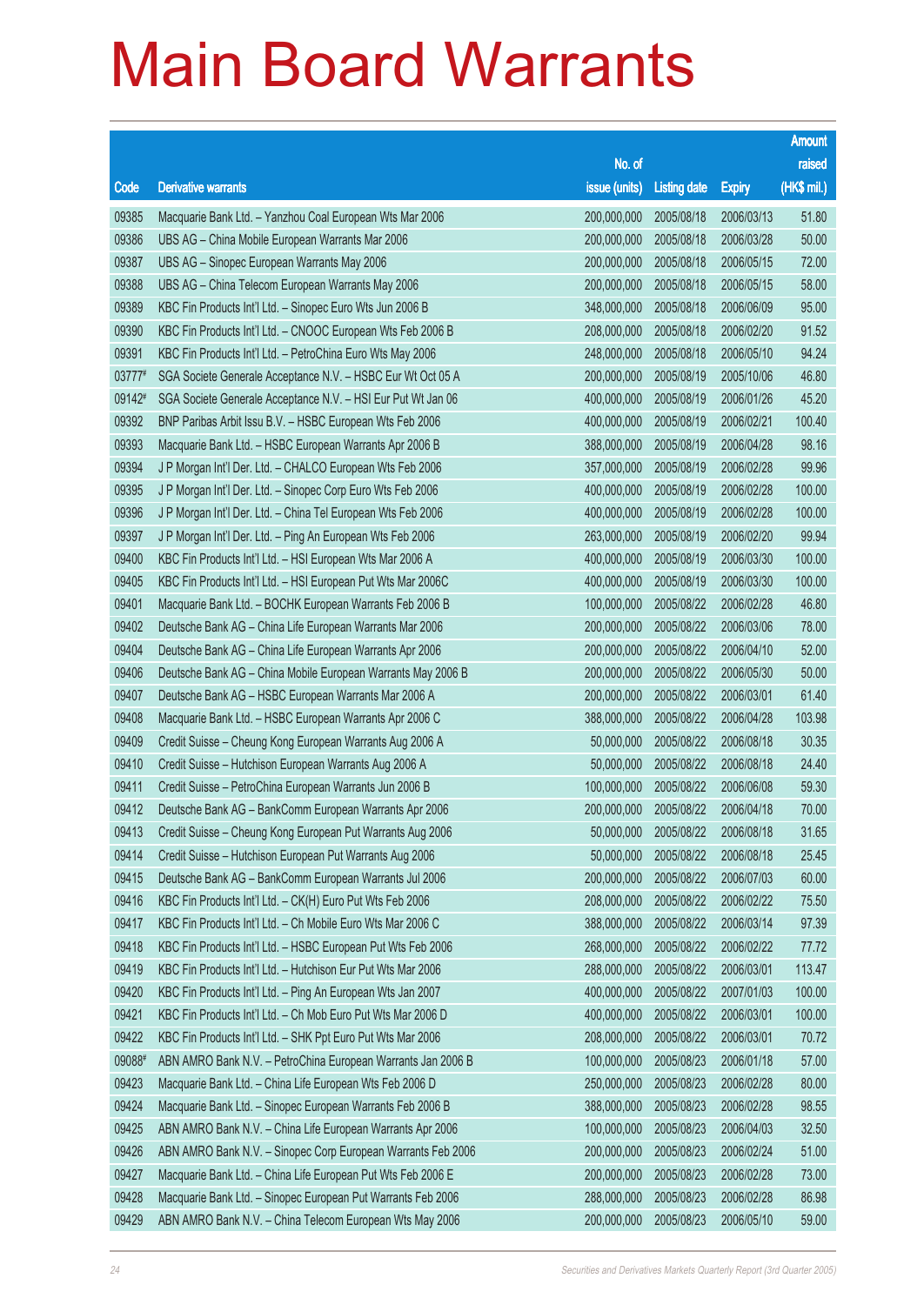|        |                                                              |               |                     |               | <b>Amount</b> |
|--------|--------------------------------------------------------------|---------------|---------------------|---------------|---------------|
|        |                                                              | No. of        |                     |               | raised        |
| Code   | <b>Derivative warrants</b>                                   | issue (units) | <b>Listing date</b> | <b>Expiry</b> | (HK\$ mil.)   |
| 09430  | ABN AMRO Bank N.V. - PetroChina European Put Wts Feb 2006 A  | 100,000,000   | 2005/08/23          | 2006/02/24    | 48.50         |
| 09431  | ABN AMRO Bank N.V. - PetroChina European Put Wts Feb 2006 B  | 100,000,000   | 2005/08/23          | 2006/02/24    | 70.00         |
| 09432  | BOCI Asia Ltd. - Cheung Kong European Warrants Oct 2006      | 30,000,000    | 2005/08/23          | 2006/10/27    | 219.00        |
| 09433  | BOCI Asia Ltd. - MTRC European Warrants Oct 2006             | 30,000,000    | 2005/08/23          | 2006/10/20    | 35.10         |
| 09434  | BOCI Asia Ltd. - Wharf European Warrants Nov 2006            | 300,000,000   | 2005/08/23          | 2006/11/10    | 93.30         |
| 09435  | Calyon Fin P (G) Ltd. - SHK Ppt European Warrants May 2006   | 300,000,000   | 2005/08/23          | 2006/05/02    | 213.00        |
| 03524# | Credit Suisse First Boston - China Life Euro Wts Nov 2005    | 500,000,000   | 2005/08/24          | 2005/11/28    | 190.00        |
| 09436  | Macquarie Bank Ltd. - HWL European Warrants Feb 2006 B       | 300,000,000   | 2005/08/24          | 2006/02/28    | 76.50         |
| 09437  | Macquarie Bank Ltd. - Ch Telecom European Warrants Feb 2006  | 200,000,000   | 2005/08/24          | 2006/02/28    | 51.00         |
| 09438  | Deutsche Bank AG - Cheung Kong European Warrants Apr 2006 B  | 200,000,000   | 2005/08/24          | 2006/04/11    | 130.00        |
| 09439  | Deutsche Bank AG - China Mobile European Warrants May 2006 C | 200,000,000   | 2005/08/24          | 2006/05/08    | 50.00         |
| 09440  | Macquarie Bank Ltd. - HWL European Put Warrants Feb 2006     | 200,000,000   | 2005/08/24          | 2006/02/28    | 56.80         |
| 09441  | Deutsche Bank AG - CNOOC European Warrants Apr 2006          | 200,000,000   | 2005/08/24          | 2006/04/03    | 84.00         |
| 09442  | Deutsche Bank AG - Hutchison European Warrants Apr 2006 B    | 200,000,000   | 2005/08/24          | 2006/04/18    | 82.00         |
| 09443  | Deutsche Bank AG - Ping An European Warrants Mar 2006        | 200,000,000   | 2005/08/24          | 2006/03/20    | 214.00        |
| 09444  | BNP Paribas Arbit Issu B.V. - HSI European Warrants Feb 2006 | 400,000,000   | 2005/08/24          | 2006/02/27    | 101.20        |
| 09445  | MSDW Asia Sec Products LLC - HSI European Warrants Feb 2006  | 400,000,000   | 2005/08/24          | 2006/02/27    | 100.00        |
| 09446  | Citigroup Global Mkt H Inc. - SHK Ppt European Wts Mar 2006  | 300,000,000   | 2005/08/24          | 2006/03/23    | 93.90         |
| 09447  | KBC Fin Products Int'l Ltd. - China Life Euro Wts Mar 2006 B | 368,000,000   | 2005/08/24          | 2006/03/01    | 97.89         |
| 09448  | BNP Paribas Arbit Issu B.V. - HSI European Put Wts Feb 2006  | 400,000,000   | 2005/08/24          | 2006/02/27    | 100.80        |
| 09449  | MSDW Asia Sec Products LLC - HSI European Put Wts Feb 2006   | 400,000,000   | 2005/08/24          | 2006/02/27    | 100.00        |
| 09450  | KBC Fin Products Int'l Ltd. - Ch Telecom Euro Wts May 2006   | 288,000,000   | 2005/08/24          | 2006/05/02    | 73.73         |
| 09451  | KBC Fin Products Int'l Ltd. - HWL European Wts Mar 2006 A    | 388,000,000   | 2005/08/24          | 2006/03/01    | 97.78         |
| 09027# | Credit Suisse - HSBC European Warrants May 2006              | 300,000,000   | 2005/08/25          | 2006/05/18    | 162.00        |
| 09452  | Macquarie Bank Ltd. - Cheung Kong European Wts Feb 2006 B    | 300,000,000   | 2005/08/25          | 2006/02/28    | 83.70         |
| 09454  | Macquarie Bank Ltd. - China Life European Wts Feb 2006 F     | 250,000,000   | 2005/08/25          | 2006/02/28    | 64.25         |
| 09455  | Macquarie Bank Ltd. - SHK Ppt European Warrants Feb 2006     | 300,000,000   | 2005/08/25          | 2006/02/28    | 75.00         |
| 09458  | UBS AG - Cheung Kong European Warrants Mar 2006              | 200,000,000   | 2005/08/25          | 2006/03/13    | 76.00         |
| 09459  | UBS AG - China Life European Warrants Mar 2006               | 200,000,000   | 2005/08/25          | 2006/03/28    | 90.00         |
| 09460  | UBS AG - Hutchison European Warrants Mar 2006                | 200,000,000   | 2005/08/25          | 2006/03/13    | 78.00         |
| 09461  | UBS AG - PICC Property European Warrants Aug 2006            | 200,000,000   | 2005/08/25          | 2006/08/21    | 90.00         |
| 09464  | UBS AG - Ping An European Warrants Aug 2006                  | 200,000,000   | 2005/08/25          | 2006/08/21    | 50.00         |
| 09465  | Calyon Fin P (G) Ltd. - HSBC European Warrants Feb 2006      | 300,000,000   | 2005/08/25          | 2006/02/27    | 142.50        |
| 09466  | Calyon Fin P (G) Ltd. - Hutchison European Warrants Feb 2006 | 300,000,000   | 2005/08/25          | 2006/02/27    | 222.00        |
| 09467  | Calyon Fin P (G) Ltd. - PetroChina European Wts May 2006 A   | 300,000,000   | 2005/08/25          | 2006/05/10    | 240.00        |
| 09468  | CC Rabobank B.A. - China Mobile European Warrants Nov 2006   | 200,000,000   | 2005/08/25          | 2006/11/28    | 58.00         |
| 09469  | CC Rabobank B.A. - HSBC European Warrants Jul 2006 B         | 100,000,000   | 2005/08/25          | 2006/07/28    | 43.00         |
| 03967# | Deutsche Bank AG - China Life European Warrants Nov 2005     | 150,000,000   | 2005/08/26          | 2005/11/07    | 41.25         |
| 04622# | Calyon Fin P (G) Ltd. - Denway Motors Euro (AR) Wts Nov 2005 | 700,000,000   | 2005/08/26          | 2005/11/08    | 10.50         |
| 09470  | BNP Paribas Arbit Issu B.V. - HSCEI European Wts Feb 2006    | 400,000,000   | 2005/08/26          | 2006/02/27    | 102.00        |
| 09471  | SGA Societe Generale Acceptance N.V. - Ch Mob Eu Wt Mar 06 C | 400,000,000   | 2005/08/26          | 2006/03/13    | 100.00        |
| 09472  | SGA Societe Generale Acceptance N.V. - HSI Eur Wt Feb 2006 C | 345,000,000   | 2005/08/26          | 2006/02/27    | 100.05        |
| 09474  | BNP Paribas Arbit Issu B.V. - HSCEI Euro Put Wts Feb 2006    | 400,000,000   | 2005/08/26          | 2006/02/27    | 101.20        |
| 09475  | SGA Societe Generale Acceptance N.V. - ChMob Eu Put Wt Mar06 | 313,000,000   | 2005/08/26          | 2006/03/06    | 100.16        |
| 09476  | SGA Societe Generale Acceptance N.V. - HSI Eu Put Wt Feb 06E | 385,000,000   | 2005/08/26          | 2006/02/27    | 100.10        |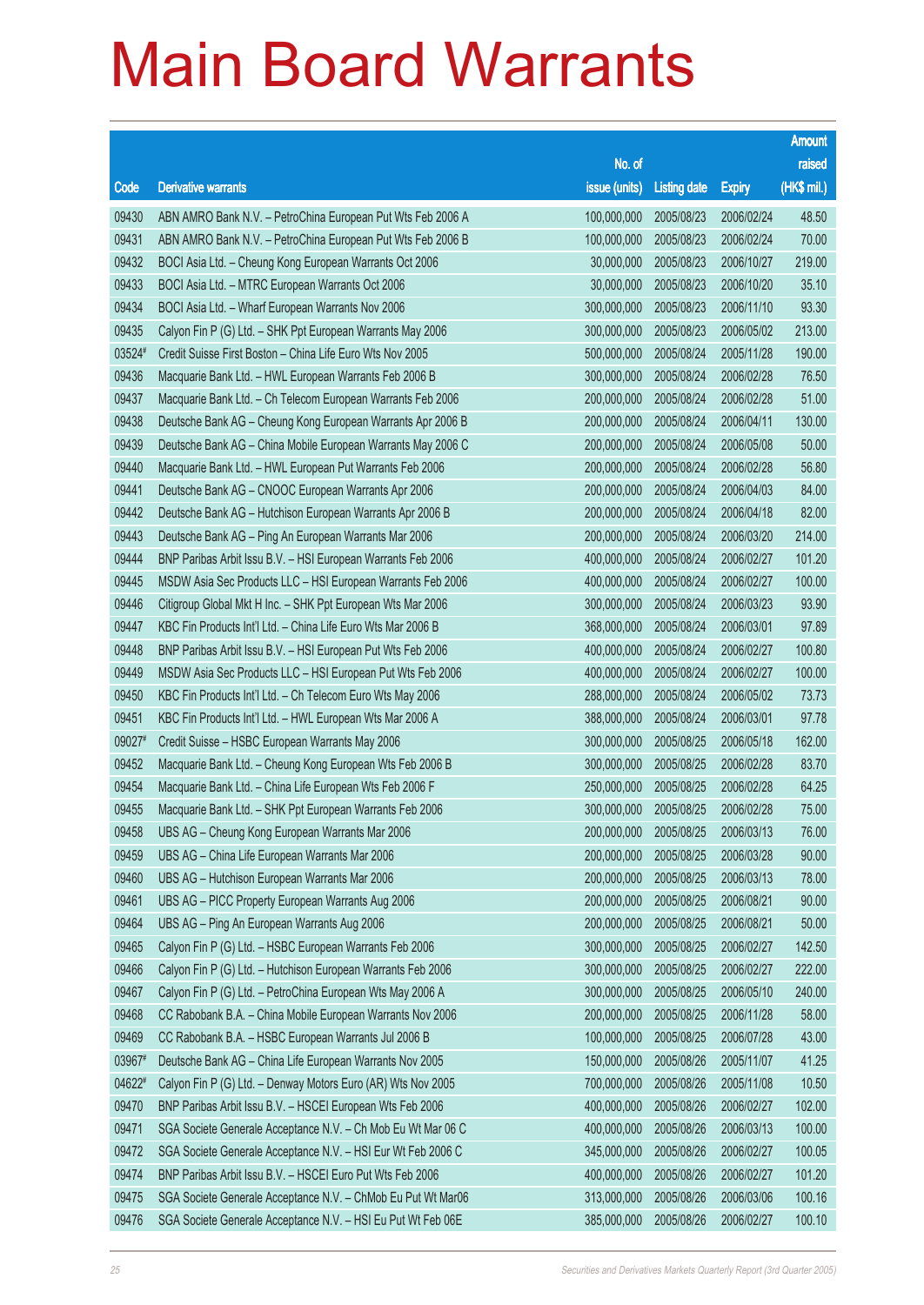|        |                                                              |               |                     |               | <b>Amount</b> |
|--------|--------------------------------------------------------------|---------------|---------------------|---------------|---------------|
|        |                                                              | No. of        |                     |               | raised        |
| Code   | <b>Derivative warrants</b>                                   | issue (units) | <b>Listing date</b> | <b>Expiry</b> | (HK\$ mil.)   |
| 03882# | Citigroup Global Mkt H Inc. - Huaneng Power Eur Wts Sep 2005 | 77,000,000    | 2005/08/29          | 2005/09/29    | 10.01         |
| 09088# | ABN AMRO Bank N.V. - PetroChina European Warrants Jan 2006 B | 50,000,000    | 2005/08/29          | 2006/01/18    | 25.50         |
| 09473  | Deutsche Bank AG - HSBC European Warrants Mar 2006 B         | 200,000,000   | 2005/08/29          | 2006/03/01    | 70.40         |
| 09477  | HK Bank - Huaneng Power European Warrants May 2006           | 68,000,000    | 2005/08/29          | 2006/05/26    | 21.76         |
| 09478  | ABN AMRO Bank N.V. - Air China European Warrants Aug 2006    | 100,000,000   | 2005/08/29          | 2006/08/18    | 37.00         |
| 09479  | ABN AMRO Bank N.V. - Cheung Kong European Put Wts Feb 2006   | 80,000,000    | 2005/08/29          | 2006/02/28    | 25.20         |
| 09480  | ABN AMRO Bank N.V. - Hutchison European Put Wts Feb 2006     | 80,000,000    | 2005/08/29          | 2006/02/28    | 31.60         |
| 09511  | Calyon Fin P (G) Ltd. - China Mobile European Wts Mar 2006 B | 300,000,000   | 2005/08/29          | 2006/03/03    | 117.00        |
| 09512  | Calyon Fin P (G) Ltd. - Foxconn European (AR) Wts Sep 2006   | 300,000,000   | 2005/08/29          | 2006/09/12    | 345.00        |
| 09513  | Calyon Fin P (G) Ltd. - PICC European Warrants Mar 2006      | 300,000,000   | 2005/08/29          | 2006/03/01    | 111.00        |
| 09515  | BOCI Asia Ltd. - China Netcom European Warrants Apr 2006     | 100,000,000   | 2005/08/30          | 2006/04/28    | 245.00        |
| 09516  | BOCI Asia Ltd. - Sinopec Corp European Warrants Aug 2006     | 200,000,000   | 2005/08/30          | 2006/08/18    | 96.00         |
| 09517  | BOCI Asia Ltd. - China Ship Dev European Warrants May 2006   | 40,000,000    | 2005/08/30          | 2006/05/12    | 54.00         |
| 09518  | BOCI Asia Ltd. - PetroChina European Warrants Aug 2006       | 150,000,000   | 2005/08/30          | 2006/08/25    | 109.50        |
| 09519  | UBS AG - SHK Ppt European Warrants Apr 2006                  | 200,000,000   | 2005/08/30          | 2006/04/18    | 110.00        |
| 09520  | UBS AG - SHK Ppt European Warrants May 2006                  | 200,000,000   | 2005/08/30          | 2006/05/08    | 80.00         |
| 09521  | Calyon Fin P (G) Ltd. - CHALCO European Warrants Mar 2006    | 300,000,000   | 2005/08/30          | 2006/03/01    | 150.00        |
| 09522  | Macquarie Bank Ltd. - Air China European Warrants Sep 2006   | 100,000,000   | 2005/08/31          | 2006/09/04    | 25.30         |
| 09523  | Calyon Fin P (G) Ltd. - Sinopec Corp European Wts Mar 2006   | 300,000,000   | 2005/08/31          | 2006/03/01    | 115.50        |
| 09524  | DBS Bank Ltd. - HK Gas European Warrants May 2006            | 30,000,000    | 2005/08/31          | 2006/05/24    | 26.10         |
| 09525  | SGA Societe Generale Acceptance N.V. - Sinopec Eur Wt May 06 | 217,000,000   | 2005/09/01          | 2006/05/02    | 69.44         |
| 09526  | SGA Societe Generale Acceptance N.V. - CNOOC Eur Wt May 2006 | 154,000,000   | 2005/09/01          | 2006/05/02    | 100.10        |
| 09527  | SGA Societe Generale Acceptance N.V. - Huaneng Eur Wt May 06 | 278,000,000   | 2005/09/01          | 2006/05/02    | 100.08        |
| 09528  | SGA Societe Generale Acceptance N.V. - SHK P Eu Put Wt May06 | 161,000,000   | 2005/09/01          | 2006/05/02    | 99.82         |
| 09529  | Calyon Fin P (G) Ltd. - HSBC European Warrants Mar 2006 B    | 300,000,000   | 2005/09/02          | 2006/03/02    | 162.00        |
| 09530  | Calyon Fin P (G) Ltd. - Yanzhou Coal European Wts Jul 2006   | 300,000,000   | 2005/09/02          | 2006/07/03    | 261.00        |
| 09026# | Credit Suisse - HSBC European Warrants Apr 2006              | 300,000,000   | 2005/09/05          | 2006/04/18    | 126.00        |
| 09088# | ABN AMRO Bank N.V. - PetroChina European Warrants Jan 2006 B | 150,000,000   | 2005/09/05          | 2006/01/18    | 63.75         |
| 09531  | HK Bank - China Life European Warrants Mar 2006              | 150,000,000   | 2005/09/05          | 2006/03/15    | 66.00         |
| 09532  | Calyon Fin P (G) Ltd. - Silver Grant Euro (AR) Wts Sep 2006  | 300,000,000   | 2005/09/05          | 2006/09/18    | 123.00        |
| 09533  | HK Bank - PetroChina European Warrants Mar 2006              | 180,000,000   | 2005/09/06          | 2006/03/30    | 84.60         |
| 09534  | SGA Societe Generale Acceptance N.V. - BOCHK Eur Wt Mar 2007 | 400,000,000   | 2005/09/06          | 2007/03/12    | 100.00        |
| 09535  | SGA Societe Generale Acceptance N.V. - HSBC Euro Wt Jul 2006 | 250,000,000   | 2005/09/06          | 2006/07/04    | 100.00        |
| 09536  | UBS AG - China Mobile European Put Warrants Mar 2006         | 200,000,000   | 2005/09/06          | 2006/03/06    | 52.00         |
| 09537  | UBS AG - Hutchison European Put Warrants Apr 2006            | 200,000,000   | 2005/09/06          | 2006/04/25    | 124.00        |
| 09538  | UBS AG - PetroChina European Put Warrants May 2006           | 200,000,000   | 2005/09/06          | 2006/05/15    | 180.00        |
| 09543  | Calyon Fin P (G) Ltd. - China Life European Wts Jul 2006     | 300,000,000   | 2005/09/06          | 2006/07/03    | 243.00        |
| 09544  | Deutsche Bank AG - HSBC European Put Warrants Apr 2006       | 200,000,000   | 2005/09/07          | 2006/04/03    | 55.00         |
| 09545  | SGA Societe Generale Acceptance N.V. - BOCom Eur Wt Apr 2006 | 357,000,000   | 2005/09/07          | 2006/04/03    | 99.96         |
| 09546  | SGA Societe Generale Acceptance N.V. - HSBC Euro Wt May 2006 | 179,000,000   | 2005/09/07          | 2006/05/30    | 100.24        |
| 09547  | SGA Societe Generale Acceptance N.V. - Ping An Eur Wt Dec 07 | 385,000,000   | 2005/09/07          | 2007/12/17    | 100.10        |
| 09548  | Calyon Fin P (G) Ltd. - Cheung Kong European Wts Mar 2006    | 300,000,000   | 2005/09/07          | 2006/03/07    | 238.80        |
| 09549  | Calyon Fin P (G) Ltd. - HSBC European Warrants Jul 2006      | 300,000,000   | 2005/09/07          | 2006/07/03    | 199.20        |
| 03526# | Credit Suisse First Boston - HSBC European Wts Feb 2006 B    | 480,000,000   | 2005/09/08          | 2006/02/08    | 28.80         |
| 03843# | Credit Suisse First Boston - HSBC European Wts Jan 2006      | 480,000,000   | 2005/09/08          | 2006/01/18    | 144.00        |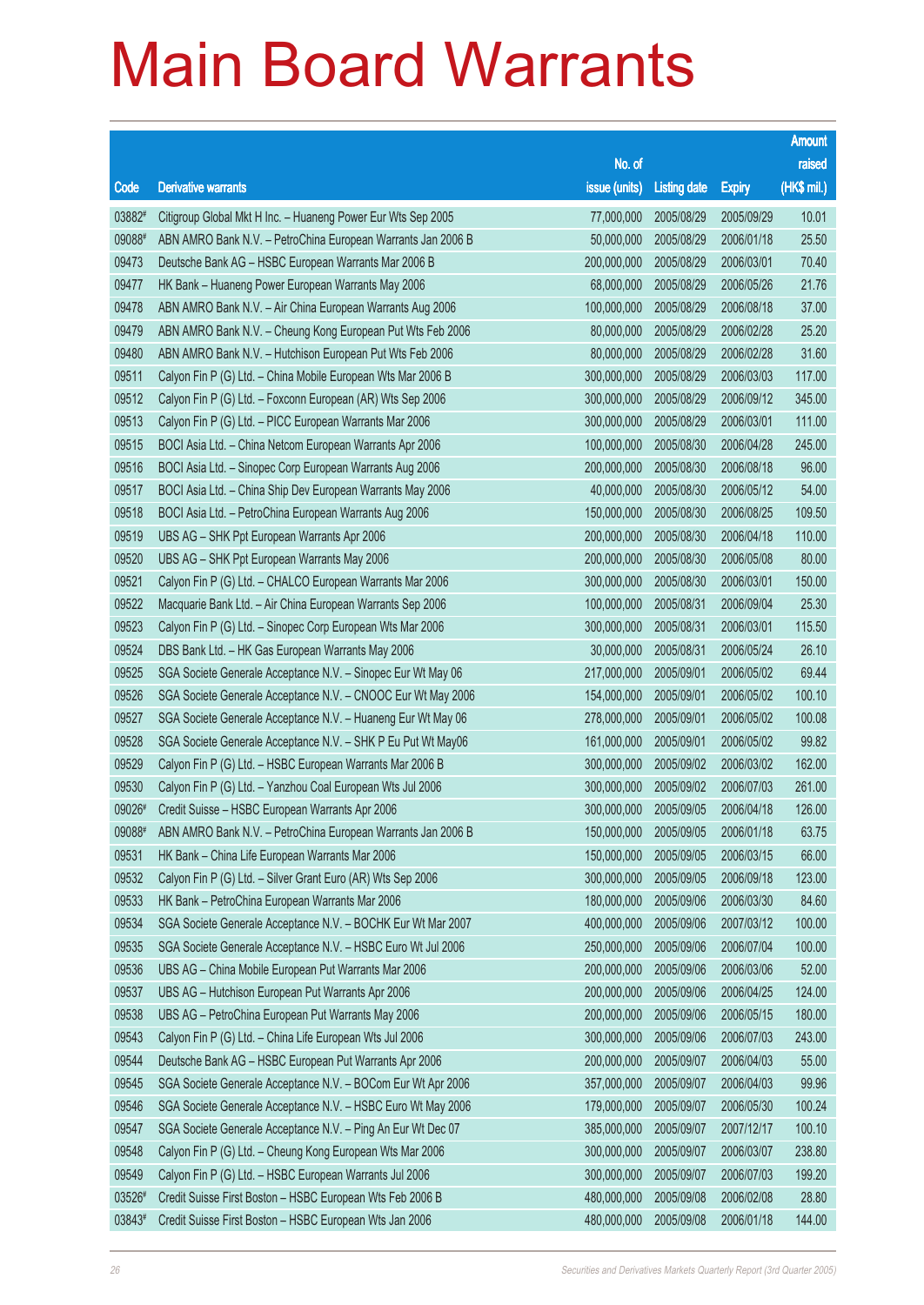|        |                                                              |               |                     |               | <b>Amount</b> |
|--------|--------------------------------------------------------------|---------------|---------------------|---------------|---------------|
|        |                                                              | No. of        |                     |               | raised        |
| Code   | <b>Derivative warrants</b>                                   | issue (units) | <b>Listing date</b> | <b>Expiry</b> | (HK\$ mil.)   |
| 03977# | KBC Fin Products Int'l Ltd. - HSBC European Wts Jan 2006 C   | 362,000,000   | 2005/09/08          | 2006/01/03    | 76.02         |
| 09550  | HK Bank - BOC HK European Warrants Aug 2006                  | 68,000,000    | 2005/09/08          | 2006/08/30    | 50.32         |
| 09551  | KBC Fin Products Int'l Ltd. - HSBC European Wts Jun 2006 D   | 248,000,000   | 2005/09/08          | 2006/06/05    | 93.25         |
| 09552  | KBC Fin Products Int'l Ltd. - PetroChina Eur Put Wt Mar 2006 | 188,000,000   | 2005/09/08          | 2006/03/08    | 95.88         |
| 03609# | Credit Suisse First Boston - HLand Dev European Wts Dec 2005 | 300,000,000   | 2005/09/09          | 2005/12/28    | 20.70         |
| 09173# | ABN AMRO Bank N.V. - SHK Ppt European Warrants Jan 2006      | 160,000,000   | 2005/09/09          | 2006/01/26    | 55.20         |
| 04887# | Deutsche Bank AG - Hutchison European Warrants Dec 2005 A    | 200,000,000   | 2005/09/12          | 2005/12/28    | 91.00         |
| 09553  | BNP Paribas Arbit Issu B.V. - Ch Shenhua Euro Wts Mar 2006   | 100,000,000   | 2005/09/12          | 2006/03/13    | 128.00        |
| 09554  | BNP Paribas Arbit Issu B.V. - Ch Shenhua Euro Wts Dec 2006   | 388,000,000   | 2005/09/12          | 2006/12/20    | 97.39         |
| 09555  | Credit Suisse - China Shenhua European Warrants Mar 2006     | 50,000,000    | 2005/09/12          | 2006/03/28    | 33.30         |
| 09556  | Credit Suisse - China Shenhua European Warrants Aug 2006     | 50,000,000    | 2005/09/12          | 2006/08/28    | 39.30         |
| 09557  | Deutsche Bank AG - China Shenhua European Warrants Mar 2006A | 200,000,000   | 2005/09/12          | 2006/03/30    | 114.00        |
| 09558  | J P Morgan Int'l Der. Ltd. - China Shenhua Euro Wts Mar 2006 | 208,000,000   | 2005/09/12          | 2006/03/17    | 99.84         |
| 09559  | J P Morgan Int'l Der. Ltd. - China Shenhua Euro Wts Jun 2006 | 200,000,000   | 2005/09/12          | 2006/06/08    | 100.00        |
| 09560  | SGA Societe Generale Acceptance N.V. - Shenhua Eur Wt Mar 06 | 92,000,000    | 2005/09/12          | 2006/03/13    | 100.28        |
| 09561  | SGA Societe Generale Acceptance N.V. - Shenhua Eur Wt Apr 07 | 400,000,000   | 2005/09/12          | 2007/04/17    | 100.00        |
| 09562  | SGA Societe Generale Acceptance N.V. - HSI Eu Put Wt Mar 06B | 345,000,000   | 2005/09/12          | 2006/03/30    | 100.05        |
| 09563  | ABN AMRO Bank N.V. - Cheung Kong European Warrants Apr 2006  | 85,000,000    | 2005/09/12          | 2006/04/06    | 44.20         |
| 09568  | ABN AMRO Bank N.V. - China Shenhua European Wts Mar 2006 A   | 60,000,000    | 2005/09/12          | 2006/03/13    | 41.40         |
| 09569  | ABN AMRO Bank N.V. - China Shenhua European Wts Mar 2006 B   | 60,000,000    | 2005/09/12          | 2006/03/13    | 33.60         |
| 09570  | ABN AMRO Bank N.V. - Hutchison European Warrants Apr 2006    | 90,000,000    | 2005/09/12          | 2006/04/06    | 47.70         |
| 09571  | ABN AMRO Bank N.V. - SHK Ppt European Warrants Apr 2006      | 90,000,000    | 2005/09/12          | 2006/04/13    | 31.50         |
| 09572  | UBS AG - China Shenhua European Warrants Mar 2006            | 100,000,000   | 2005/09/12          | 2006/03/13    | 111.00        |
| 09573  | UBS AG - China Shenhua European Warrants May 2006            | 100,000,000   | 2005/09/12          | 2006/05/15    | 61.00         |
| 09574  | CC Rabobank B.A. - China Shenhua European Warrants Apr 2006  | 100,000,000   | 2005/09/12          | 2006/04/18    | 74.00         |
| 09575  | KBC Fin Products Int'l Ltd. - China Shenhua Eur Wts Dec 2006 | 288,000,000   | 2005/09/12          | 2006/12/06    | 72.00         |
| 09576  | Calyon Fin P (G) Ltd. - China Shenhua Euro Wts Mar 2006 A    | 300,000,000   | 2005/09/12          | 2006/03/13    | 280.50        |
| 09577  | Calyon Fin P (G) Ltd. - China Shenhua Euro Wts Mar 2006 B    | 300,000,000   | 2005/09/12          | 2006/03/13    | 206.10        |
| 09578  | Macquarie Bank Ltd. - China Shenhua European Wts Mar 2006    | 80,000,000    | 2005/09/12          | 2006/03/13    | 66.08         |
| 09579  | Macquarie Bank Ltd. - China Shenhua European Wts Sep 2007    | 200,000,000   | 2005/09/12          | 2007/09/28    | 51.80         |
| 09580  | BNP Paribas Arbit Issu B.V. - Sh Petrochem Euro Wts Mar 2006 | 380,000,000   | 2005/09/13          | 2006/03/14    | 95.00         |
| 09581  | Credit Suisse - Cheung Kong European Warrants Aug 2006 B     | 80,000,000    | 2005/09/13          | 2006/08/08    | 43.04         |
| 09582  | Credit Suisse - Sinopec Corp European Warrants Sep 2006      | 100,000,000   | 2005/09/13          | 2006/09/28    | 33.50         |
| 09583  | Credit Suisse - CNOOC European Warrants Sep 2006             | 80,000,000    | 2005/09/13          | 2006/09/28    | 45.28         |
| 09584  | Credit Suisse - Hutchison European Warrants Aug 2006 B       | 80,000,000    | 2005/09/13          | 2006/08/08    | 55.76         |
| 09585  | Deutsche Bank AG - China Shenhua European Wts Mar 2006 B     | 200,000,000   | 2005/09/13          | 2006/03/20    | 100.00        |
| 09586  | BOCI Asia Ltd. - Foxconn European Warrants Apr 2006          | 70,000,000    | 2005/09/13          | 2006/04/28    | 88.20         |
| 09587  | BOCI Asia Ltd. - Global Bio-Chem European Warrants Jun 2006  | 50,000,000    | 2005/09/13          | 2006/06/09    | 30.00         |
| 09588  | Deutsche Bank AG - SHK Ppt European Warrants Apr 2006        | 200,000,000   | 2005/09/13          | 2006/04/10    | 96.00         |
| 09589  | KBC Fin Products Int'l Ltd. - China Shenhua Eur Wts Apr 2006 | 100,000,000   | 2005/09/13          | 2006/04/03    | 98.20         |
| 09590  | HK Bank - Cheung Kong European Warrants Jun 2006             | 80,000,000    | 2005/09/14          | 2006/06/14    | 41.60         |
| 09591  | BOCI Asia Ltd. - China Merchants European Warrants May 2006  | 500,000,000   | 2005/09/14          | 2006/05/26    | 125.00        |
| 09592  | BOCI Asia Ltd. - Tracker Fund European Warrants May 2006     | 70,000,000    | 2005/09/14          | 2006/05/12    | 66.50         |
| 09593  | Citigroup Global Mkt H Inc. - Esprit European Wts Mar 2006   | 200,000,000   | 2005/09/14          | 2006/03/30    | 84.00         |
| 09594  | SGA Societe Generale Acceptance N.V. - CK(H) Eur Wt May 2006 | 213,000,000   | 2005/09/15          | 2006/05/22    | 100.11        |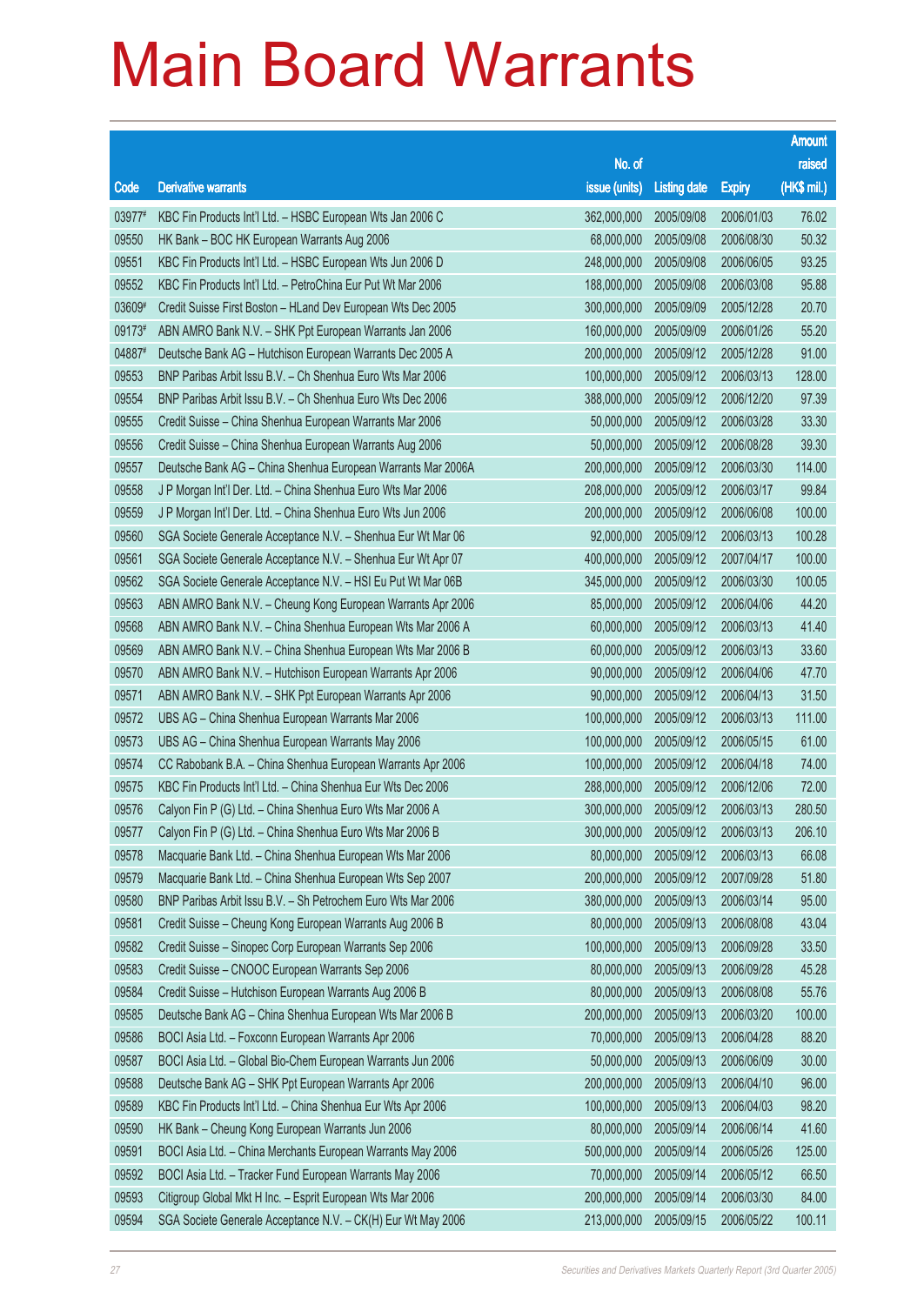|        |                                                              |               |                     |               | <b>Amount</b> |
|--------|--------------------------------------------------------------|---------------|---------------------|---------------|---------------|
|        |                                                              | No. of        |                     |               | raised        |
| Code   | <b>Derivative warrants</b>                                   | issue (units) | <b>Listing date</b> | <b>Expiry</b> | (HK\$ mil.)   |
| 09595  | SGA Societe Generale Acceptance N.V. - HSI Eur Wt Mar 2006 A | 400,000,000   | 2005/09/15          | 2006/03/30    | 100.00        |
| 09596  | SGA Societe Generale Acceptance N.V. - HWL Euro Wts May 2006 | 228,000,000   | 2005/09/15          | 2006/05/22    | 100.32        |
| 09597  | SGA Societe Generale Acceptance N.V. - SHK P Eur Wt May 2006 | 213,000,000   | 2005/09/15          | 2006/05/22    | 100.11        |
| 09598  | Credit Suisse - HSCEI European Put Warrants Jun 2006         | 500,000,000   | 2005/09/16          | 2006/06/28    | 126.50        |
| 09599  | Credit Suisse - HSCEI European Put Warrants Aug 2006         | 500,000,000   | 2005/09/16          | 2006/08/29    | 149.00        |
| 09600  | Deutsche Bank AG - China Mobile European Put Wts Apr 2006    | 200,000,000   | 2005/09/16          | 2006/04/25    | 50.00         |
| 09601  | Deutsche Bank AG - HSI European Warrants Mar 2006            | 400,000,000   | 2005/09/16          | 2006/03/30    | 100.00        |
| 09602  | KBC Fin Products Int'l Ltd. - Cheung Kong Euro Wts Apr 2006  | 168,000,000   | 2005/09/16          | 2006/04/03    | 95.76         |
| 09603  | KBC Fin Products Int'l Ltd. - HWL European Wts Mar 2006 B    | 188,000,000   | 2005/09/16          | 2006/03/16    | 98.89         |
| 09604  | KBC Fin Products Int'l Ltd. - HWL European Wts Apr 2006      | 288,000,000   | 2005/09/16          | 2006/04/03    | 95.04         |
| 09605  | KBC Fin Products Int'l Ltd. - SHK Ppt Euro Wts Apr 2006 B    | 168,000,000   | 2005/09/16          | 2006/04/10    | 98.62         |
| 09606  | Calyon Fin P (G) Ltd. - HSBC European Warrants May 2006 A    | 300,000,000   | 2005/09/20          | 2006/05/29    | 240.00        |
| 09607  | Calyon Fin P (G) Ltd. - HSBC European Warrants May 2006 B    | 300,000,000   | 2005/09/20          | 2006/05/29    | 124.80        |
| 09608  | Calyon Fin P (G) Ltd. - PetroChina European Wts May 2006 B   | 300,000,000   | 2005/09/20          | 2006/05/15    | 273.00        |
| 09252# | SGA Societe Generale Acceptance N.V. - HSI Eur Wt Feb 2006 A | 400,000,000   | 2005/09/21          | 2006/02/27    | 72.00         |
| 09609  | BNP Paribas Arbit Issu B.V. - Hutch Tel Euro Wts Apr 2006    | 318,000,000   | 2005/09/21          | 2006/04/27    | 79.82         |
| 09610  | HK Bank - CNOOC European Warrants Jul 2006                   | 120,000,000   | 2005/09/22          | 2006/07/14    | 62.40         |
| 09611  | ABN AMRO Bank N.V. - China Life European Warrants Mar 2006   | 100,000,000   | 2005/09/22          | 2006/03/28    | 36.00         |
| 09612  | ABN AMRO Bank N.V. - China Mobile European Warrants Jul 2006 | 160,000,000   | 2005/09/22          | 2006/07/14    | 41.60         |
| 09613  | ABN AMRO Bank N.V. - China Mobile European Put Wts Aug 2006  | 160,000,000   | 2005/09/22          | 2006/08/08    | 44.00         |
| 09614  | ABN AMRO Bank N.V. - PetroChina European Warrants Mar 2006   | 120,000,000   | 2005/09/22          | 2006/03/28    | 38.40         |
| 09615  | ABN AMRO Bank N.V. - HSI European Put Warrants Mar 2006      | 160,000,000   | 2005/09/22          | 2006/03/30    | 40.00         |
| 09616  | Deutsche Bank AG - HSBC European Warrants Jun 2006 B         | 200,000,000   | 2005/09/23          | 2006/06/16    | 100.00        |
| 09617  | UBS AG - Hang Seng Bank European Warrants Sep 2006           | 100,000,000   | 2005/09/23          | 2006/09/25    | 51.00         |
| 09620  | Deutsche Bank AG - HSBC European Put Warrants Jun 2006       | 200,000,000   | 2005/09/23          | 2006/06/16    | 90.00         |
| 09117# | KBC Fin Products Int'l Ltd. - HWL European Wts Feb 2006 B    | 400,000,000   | 2005/09/26          | 2006/02/02    | 120.00        |
| 09618  | MSDW Asia Sec Products LLC - HSI European Warrants Mar 2006  | 400,000,000   | 2005/09/26          | 2006/03/30    | 100.00        |
| 09619  | Calyon Fin P (G) Ltd. - Solomon European Warrants Mar 2006   | 300,000,000   | 2005/09/26          | 2006/03/27    | 171.00        |
| 09622  | MSDW Asia Sec Products LLC - HSI European Put Wts Mar 2006   | 400,000,000   | 2005/09/26          | 2006/03/30    | 100.00        |
| 09621  | Credit Suisse - BOC HK European Warrants Mar 2006 B          | 50,000,000    | 2005/09/27          | 2006/03/28    | 34.00         |
| 09623  | Credit Suisse - China Life European Warrants Apr 2006 A      | 100,000,000   | 2005/09/27          | 2006/04/28    | 49.00         |
| 09624  | Credit Suisse - China Life European Warrants Apr 2006 B      | 100,000,000   | 2005/09/27          | 2006/04/28    | 32.00         |
| 09625  | Credit Suisse - China Tel European Warrants Jul 2006         | 250,000,000   | 2005/09/27          | 2006/07/28    | 64.25         |
| 09626  | Credit Suisse - CNOOC European Warrants Apr 2006             | 150,000,000   | 2005/09/27          | 2006/04/28    | 97.50         |
| 09627  | UBS AG - HSI European Warrants Mar 2006                      | 200,000,000   | 2005/09/27          | 2006/03/30    | 50.00         |
| 09631  | UBS AG - HSI European Put Warrants Mar 2006                  | 200,000,000   | 2005/09/27          | 2006/03/30    | 50.00         |
| 09628  | SGA Societe Generale Acceptance N.V. - HSCEI Eur Wt Mar 2006 | 400,000,000   | 2005/09/28          | 2006/03/30    | 100.00        |
| 09629  | SGA Societe Generale Acceptance N.V. - HSI Eur Wt Mar 2006 C | 357,000,000   | 2005/09/28          | 2006/03/30    | 99.96         |
| 09630  | BNP Paribas Arbit Issu B.V. - Huaneng European Wts Mar 2006  | 228,000,000   | 2005/09/28          | 2006/03/30    | 80.03         |
| 09632  | SGA Societe Generale Acceptance N.V. - HSCEI Eu Put Wt Mar06 | 400,000,000   | 2005/09/28          | 2006/03/30    | 100.00        |
| 09633  | SGA Societe Generale Acceptance N.V. - HSI Eu Put Wt Mar 06D | 400,000,000   | 2005/09/28          | 2006/03/30    | 100.00        |
| 09634  | J P Morgan Int'l Der. Ltd. - Cathay Pac Euro Wts Apr 2006    | 200,000,000   | 2005/09/28          | 2006/04/21    | 100.00        |
| 09635  | J P Morgan Int'l Der. Ltd. - Datang European Wts Jun 2006    | 357,000,000   | 2005/09/28          | 2006/06/08    | 99.96         |
| 09636  | J P Morgan Int'l Der. Ltd. - HK Gas European Wts Apr 2006    | 263,000,000   | 2005/09/28          | 2006/04/27    | 99.94         |
| 09637  | J P Morgan Int'l Der. Ltd. - PICC European Warrants May 2006 | 400,000,000   | 2005/09/28          | 2006/05/29    | 100.00        |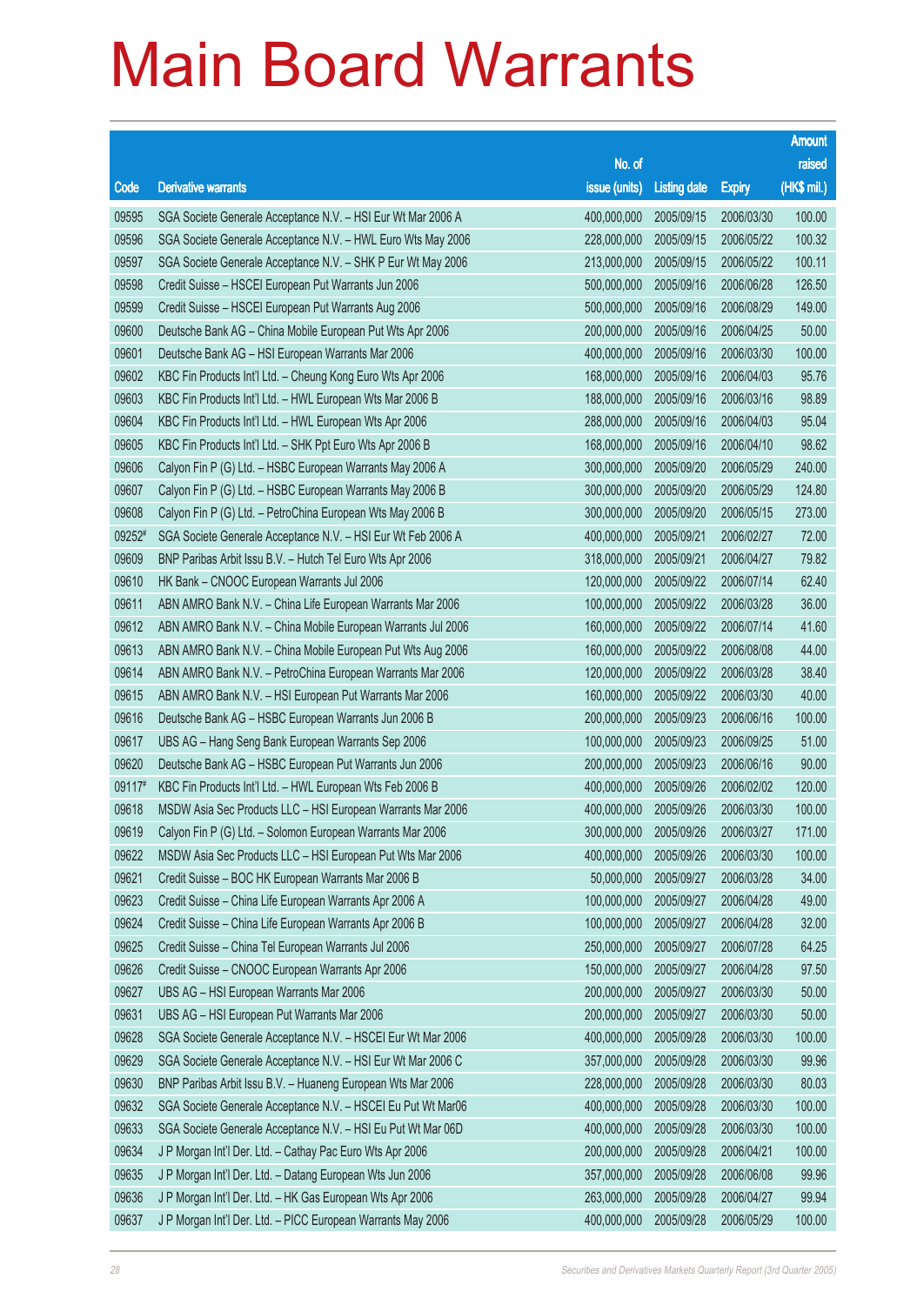|              |                                                              |               |                     |               | <b>Amount</b> |
|--------------|--------------------------------------------------------------|---------------|---------------------|---------------|---------------|
|              |                                                              | No. of        |                     |               | raised        |
| Code         | <b>Derivative warrants</b>                                   | issue (units) | <b>Listing date</b> | <b>Expiry</b> | (HK\$ mil.)   |
| 09638        | J P Morgan Int'l Der. Ltd. - Yanzhou Coal Euro Wts Jun 2006  | 263,000,000   | 2005/09/28          | 2006/06/08    | 99.94         |
| 09639        | ABN AMRO Bank N.V. - HSI European Warrants Mar 2006          | 160,000,000   | 2005/09/29          | 2006/03/30    | 40.00         |
| 04885#       | KBC Fin Products Int'l Ltd. - HSBC European Wts Apr 2006 B   | 250,000,000   | 2005/09/30          | 2006/04/03    | 100.00        |
| 04904#       | KBC Fin Products Int'l Ltd. - SHK Ppt European Wts Jan 2006  | 200.000.000   | 2005/09/30          | 2006/01/03    | 83.00         |
| 09410#       | Credit Suisse - Hutchison European Warrants Aug 2006 A       | 150,000,000   | 2005/09/30          | 2006/08/18    | 84.00         |
| 09640        | BNP Paribas Arbit Issu B.V. - HSI European Warrants Mar 2006 | 400,000,000   | 2005/09/30          | 2006/03/30    | 100.80        |
| 09641        | Macquarie Bank Ltd. - HSI European Warrants Mar 2006 G       | 388,000,000   | 2005/09/30          | 2006/03/30    | 100.88        |
| 09642        | Macquarie Bank Ltd. - Lenovo European Warrants Aug 2006      | 100,000,000   | 2005/09/30          | 2006/08/30    | 57.20         |
| 09643        | Macquarie Bank Ltd. - Shun Tak European Warrants Jul 2006    | 80,000,000    | 2005/09/30          | 2006/07/10    | 39.76         |
| 09644        | BNP Paribas Arbit Issu B.V. - HSI European Put Wts Mar 2006  | 400,000,000   | 2005/09/30          | 2006/03/30    | 100.40        |
| 09645        | Macquarie Bank Ltd. - China Mobile European Wts Mar 2006 C   | 200,000,000   | 2005/09/30          | 2006/03/31    | 52.00         |
| 09646        | Macquarie Bank Ltd. - Cheung Kong European Warrants May 2006 | 200,000,000   | 2005/09/30          | 2006/05/29    | 75.20         |
| 09647        | Macquarie Bank Ltd. - Hutchison European Warrants May 2006   | 200,000,000   | 2005/09/30          | 2006/05/29    | 74.40         |
| 09648        | Macquarie Bank Ltd. - SHK Ppt European Warrants Apr 2006     | 200,000,000   | 2005/09/30          | 2006/04/28    | 55.60         |
| 09649        | Macquarie Bank Ltd. - China Mobile Euro Put Wts Mar 2006 D   | 200,000,000   | 2005/09/30          | 2006/03/31    | 50.80         |
| 09650        | Deutsche Bank AG - Nikkei 225 Index European Wts Jun 2006    | 200,000,000   | 2005/09/30          | 2006/06/08    | 51.00         |
| 09651        | KBC Fin Products Int'l Ltd. - China Life Euro Wts May 2006   | 228,000,000   | 2005/09/30          | 2006/05/02    | 93.48         |
| 09652        | KBC Fin Products Int'l Ltd. - HSCEI European Wts Mar 2006 B  | 300,000,000   | 2005/09/30          | 2006/03/30    | 75.00         |
| 09653        | KBC Fin Products Int'l Ltd. - HSI European Wts Mar 2006 B    | 400,000,000   | 2005/09/30          | 2006/03/30    | 100.00        |
| 09654        | CC Rabobank B.A. - Henderson Land European Wts May 2006      | 80,000,000    | 2005/09/30          | 2006/05/18    | 20.40         |
| 09655        | CC Rabobank B.A. - HSBC European Put Warrants Sep 2006       | 80,000,000    | 2005/09/30          | 2006/09/18    | 28.00         |
| 09656        | CC Rabobank B.A. - Swire Pac A European Warrants Apr 2006    | 80,000,000    | 2005/09/30          | 2006/04/18    | 28.00         |
| 09657        | KBC Fin Products Int'l Ltd. - HSI European Put Wts Mar 2006D | 400,000,000   | 2005/09/30          | 2006/03/30    | 100.00        |
| 09658        | KBC Fin Products Int'l Ltd. - HSI European Put Wts Mar 2006E | 388,000,000   | 2005/09/30          | 2006/03/30    | 98.55         |
| <b>Total</b> |                                                              |               |                     |               | 52,097.92     |

# Further issue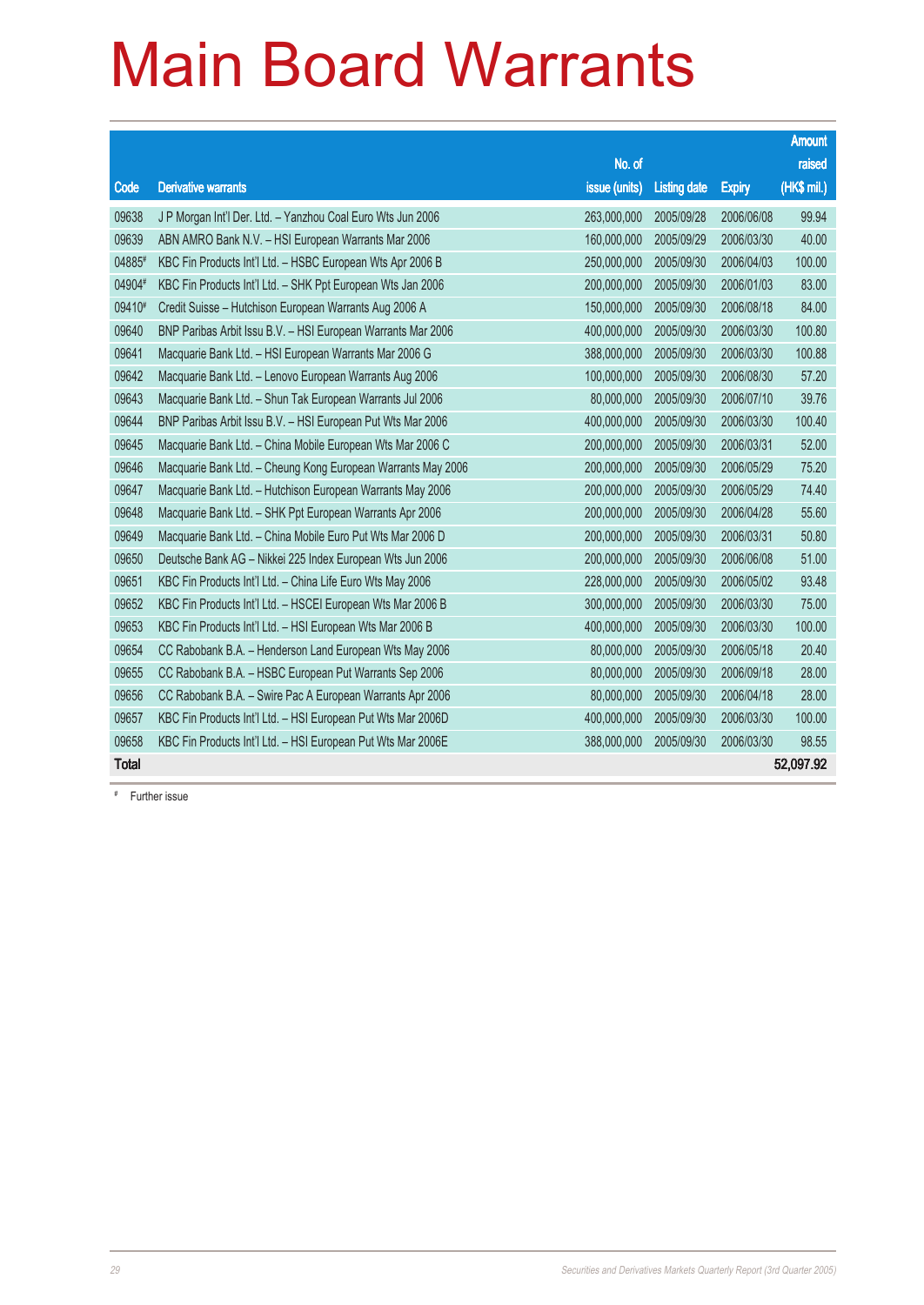### Main Board Equity Linked Instrument

#### Equity Linked Instrument Trading Statistics

|      |                | <b>Number</b>            | <b>Market value</b><br>(HK\$ mil) | <b>Turnover</b><br>(HK\$ mil) |
|------|----------------|--------------------------|-----------------------------------|-------------------------------|
|      |                |                          |                                   |                               |
| 2004 | Q <sub>3</sub> | 19                       | 539.59                            | 62.17                         |
|      | Q4             | 9                        | 279.20                            | 13.43                         |
| 2005 | Q <sub>1</sub> | 4                        | 126.89                            | 1.02                          |
|      | Q <sub>2</sub> | $\overline{\phantom{0}}$ | $\qquad \qquad \blacksquare$      | -                             |
|      | Q3             | -                        | -                                 |                               |

#### New Listing Statistics – Equity Linked Instrument (ELI)

|      |                |                          | <b>Amount raised</b> |
|------|----------------|--------------------------|----------------------|
|      |                | No. of newly listed ELI  | (HK\$ mil.)          |
| 2004 | Q <sub>3</sub> | 9                        | 270.01               |
|      | Q4             |                          |                      |
| 2005 | Q <sub>1</sub> |                          |                      |
|      | Q <sub>2</sub> | $\overline{\phantom{0}}$ |                      |
|      | Q3             |                          |                      |

#### Newly Listed Equity Linked Instrument (ELI)

for 3rd quarter 2005

|              |                                       | Initial issued |                     |               | <b>Amount raised</b> |
|--------------|---------------------------------------|----------------|---------------------|---------------|----------------------|
| Code         | <b>Equity Linked Instrument (ELI)</b> | (units)        | <b>Listing date</b> | <b>Expiry</b> | (HK\$ mil.)          |
|              | Nil                                   |                |                     |               |                      |
| <b>Total</b> |                                       |                |                     |               | 0.00                 |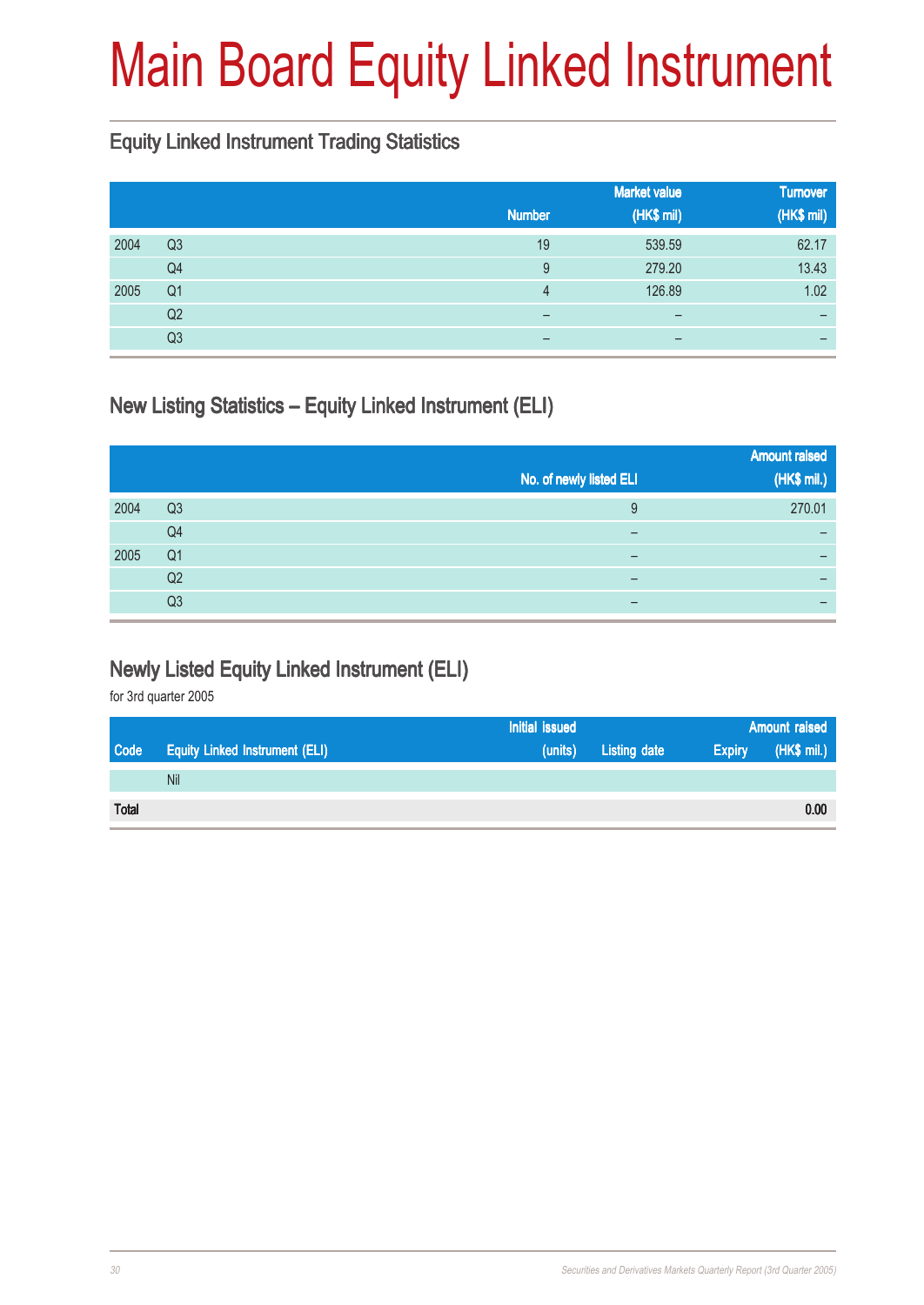### Main Board Debt Securities

#### Debt Securities Trading Statistics

|      |    |                                | <b>Turnover value</b>   |  |
|------|----|--------------------------------|-------------------------|--|
|      |    | Exchange fund notes (HK\$ mil) | Market total (HK\$ mil) |  |
| 2004 | Q3 | $\qquad \qquad$                | 9.01                    |  |
|      | Q4 | 0.41                           | 8.93                    |  |
| 2005 | Q1 | 0.25                           | 4.74                    |  |
|      | Q2 | $\overline{\phantom{0}}$       | 2.98                    |  |
|      | Q3 |                                | 1.77                    |  |

#### Debt Securities Nominal Value

|      |    | No. of issues | Nominal value (HK\$ mil.) |
|------|----|---------------|---------------------------|
| 2004 | Q3 | 151           | 416,344.33                |
|      | Q4 | 161           | 447,260.63                |
| 2005 | Q1 | 162           | 451,338.75                |
|      | Q2 | 164           | 431,586.37                |
|      | Q3 | 165           | 439,309.57                |

#### New Listing Statistics – Debt Securities

|      |    | No. of newly listed debt securities | Amount raised (HK\$ mil.) |
|------|----|-------------------------------------|---------------------------|
| 2004 | Q3 | 10                                  | 32,353.32                 |
|      | Q4 | 19                                  | 45,368.53                 |
| 2005 | Q1 | 6                                   | 8,372.59                  |
|      | Q2 | 11                                  | 11,916.64                 |
|      | Q3 | 8                                   | 23,207.35                 |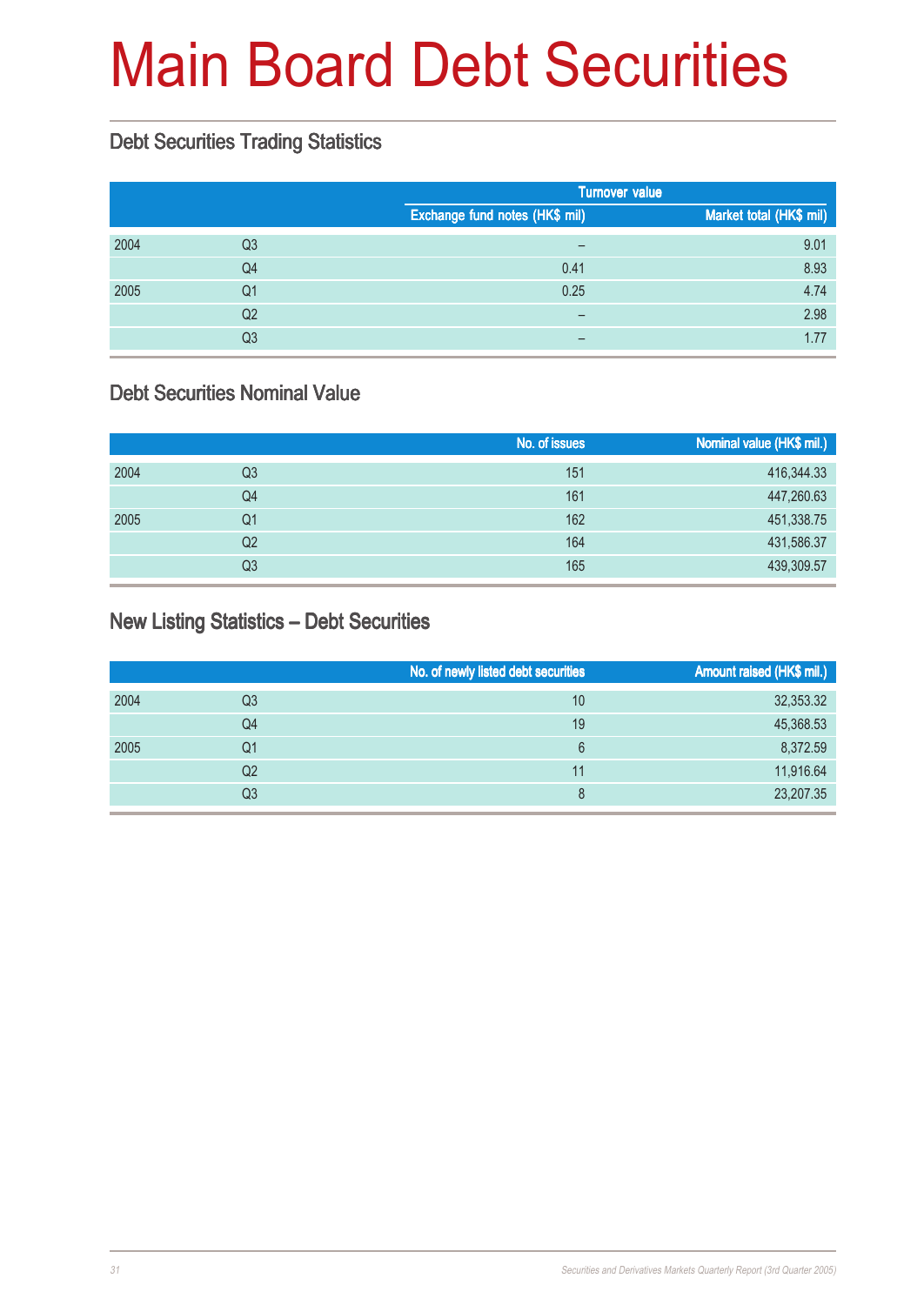### Main Board Debt Securities

#### Newly Listed Debt Securities

for 3rd quarter 2005

|         |                                              |                  |                     |                 | <b>Amount raised</b> |
|---------|----------------------------------------------|------------------|---------------------|-----------------|----------------------|
| Code    | <b>Debt securities</b>                       | <b>Principal</b> | <b>Listing date</b> | <b>Maturity</b> | (HK\$ mil.)          |
| 02521   | China Overseas Finance (Cayman) I Ltd. 5.75% | USD300,000,000   | 2005/07/14          | 2012/07/13      | 2,326.05             |
|         | Guaranteed Notes due 2012                    |                  |                     |                 |                      |
| 02525   | The Export-Import Bank of China 4.875%       | USD1,000,000,000 | 2005/07/22          | 2015/07/21      | 7.692.44             |
|         | Notes due 2015                               |                  |                     |                 |                      |
| 02526   | Sarawak International Incorp. 5.5%           | USD600,000,000   | 2005/08/04          | 2015/08/03      | 4,633.95             |
|         | Guaranteed Notes due 2015                    |                  |                     |                 |                      |
| 02527   | PTT Public Co Ltd. 5.875%                    | USD350,000,000   | 2005/08/04          | 2035/08/03      | 2,655.77             |
|         | Notes due 2035                               |                  |                     |                 |                      |
| 02529   | XinAo Gas Holdings Ltd. 7.375%               | USD200,000,000   | 2005/08/08          | 2012/08/05      | 1,560.00             |
|         | Guaranteed Notes due 2012                    |                  |                     |                 |                      |
| 04140   | Hong Kong Monetary Authority 3.28%           | HKD1.200.000.000 | 2005/08/16          | 2007/08/15      | 1.192.66             |
|         | Exchange Fund Notes due 2007                 |                  |                     |                 |                      |
| 04141   | Hong Kong Monetary Authority 4.00%           | HKD600.000.000   | 2005/08/26          | 2012/08/27      | 597.06               |
|         | Exchange Fund Notes due 2012                 |                  |                     |                 |                      |
| 04142   | Hong Kong Monetary Authority 3.79%           | HKD1,000,000,000 | 2005/09/21          | 2010/09/20      | 992.00               |
|         | Exchange Fund Notes due 2010                 |                  |                     |                 |                      |
| 02526 # | Sarawak International Incorporated 5.5%      | USD200,000,000   | 2005/09/29          | 2015/08/03      | 1,557.41             |
|         | Guaranteed Notes due 2015                    |                  |                     |                 |                      |
|         |                                              |                  |                     |                 | 23.207.35            |
|         |                                              |                  |                     |                 |                      |

# Further issue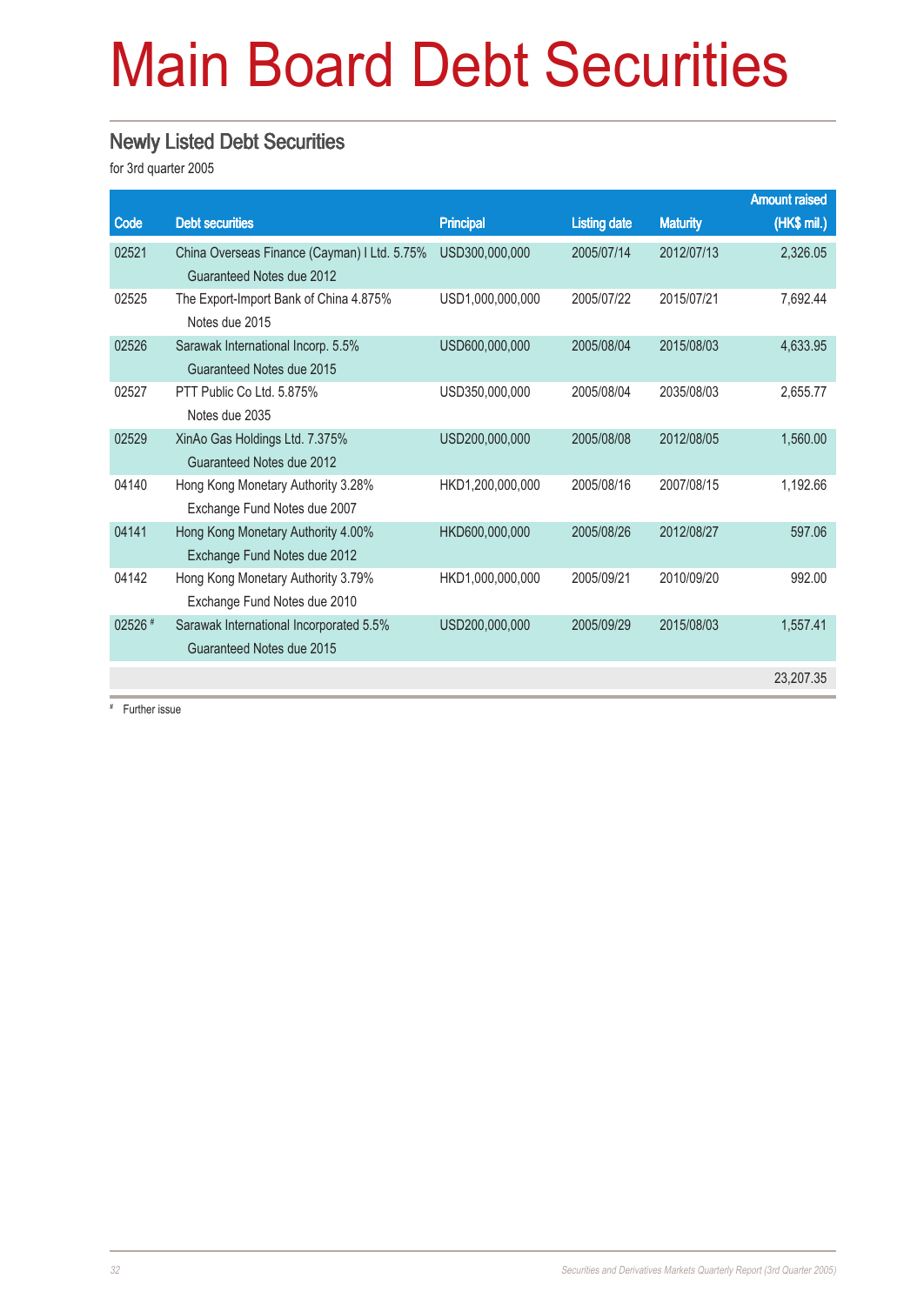### Main Board Unit Trusts and Mutual Funds

#### Unit Trusts Trading Statistics

|      |    | No. of issues | Turnover value (HK\$ mil.) |
|------|----|---------------|----------------------------|
| 2004 | Q3 | 9             | 4,273.31                   |
|      | Q4 | 10            | 5,552.56                   |
| 2005 | Q1 | 8             | 3,704.41                   |
|      | Q2 | 10            | 4,024.02                   |
|      | Q3 | 10            | 8,189.96                   |
|      |    |               |                            |

#### New Listing Unit Trust and Mutual Funds Statistics

|      |    | No. of newly listed<br>unit trust and mutual funds | Funds raised<br>(HK\$ mil.) |
|------|----|----------------------------------------------------|-----------------------------|
| 2004 | Q3 |                                                    |                             |
|      | Q4 |                                                    |                             |
| 2005 | Q1 |                                                    |                             |
|      | Q2 |                                                    |                             |
|      | Q3 |                                                    |                             |

#### Newly Listed Unit Trust and Mutual Funds

for 3rd quarter 2005

| <b>Code</b> | Unit trust and Mutual funds  | <b>Fund manager</b>                        | <b>Issue price (US\$)</b> | Listing date |
|-------------|------------------------------|--------------------------------------------|---------------------------|--------------|
| 02821       | ABF Pan Asia Bond Index Fund | State Street Global Advisors Singapore Ltd | 100.00                    | 2005/07/07   |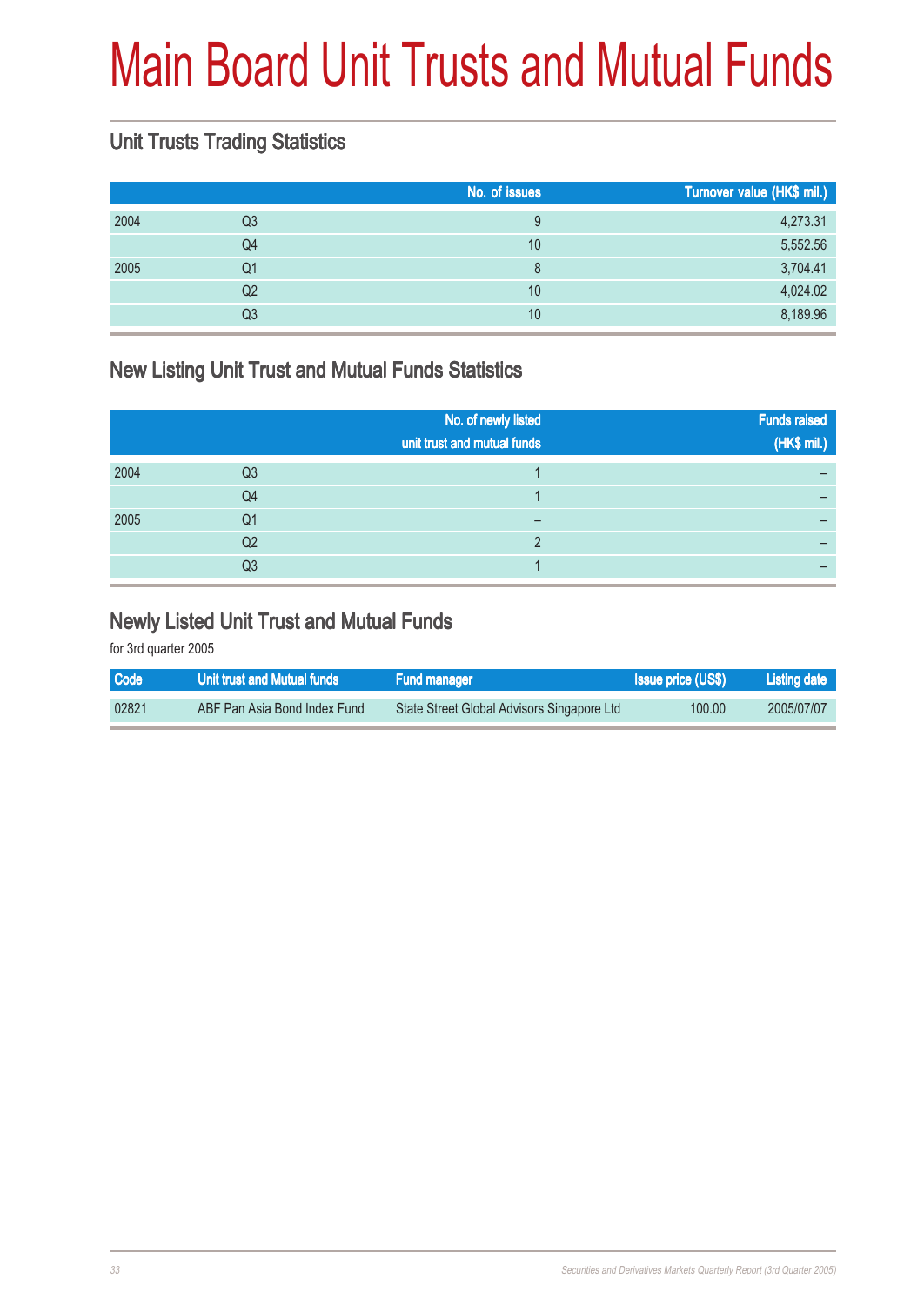# Trading Only Stocks Trading Statistics

### NASDAQ Stocks

|      |                | No. of issues | Turnover value (HK\$ mil.) |
|------|----------------|---------------|----------------------------|
| 2004 | Q <sub>3</sub> |               | 2.37                       |
|      | Q4             |               | 3.09                       |
| 2005 | Q1             |               | 1.61                       |
|      | Q2             |               | 3.64                       |
|      | Q3             |               | 3.97                       |
|      |                |               |                            |

#### iShares

|      |    | No. of issues | Turnover value (HK\$ mil.) |
|------|----|---------------|----------------------------|
| 2004 | Q3 |               |                            |
|      | Q4 |               | 12.65                      |
| 2005 | Q1 | ∩             | 5.25                       |
|      | Q2 |               | 0.80                       |
|      | Q3 |               | 0.04                       |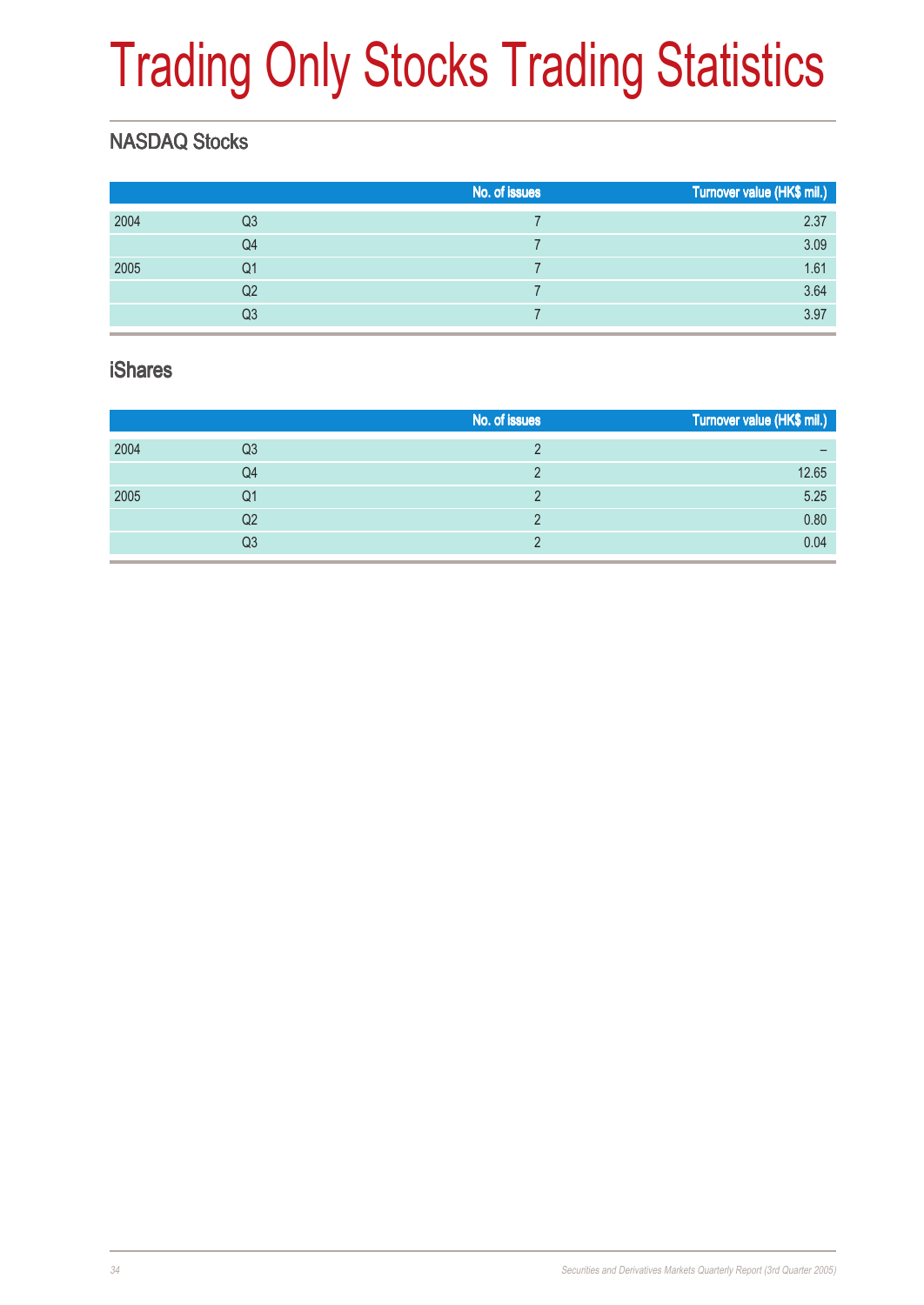### Stock Market Indices

#### Hong Kong Stock Market Indices

|                                               | End of Sep 2005 | End of Jun 2005 |           |            |
|-----------------------------------------------|-----------------|-----------------|-----------|------------|
| Index                                         | <b>Close</b>    | <b>Close</b>    |           | Change %   |
| S&P/HKEx LargeCap Index                       | 17065.55        | 16077.55        | +         | 6.15%      |
|                                               |                 |                 |           |            |
| <b>S&amp;P/HKEx GEM Index</b>                 | 1007.58         | 898.58          |           | 12.13%     |
|                                               |                 |                 |           |            |
| <b>HANG SENG INDEX</b>                        | 15428.52        | 14201.06        | $\ddot{}$ | 8.64%      |
| <b>SECTORIAL INDICES</b>                      |                 |                 |           |            |
| Finance                                       | 27072.54        | 26790.90        | $+$       | 1.05%      |
| <b>Utilities</b>                              | 31933.11        | 30589.33        | $^{+}$    | 4.39%      |
| Properties                                    | 19213.10        | 17572.03        | $+$       | 9.34%      |
| Commerce & Industry                           | 7504.06         | 6451.44         | $+$       | 16.32%     |
|                                               |                 |                 |           |            |
| <b>HANG SENG COMPOSITE INDEX</b>              | 1983.84         | 1835.45         | ÷         | 8.08%      |
| HANG SENG CHINA-AFFILIATED CORPORATIONS INDEX | 2017.78         | 1648.40         |           | $+ 22.41%$ |
| HANG SENG CHINA ENTERPRISES INDEX             | 5227.28         | 4861.87         | $\ddot{}$ | 7.52%      |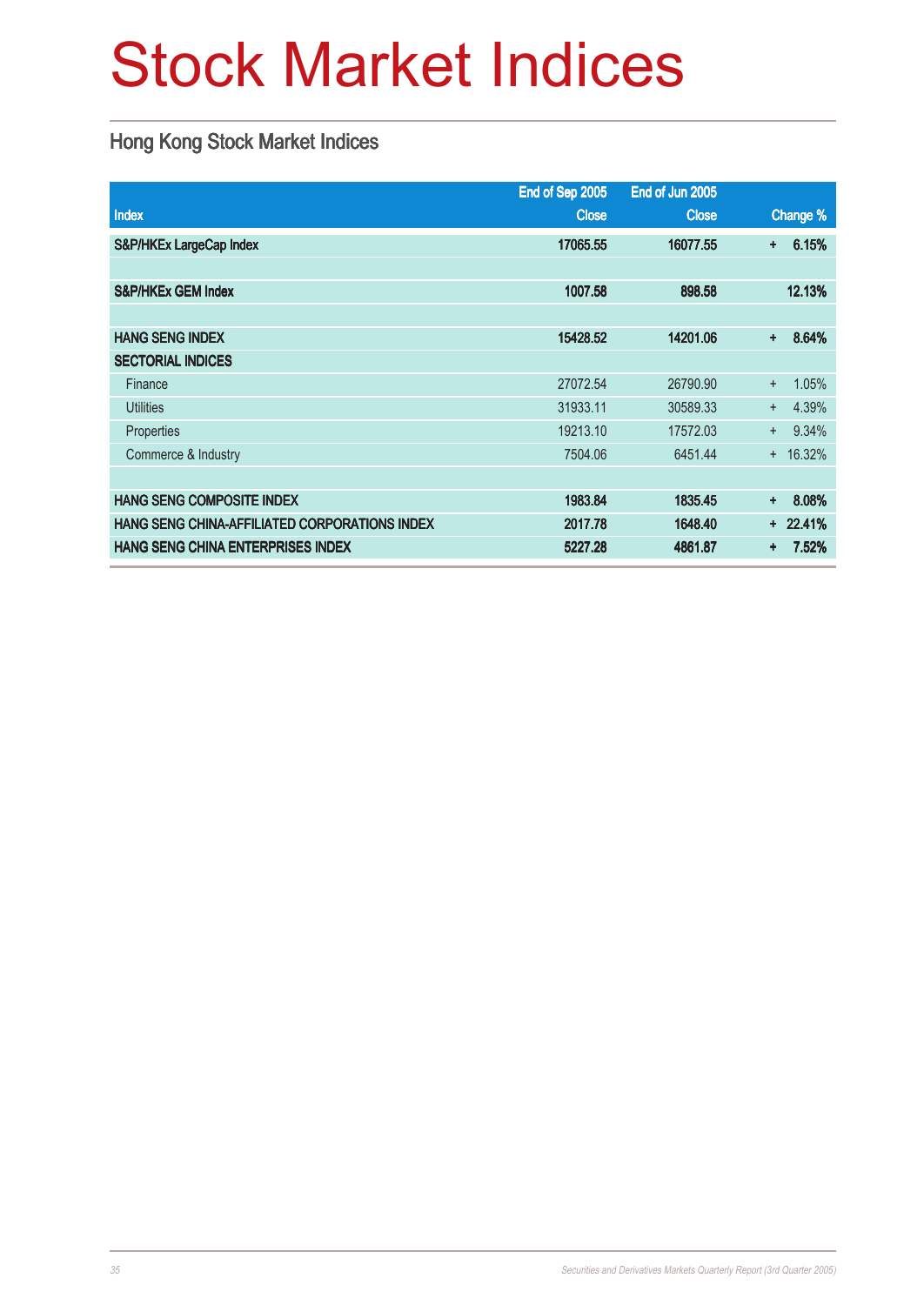### Stock Market Indices

#### Hang Seng Index (2004/07/02– 2005/09/30) Hang Seng (2004/07/02– 2005/09/30)



#### S&P/HKEx LargeCap Index (2004/07/02– 2005/09/30)



#### S&P/HKEx GEM Index (2004/07/02– 2005/09/30)

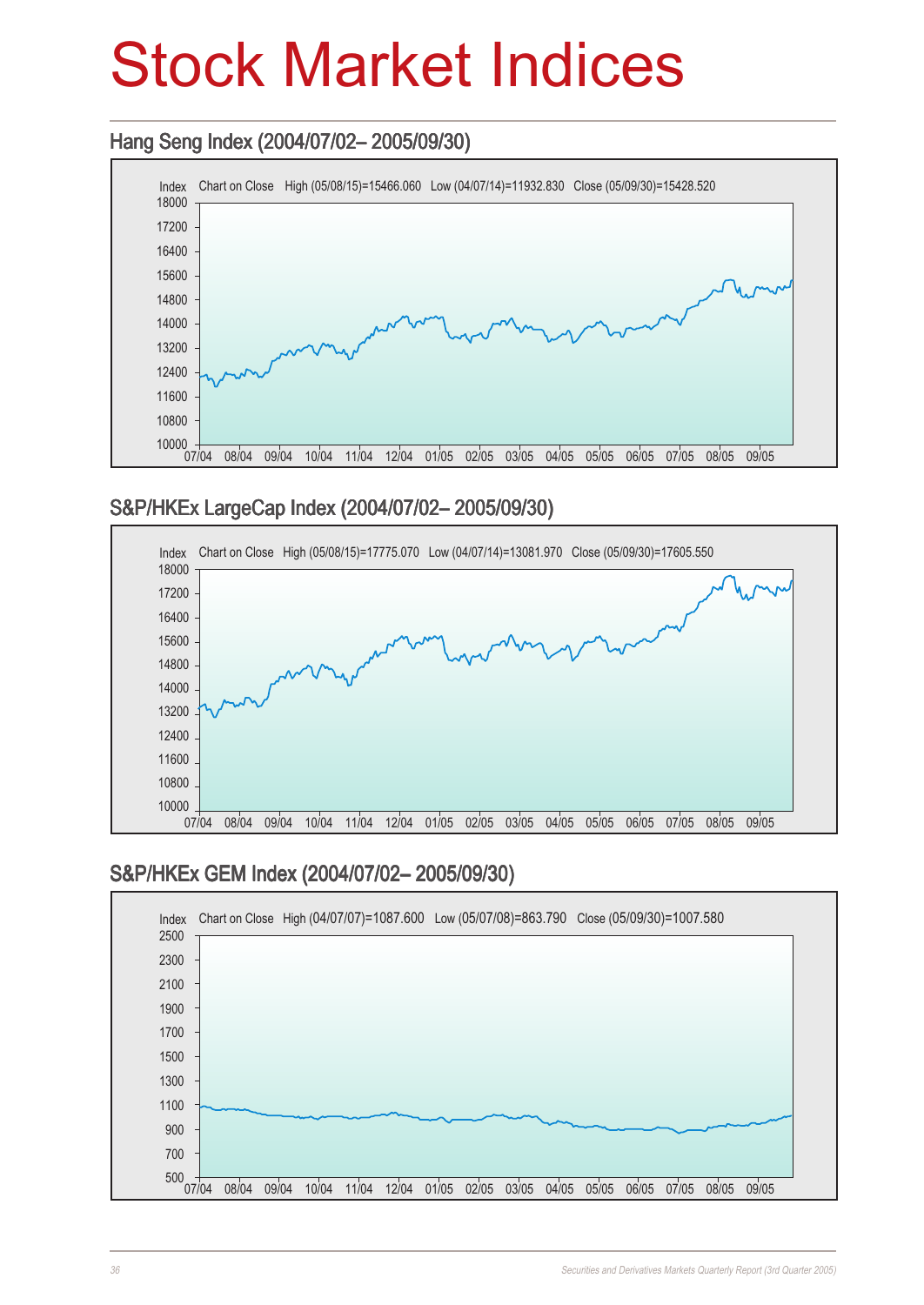### Stock Market Indices

### WORLD INDICES

| Change %<br>Index<br><b>Close</b><br><b>Close</b><br><b>HONG KONG</b><br>S&P/HKEx LargeCap Index<br>17605.55<br>16077.55<br>9.50%<br>$\ddagger$<br>14201.06<br>8.64%<br>Hang Seng Index<br>15428.52<br>$\ddot{}$<br><b>AUSTRALIA</b><br>All Ordinaries Index<br>8.57%<br>4592.60<br>4229.90<br>$\ddagger$<br><b>JAKARTA</b><br>3.84%<br>Composite Index<br>1079.28<br>1122.38<br>-<br><b>JAPAN</b><br>+ 17.18%<br>Nikkei (225)<br>13574.30<br>11584.01<br><b>KOREA</b><br>1221.01<br>1008.16<br>$+ 21.11%$<br>Composite Index<br><b>KUALA LUMPUR</b><br>4.42%<br>Composite Index<br>927.54<br>888.32<br>$\ddagger$ |               | End of Sep 2005 | End of Jun 2005 |  |
|--------------------------------------------------------------------------------------------------------------------------------------------------------------------------------------------------------------------------------------------------------------------------------------------------------------------------------------------------------------------------------------------------------------------------------------------------------------------------------------------------------------------------------------------------------------------------------------------------------------------|---------------|-----------------|-----------------|--|
|                                                                                                                                                                                                                                                                                                                                                                                                                                                                                                                                                                                                                    |               |                 |                 |  |
|                                                                                                                                                                                                                                                                                                                                                                                                                                                                                                                                                                                                                    |               |                 |                 |  |
|                                                                                                                                                                                                                                                                                                                                                                                                                                                                                                                                                                                                                    |               |                 |                 |  |
|                                                                                                                                                                                                                                                                                                                                                                                                                                                                                                                                                                                                                    |               |                 |                 |  |
|                                                                                                                                                                                                                                                                                                                                                                                                                                                                                                                                                                                                                    |               |                 |                 |  |
|                                                                                                                                                                                                                                                                                                                                                                                                                                                                                                                                                                                                                    |               |                 |                 |  |
|                                                                                                                                                                                                                                                                                                                                                                                                                                                                                                                                                                                                                    |               |                 |                 |  |
|                                                                                                                                                                                                                                                                                                                                                                                                                                                                                                                                                                                                                    |               |                 |                 |  |
|                                                                                                                                                                                                                                                                                                                                                                                                                                                                                                                                                                                                                    |               |                 |                 |  |
|                                                                                                                                                                                                                                                                                                                                                                                                                                                                                                                                                                                                                    |               |                 |                 |  |
|                                                                                                                                                                                                                                                                                                                                                                                                                                                                                                                                                                                                                    |               |                 |                 |  |
|                                                                                                                                                                                                                                                                                                                                                                                                                                                                                                                                                                                                                    |               |                 |                 |  |
|                                                                                                                                                                                                                                                                                                                                                                                                                                                                                                                                                                                                                    |               |                 |                 |  |
|                                                                                                                                                                                                                                                                                                                                                                                                                                                                                                                                                                                                                    |               |                 |                 |  |
|                                                                                                                                                                                                                                                                                                                                                                                                                                                                                                                                                                                                                    | <b>MANILA</b> |                 |                 |  |
| 1942.07<br>0.93%<br>Composite Index<br>1924.23<br>$\ddot{}$                                                                                                                                                                                                                                                                                                                                                                                                                                                                                                                                                        |               |                 |                 |  |
| <b>NEW ZEALAND</b>                                                                                                                                                                                                                                                                                                                                                                                                                                                                                                                                                                                                 |               |                 |                 |  |
| 6.35%<br><b>NZSE (50)</b><br>3452.79<br>3246.49<br>$\ddagger$                                                                                                                                                                                                                                                                                                                                                                                                                                                                                                                                                      |               |                 |                 |  |
| <b>SHANGHAI</b>                                                                                                                                                                                                                                                                                                                                                                                                                                                                                                                                                                                                    |               |                 |                 |  |
| 1214.01<br>A Shares Index<br>1135.12<br>6.95%<br>$\ddagger$                                                                                                                                                                                                                                                                                                                                                                                                                                                                                                                                                        |               |                 |                 |  |
| 67.65<br>3.60%<br><b>B</b> Shares Index<br>65.30<br>$\ddot{}$                                                                                                                                                                                                                                                                                                                                                                                                                                                                                                                                                      |               |                 |                 |  |
| <b>SHENZHEN</b>                                                                                                                                                                                                                                                                                                                                                                                                                                                                                                                                                                                                    |               |                 |                 |  |
| 291.46<br>A Shares Index<br>269.17<br>8.28%<br>$\ddot{}$                                                                                                                                                                                                                                                                                                                                                                                                                                                                                                                                                           |               |                 |                 |  |
| 3.29%<br><b>B</b> Shares Index<br>223.55<br>216.42<br>÷                                                                                                                                                                                                                                                                                                                                                                                                                                                                                                                                                            |               |                 |                 |  |
| <b>SINGAPORE</b>                                                                                                                                                                                                                                                                                                                                                                                                                                                                                                                                                                                                   |               |                 |                 |  |
| 2305.14<br>2212.66<br>4.18%<br><b>Straits Times Index</b><br>$\ddot{}$                                                                                                                                                                                                                                                                                                                                                                                                                                                                                                                                             |               |                 |                 |  |
| <b>TAIWAN</b>                                                                                                                                                                                                                                                                                                                                                                                                                                                                                                                                                                                                      |               |                 |                 |  |
| 6118.61<br>6241.94<br>1.98%<br>Taipei Weighted Stock Index<br>-                                                                                                                                                                                                                                                                                                                                                                                                                                                                                                                                                    |               |                 |                 |  |
| <b>THAILAND</b>                                                                                                                                                                                                                                                                                                                                                                                                                                                                                                                                                                                                    |               |                 |                 |  |
| <b>SET Index</b><br>723.23<br>7.07%<br>675.50<br>$\ddot{}$                                                                                                                                                                                                                                                                                                                                                                                                                                                                                                                                                         |               |                 |                 |  |
| <b>NEW YORK</b>                                                                                                                                                                                                                                                                                                                                                                                                                                                                                                                                                                                                    |               |                 |                 |  |
| <b>DJIA</b><br>10568.70<br>2.86%<br>10274.97<br>$\ddagger$                                                                                                                                                                                                                                                                                                                                                                                                                                                                                                                                                         |               |                 |                 |  |
| 2151.69<br>2056.96<br>4.61%<br>Nasdaq Composite Index<br>$\ddot{}$                                                                                                                                                                                                                                                                                                                                                                                                                                                                                                                                                 |               |                 |                 |  |
| <b>TORONTO</b>                                                                                                                                                                                                                                                                                                                                                                                                                                                                                                                                                                                                     |               |                 |                 |  |
| S&P/TSX Composite Index<br>11011.83<br>9902.77<br>$+ 11.20\%$                                                                                                                                                                                                                                                                                                                                                                                                                                                                                                                                                      |               |                 |                 |  |
| <b>GERMANY</b>                                                                                                                                                                                                                                                                                                                                                                                                                                                                                                                                                                                                     |               |                 |                 |  |
| DAX Capital Value Index<br>3469.34<br>3154.44<br>9.98%<br>$\ddot{}$                                                                                                                                                                                                                                                                                                                                                                                                                                                                                                                                                |               |                 |                 |  |
| <b>LONDON</b>                                                                                                                                                                                                                                                                                                                                                                                                                                                                                                                                                                                                      |               |                 |                 |  |
| 7.13%<br>FTSE (100)<br>5113.20<br>5477.70<br>$\boldsymbol{+}$                                                                                                                                                                                                                                                                                                                                                                                                                                                                                                                                                      |               |                 |                 |  |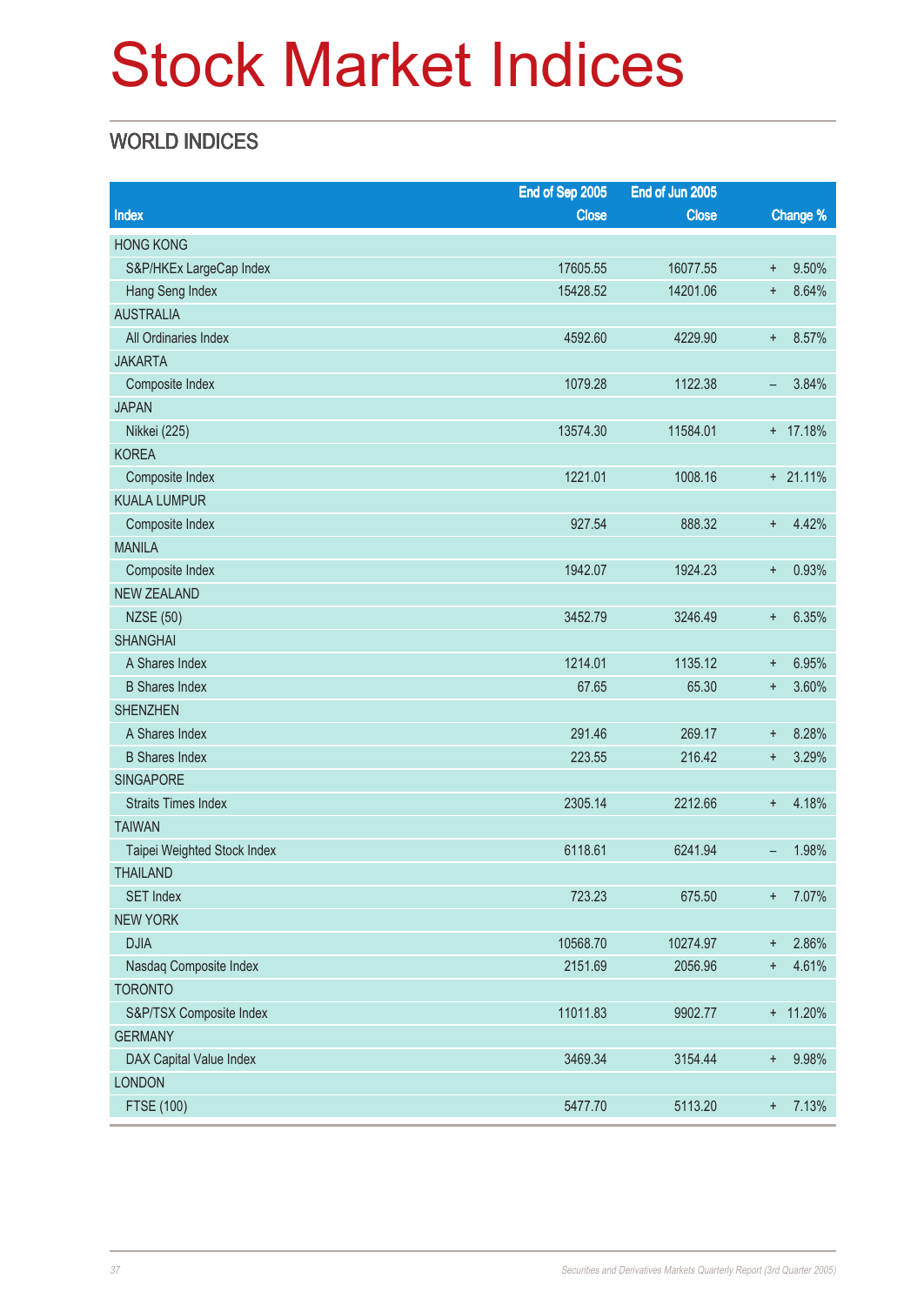#### Equity Turnover – GEM

|      |    | Share (Mil. shs) | Value (HK\$ mil.) | No. of deals |
|------|----|------------------|-------------------|--------------|
| 2004 | Q3 | 5,233.37         | 3,063.85          | 86,209       |
|      | Q4 | 8,511.84         | 4,540.04          | 113,415      |
| 2005 | Q1 | 9,238.12         | 4,372.50          | 100,714      |
|      | Q2 | 18,206.77        | 5,080.58          | 176,568      |
|      | Q3 | 12,180.25        | 7.474.59          | 165,454      |

### Equity Trading Statistics – GEM

|      |                | No. of<br>trading days | Average daily turnover<br>(HK\$ mil.) | <b>Average value</b><br>per deal |
|------|----------------|------------------------|---------------------------------------|----------------------------------|
| 2004 | Q3             | 64                     | 47.87                                 | 35,540                           |
|      | Q4             | 63                     | 72.06                                 | 40,030                           |
| 2005 | Q1             | 59                     | 74.11                                 | 43,415                           |
|      | Q2             | 62                     | 81.94                                 | 28,774                           |
|      | Q <sub>3</sub> | 64                     | 116.79                                | 45,176                           |

#### 20 Most Advanced GEM Stocks

for 3rd quarter 2005

|                |       |                                 |                 | <b>Closing price</b> |        |
|----------------|-------|---------------------------------|-----------------|----------------------|--------|
| Rank           | Code  | <b>Stock</b>                    | End of Sep 2005 | End of Jun 2005      | % up   |
| 1              | 08065 | <b>INNOVIS HOLD</b>             | 0.085           | 0.021                | 304.76 |
| $\overline{2}$ | 08161 | <b>WORLDMETAL</b>               | 2.400           | 0.950                | 152.63 |
| $\mathfrak{Z}$ | 08156 | <b>B&amp;B GROUP</b>            | 1.480           | 0.700                | 111.43 |
| 4              | 08220 | <b>CHINA PHOTAR</b>             | 0.455           | 0.216                | 110.65 |
| $\overline{5}$ | 08023 | <b>HENDERSON CYBER</b>          | 0.400           | 0.193                | 107.25 |
| 6              | 08117 | <b>CHINA ADVANCE</b>            | 0.600           | 0.300                | 100.00 |
| 7              | 08072 | <b>MEDIA PARTNERS</b><br>1.090  |                 | 0.590                | 84.75  |
| 8              | 08088 | <b>TECHPACIFIC CAP</b><br>0.580 |                 | 0.315                | 84.13  |
| 9              | 08122 | <b>CASH FIN SER GP</b>          | 0.385           | 0.210                | 83.33  |
| 10             | 08006 | CHINA.COM                       | 0.690           | 0.420                | 64.29  |
| 11             | 08317 | <b>FINET GROUP</b>              | 0.470           | 0.290                | 62.07  |
| 12             | 08138 | <b>TOWN HEALTH</b>              | 0.173           | 0.108                | 60.19  |
| 13             | 08143 | <b>GRANDY CORP</b>              | 0.162           | 0.102                | 58.82  |
| 14             | 08192 | <b>GS ENGINEERING</b>           | 0.027           | 0.017                | 58.82  |
| 15             | 08109 | <b>CREATIVE ENERGY</b>          | 0.116           | 0.076                | 52.63  |
| 16             | 08282 | <b>TOM ONLINE</b>               | 1.870           | 1.240                | 50.81  |
| 17             | 08012 | FE POLYCHEM<br>2.075<br>1.380   |                 |                      | 50.36  |
| 18             | 08128 | <b>IIN INT'L</b>                | 0.035           | 0.025                | 40.00  |
| 19             | 08175 | <b>KANHAN TECH</b>              | 0.049           | 0.035                | 40.00  |
| 20             | 08261 | <b>SHANDONG MOLONG</b>          | 1.380           | 0.990                | 39.39  |
|                |       |                                 |                 |                      |        |

A Adjusted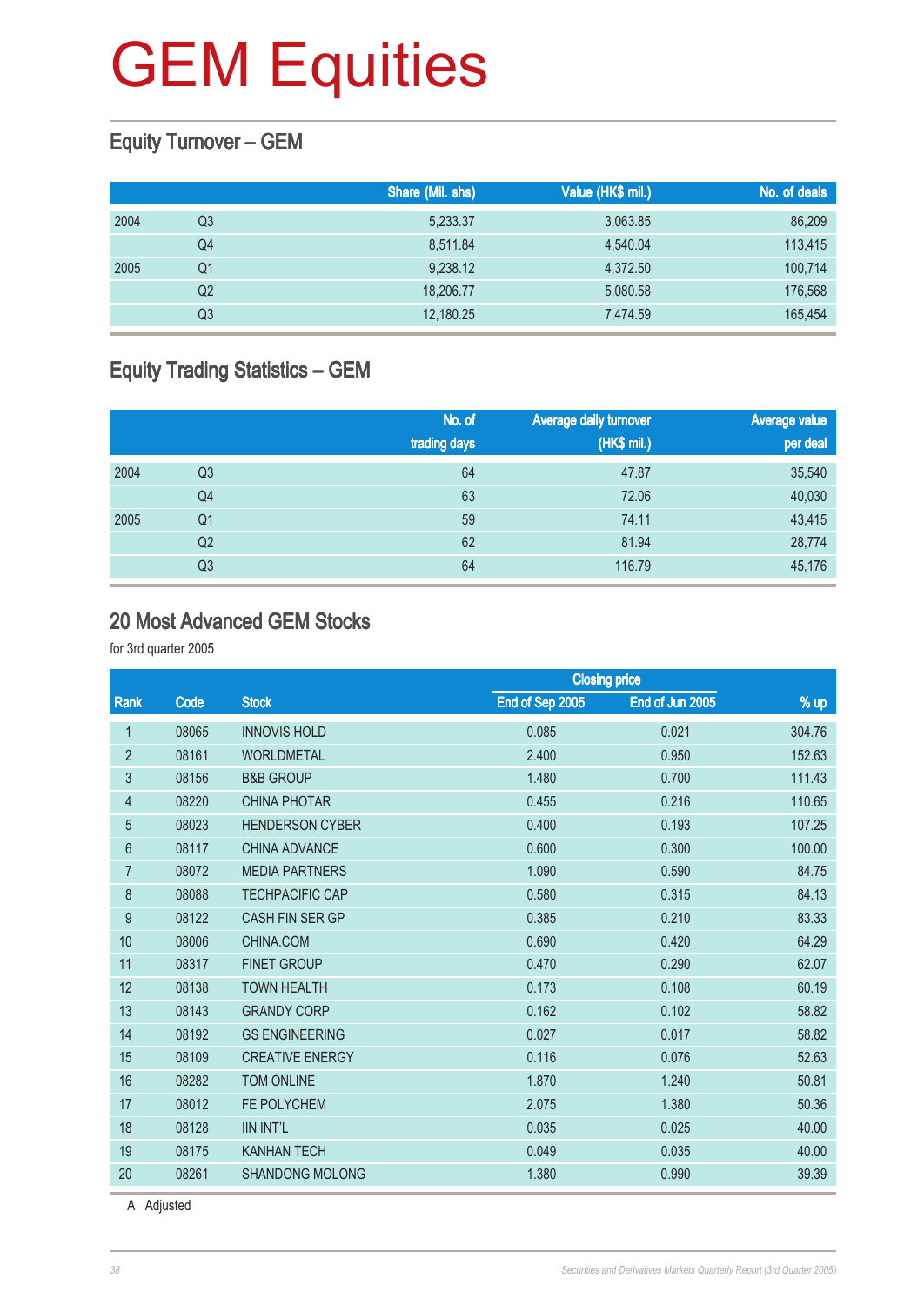#### 20 Most Declined GEM Stocks

for 3rd quarter 2005

|                |       |                                      | <b>Closing price</b> |                 |          |
|----------------|-------|--------------------------------------|----------------------|-----------------|----------|
| Rank           | Code  | <b>Stock</b>                         | End of Sep 2005      | End of Jun 2005 | % down   |
| 1              | 08148 | <b>SJTU SUNWAY</b>                   | 0.150                | 0.325           | $-53.85$ |
| $\overline{2}$ | 08112 | <b>ANGELS TECH</b>                   | 0.086                | 0.176           | $-51.14$ |
| 3              | 08270 | SHINE HOLDINGS                       | 0.090                |                 | $-47.06$ |
| 4              | 08250 | <b>PLASMAGENE</b>                    | 0.115                | 0.210           | $-45.24$ |
| $\overline{5}$ | 08182 | <b>SYS SOLUTIONS</b>                 | 0.070                | 0.120           | $-41.67$ |
| 6              | 08239 | <b>MP LOGISTICS</b>                  | 0.080                | 0.135           | $-40.74$ |
| $\overline{7}$ | 08171 | <b>QUASAR COMM TEC</b><br>0.085      |                      | 0.139           | $-38.85$ |
| 8              | 08129 | Q9 TECHNOLOGY<br>0.020               |                      | 0.032           | $-37.50$ |
| 9              | 08235 | 0.110<br><b>CCID CONSULTING</b>      |                      | 0.169           | $-34.91$ |
| 10             | 08150 | <b>FAST SYSTEMS</b>                  | 0.017                | 0.026           | $-34.62$ |
| 11             | 08163 | <b>TRADEEASY</b>                     | 0.040                | 0.060           | $-33.33$ |
| 12             | 08228 | <b>VERTEX GROUP</b>                  | 0.470                | 0.700           | $-32.86$ |
| 13             | 08115 | <b>SHANGHAI QINGPU</b>               | 0.500                | 0.740           | $-32.43$ |
| 14             | 08266 | M TEL                                | 0.150                | 0.222           | $-32.43$ |
| 15             | 08048 | <b>EXCEL TECH</b>                    | 0.051                | 0.075           | $-32.00$ |
| 16             | 08271 | <b>GDC</b>                           | 0.208                | 0.300           | $-30.67$ |
| 17             | 08200 | <b>SAU SAN TONG</b>                  | 0.370                | 0.530           | $-30.19$ |
| 18             | 08111 | <b>SOLUTECK</b>                      | 0.050                | 0.070           | $-28.57$ |
| 19             | 08022 | <b>ARGOS ENT</b>                     | 0.130                | 0.181           | $-28.18$ |
| 20             | 08101 | 0.680<br><b>VC HOLDINGS</b><br>0.940 |                      |                 | $-27.66$ |

A Adjusted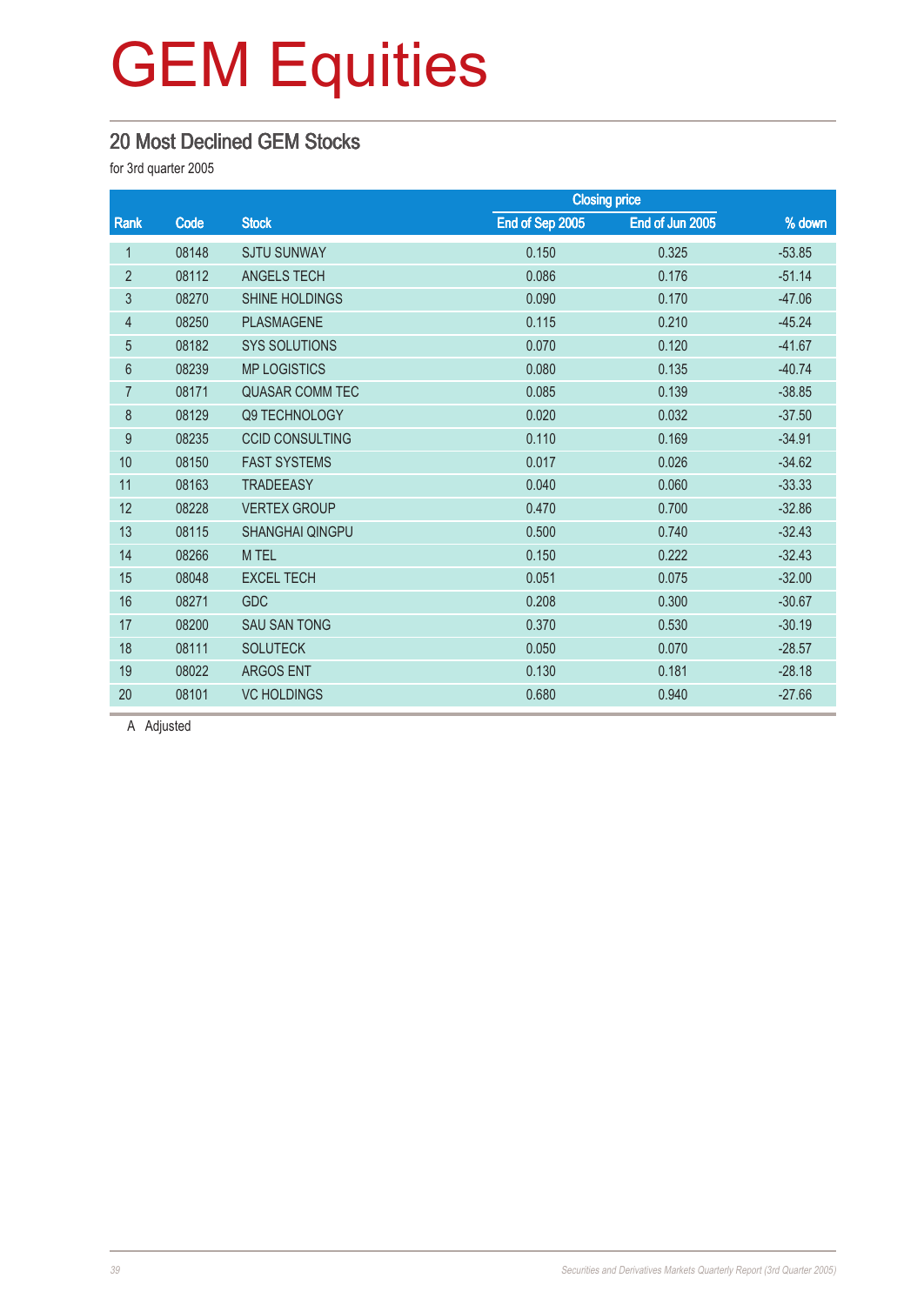### 20 Most Active GEM Stocks by Value

for 3rd quarter 2005

| Rank            | Code  | <b>Stock</b>           | Turnover (HK\$ mil.) | % of total |  |  |
|-----------------|-------|------------------------|----------------------|------------|--|--|
| $\mathbf 1$     | 08161 | <b>WORLDMETAL</b>      | 1,815.49             | 24.29      |  |  |
| $\overline{2}$  | 08282 | <b>TOM ONLINE</b>      | 709.58               | 9.49       |  |  |
| $\mathfrak{B}$  | 08006 | CHINA.COM              | 492.99               |            |  |  |
| $\overline{4}$  | 08180 | <b>GOLDEN MEDITECH</b> | 449.82               |            |  |  |
| 5               | 08138 | <b>TOWN HEALTH</b>     | 408.54               | 5.47       |  |  |
| $6\phantom{1}6$ | 08222 | <b>CKLIFE SCIENCES</b> | 354.69               | 4.75       |  |  |
| $\overline{7}$  | 08069 | <b>TONG REN TANG</b>   | 237.80               | 3.18       |  |  |
| 8               | 08088 | <b>TECHPACIFIC CAP</b> | 192.46               | 2.57       |  |  |
| 9               | 08277 | <b>WUMART</b>          | 185.54               | 2.48       |  |  |
| 10              | 08259 | <b>ANDRE JUICE</b>     | 173.83               | 2.33       |  |  |
| 11              | 08099 | ZHENGZHOU GAS          | 167.52               | 2.24       |  |  |
| 12              | 08132 | <b>PANVA GAS HOLD</b>  | 145.36               | 1.94       |  |  |
| 13              | 08122 | CASH FIN SER GP        | 145.03               | 1.94       |  |  |
| 14              | 08141 | <b>LANG CHAO INTL</b>  | 115.93               | 1.55       |  |  |
| 15              | 08008 | <b>SUNEVISION</b>      | 103.22               | 1.38       |  |  |
| 16              | 08072 | <b>MEDIA PARTNERS</b>  | 102.66               | 1.37       |  |  |
| 17              | 08156 | <b>B&amp;B GROUP</b>   | 99.11                | 1.33       |  |  |
| 18              | 08216 | <b>CHINASOFT</b>       | 95.29                | 1.27       |  |  |
| 19              | 08002 | PHOENIX TV             | 94.36                | 1.26       |  |  |
| 20              | 08011 | <b>KANSTAR ENPAPER</b> | 88.65                | 1.19       |  |  |
| <b>Total</b>    |       |                        | 6,177.89             | 82.65      |  |  |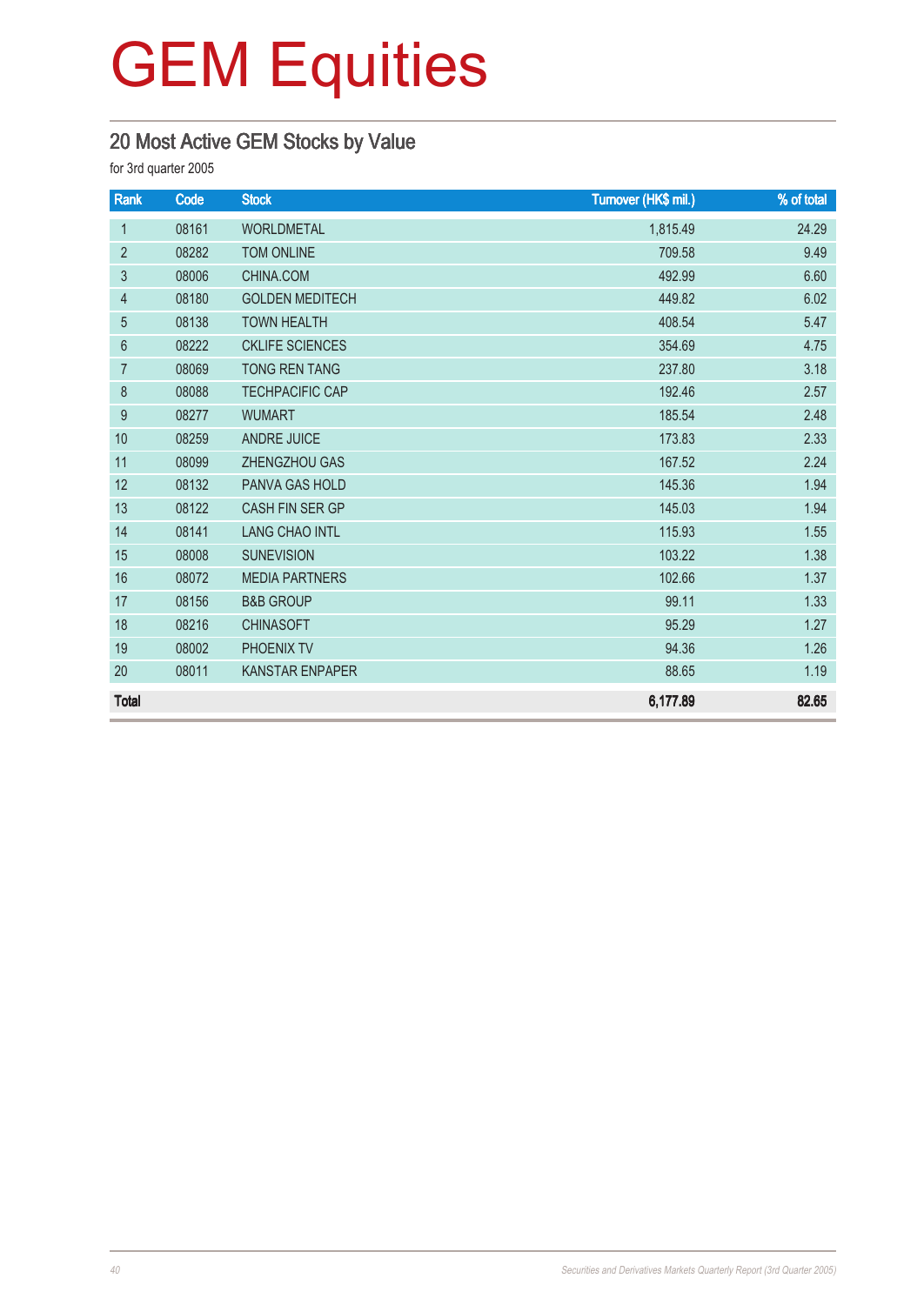#### 20 Most Active GEM Stock by Shares

for 3rd quarter 2005

| Rank           | Code  | <b>Stock</b>           | <b>Turnover (Mil. shs)</b> | % of total |  |
|----------------|-------|------------------------|----------------------------|------------|--|
| $\mathbf{1}$   | 08138 | <b>TOWN HEALTH</b>     | 2,925.42                   | 24.02      |  |
| $\overline{2}$ | 08161 | <b>WORLDMETAL</b>      | 1,096.34                   | 9.00       |  |
| 3              | 08006 | CHINA.COM              | 830.16                     |            |  |
| $\overline{4}$ | 08282 | <b>TOM ONLINE</b>      | 459.91                     |            |  |
| 5              | 08065 | <b>INNOVIS HOLD</b>    | 435.34                     | 3.57       |  |
| $6\phantom{1}$ | 08088 | <b>TECHPACIFIC CAP</b> | 395.09                     | 3.24       |  |
| $\overline{7}$ | 08180 | <b>GOLDEN MEDITECH</b> | 384.49                     | 3.16       |  |
| 8              | 08122 | <b>CASH FIN SER GP</b> | 358.12                     | 2.94       |  |
| 9              | 08100 | <b>M DREAM INWORLD</b> | 348.08                     | 2.86       |  |
| 10             | 08222 | <b>CKLIFE SCIENCES</b> | 319.19                     | 2.62       |  |
| 11             | 08011 | <b>KANSTAR ENPAPER</b> | 304.89                     | 2.50       |  |
| 12             | 08259 | <b>ANDRE JUICE</b>     | 303.27                     | 2.49       |  |
| 13             | 08099 | ZHENGZHOU GAS          | 240.83                     | 1.98       |  |
| 14             | 08079 | <b>B.A.L. HOLD</b>     | 146.46                     | 1.20       |  |
| 15             | 08228 | <b>VERTEX GROUP</b>    | 144.31                     | 1.18       |  |
| 16             | 08190 | <b>GOLDING SOFT</b>    | 126.99                     | 1.04       |  |
| 17             | 08128 | <b>IIN INT'L</b>       | 119.78                     | 0.98       |  |
| 18             | 08178 | <b>XTEAM SOFTWARE</b>  | 115.86                     | 0.95       |  |
| 19             | 08200 | <b>SAU SAN TONG</b>    | 109.03                     | 0.90       |  |
| 20             | 08072 | <b>MEDIA PARTNERS</b>  | 108.34                     | 0.89       |  |
| <b>Total</b>   |       |                        | 9,271.89                   | 76.12      |  |

#### Market Capitalisation of Listed Companies for GEM

as at the quarter end

|      |    | HK\$ mil. |
|------|----|-----------|
| 2004 | Q3 | 62,163.75 |
|      | Q4 | 66,716.07 |
| 2005 | Q1 | 65,332.72 |
|      | Q2 | 65,376.11 |
|      | Q3 | 72,282.93 |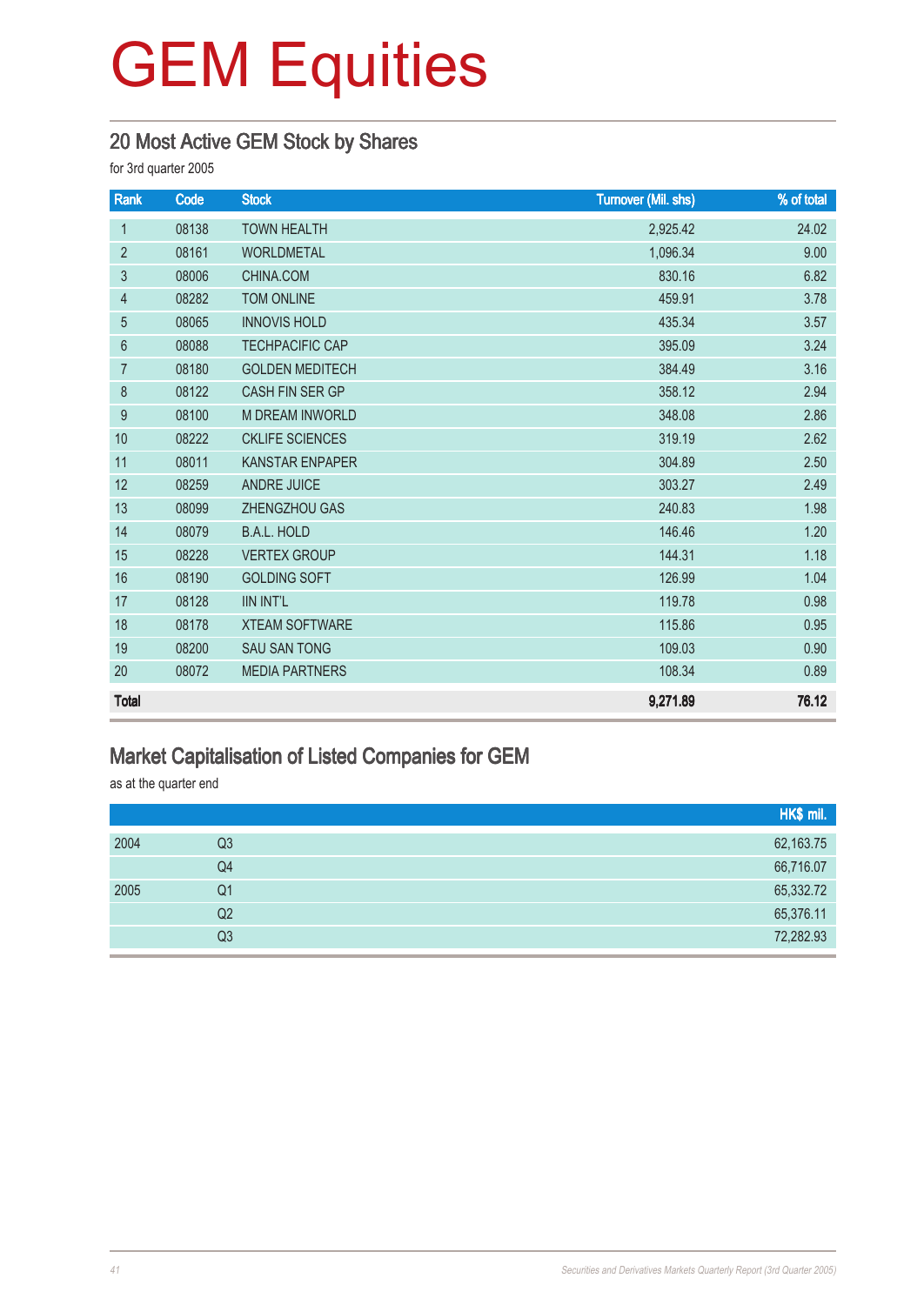#### 50 Leading Companies in Market Capitalisation – GEM

as at the 3rd quarter end 2005

| Rank                | Code           | <b>Market capitalisation (HK\$ mil.)</b><br><b>Company</b>                              |                  | % of market total |
|---------------------|----------------|-----------------------------------------------------------------------------------------|------------------|-------------------|
| 1                   | 08282          | TOM Online Inc.                                                                         | 7,854.66         | 10.87             |
| $\overline{2}$      | 08222          | CK Life Sciences Int'l., (Holdings) Inc.                                                | 6,791.82         | 9.40              |
| $\overline{3}$      | 08002          | Phoenix Satellite Television Holdings Ltd.                                              | 5,728.85         | 7.93              |
| $\overline{4}$      | 08161          | WorldMetal Holdings Ltd.                                                                | 3,432.00         | 4.75              |
| $\overline{5}$      | 08132          | Panva Gas Holdings Ltd.                                                                 | 3,344.99         | 4.63              |
| $6\phantom{a}$      | 08008          | Sunevision Holdings Ltd.                                                                | 2,979.29         | 4.12              |
| $\overline{7}$      | 08006          | China.com Inc.                                                                          | 2,870.30         | 3.97              |
| $8\,$               | 08023          | Henderson Cyber Ltd.                                                                    | 2,000.00         | 2.77              |
| $\overline{9}$      | 08180          | Golden Meditech Co. Ltd.                                                                | 1,782.42         | 2.47              |
| 10                  | 08277          | Wumart Stores, Inc. - H Shares                                                          | 1,762.55         | 2.44              |
| 11                  | 08052          | Convenience Retail Asia Ltd.                                                            | 1,598.37         | 2.21              |
| 12                  | 08201          | China Fire Safety Enterprise Group Holdings Ltd.                                        | 1,496.88         | 2.07              |
| 13                  | 08118          | International Entertainment Corporation                                                 | 1,485.74         | 2.06              |
| 14                  | 08088          | Techpacific Capital Ltd.                                                                | 1,454.10         | 2.01              |
| 15                  | 08212          | Aptus Holdings Ltd.                                                                     | 1,317.78         | 1.82              |
| 16                  | 08061          | AcrossAsia Ltd.                                                                         | 1,215.51         | 1.68              |
| 17                  | 08011          | Kanstar Environmental Paper Products Holdings Ltd.                                      | 1,180.00         | 1.63              |
| 18                  | 08069          | Tong Ren Tang Technologies Co. Ltd. - H Shares                                          | 1,073.80         | 1.49              |
| 19                  | 08072          | Media Partners International Holdings Inc.                                              | 930.64           | 1.29              |
| 20                  | 08138          | Town Health International Holdings Co. Ltd.                                             | 864.41           | 1.20              |
| 21                  | 08012          | Far Eastern Polychem Industries Ltd.                                                    | 851.36           | 1.18              |
| 22                  | 08216          | Chinasoft International Ltd.                                                            | 788.18           | 1.09              |
| 23                  | 08263          | Superdata Software Holdings Ltd.                                                        | 733.50           | 1.01              |
| 24                  | 08156          | B & B Group Holdings Ltd.                                                               | 713.55           | 0.99              |
| 25                  | 08292          | HC International, Inc.                                                                  | 694.24           | 0.96              |
| 26                  | 08276          | Century Sunshine Ecological Technology Holdings Ltd.                                    | 584.66           | 0.81              |
| 27                  | 08075          | Rojam Entertainment Holdings Ltd.                                                       | 520.82           | 0.72              |
| 28                  | 08016          | China Data Broadcasting Holdings Ltd.                                                   | 457.92           | 0.63              |
| 29                  | 08090          | EVI Education Asia Ltd.                                                                 | 456.50           | 0.63              |
| 30                  | 08141          | Lang Chao International Ltd.                                                            | 441.99           | 0.61              |
| 31                  | 08153          | China Chief Cable TV Group Ltd.                                                         | 421.88           | 0.58              |
| 32                  | 08099          | Zhengzhou Gas Co. Ltd. - H Shares                                                       | 418.50           | 0.58              |
| 33                  | 08110          | First Mobile Group Holdings Ltd.                                                        | 404.70           | 0.56              |
| 34<br>35            | 08070          | Zhongyu Gas Holdings Ltd.                                                               | 403.86           | 0.56              |
|                     | 08293          | Jinheng Automotive Safety Technology Holdings Ltd.<br>Xteam Software International Ltd. | 384.81           | 0.53              |
| 36                  | 08178          |                                                                                         | 383.36           | 0.53              |
| 37<br>38            | 08056<br>08259 | Greencool Technology Holdings Ltd.<br>Yantai North Andre Juice Co. Ltd. - H Shares      | 380.00<br>368.61 | 0.53<br>0.51      |
| 39                  | 08261          | Shandong Molong Petroleum Machinery Co. Ltd. - H Shares                                 | 339.86           | 0.47              |
| 40                  | 08196          | Launch Tech Co. Ltd. - H Shares                                                         | 330.60           | 0.46              |
| 41                  | 08177          | Sino Stride Technology (Holdings) Ltd.                                                  | 325.89           | 0.45              |
| 42                  | 08199          | Shandong Weigao Group Medical Polymer Co. Ltd. - H Shares                               | 317.40           | 0.44              |
| 43                  | 08078          | Emperor Entertainment Group Ltd.                                                        | 301.60           | 0.42              |
| 44                  | 08122          | CASH Financial Services Group Ltd.                                                      | 290.50           | 0.40              |
| 45                  | 08262          | A - S China Plumbing Products Ltd.                                                      | 279.41           | 0.39              |
| 46                  | 08260          | Pan Sino International Holdings Ltd.                                                    | 278.40           | 0.39              |
| 47                  | 08220          | China Photar Electronics Group Ltd.                                                     | 259.61           | 0.36              |
| 48                  | 08228          | Vertex Communications & Technology Group Ltd.                                           | 249.20           | 0.34              |
| 49                  | 08200          | Sau San Tong Holdings Ltd.                                                              | 243.05           | 0.34              |
| 50                  | 08317          | Finet Group Ltd.                                                                        | 232.10           | 0.32              |
| <b>Total</b>        |                |                                                                                         | 64,020.21        | 88.57             |
| <b>Market Total</b> |                |                                                                                         | 72,282.93        | 100.00            |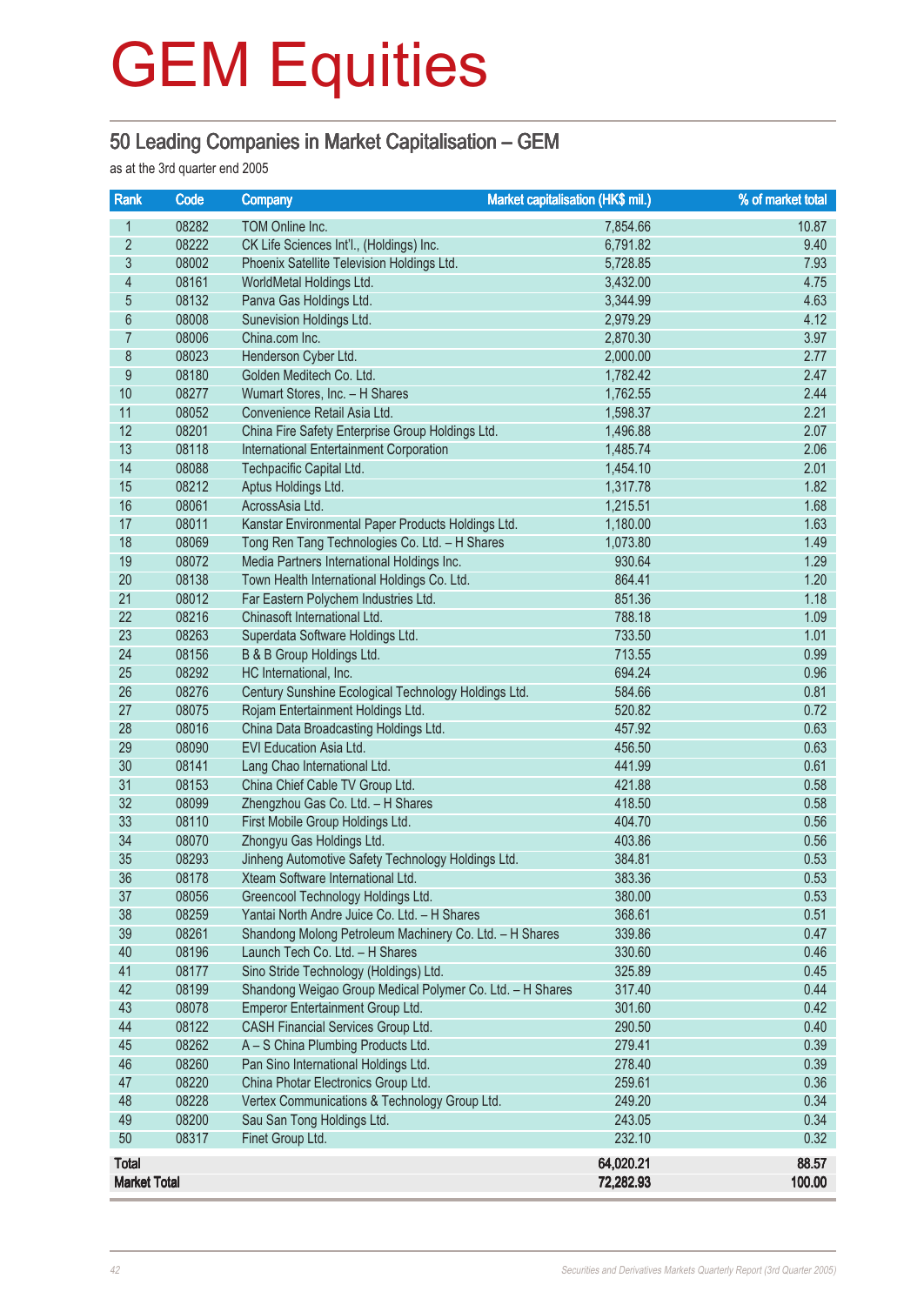### New Listing Companies Statistics for GEM

|      |    | No. of newly listed companies | Funds raised (HK\$ mil.) |
|------|----|-------------------------------|--------------------------|
| 2004 | Q3 | 5                             | 274.06                   |
|      | Q4 |                               | 113.24                   |
| 2005 | Q1 | n                             | 82.00                    |
|      | Q2 | -                             |                          |
|      | Q3 |                               | 204.69                   |

#### Newly Listed Companies for GEM

for 3rd quarter 2005

| <b>Code</b>  | Company name                                     | <b>Listing date</b> | No. of issued shares | Funds raised (HK\$ mil.) |
|--------------|--------------------------------------------------|---------------------|----------------------|--------------------------|
| 08251        | Shanghai Donghua Petrochemical Co Ltd - H Shares | 2005/07/13          | 103,000,000          | 54.59                    |
| 08329        | Shenzhen Neptunus Interlong Bio-Technique Co Ltd |                     |                      |                          |
|              | $-H$ Shares                                      | 2005/09/12          | 236,670,000          | 78.10                    |
| 08233        | CIG Yangtze Ports PLC                            | 2005/09/16          | 345,379,747          | 72.00                    |
| <b>Total</b> |                                                  |                     |                      | 204.69                   |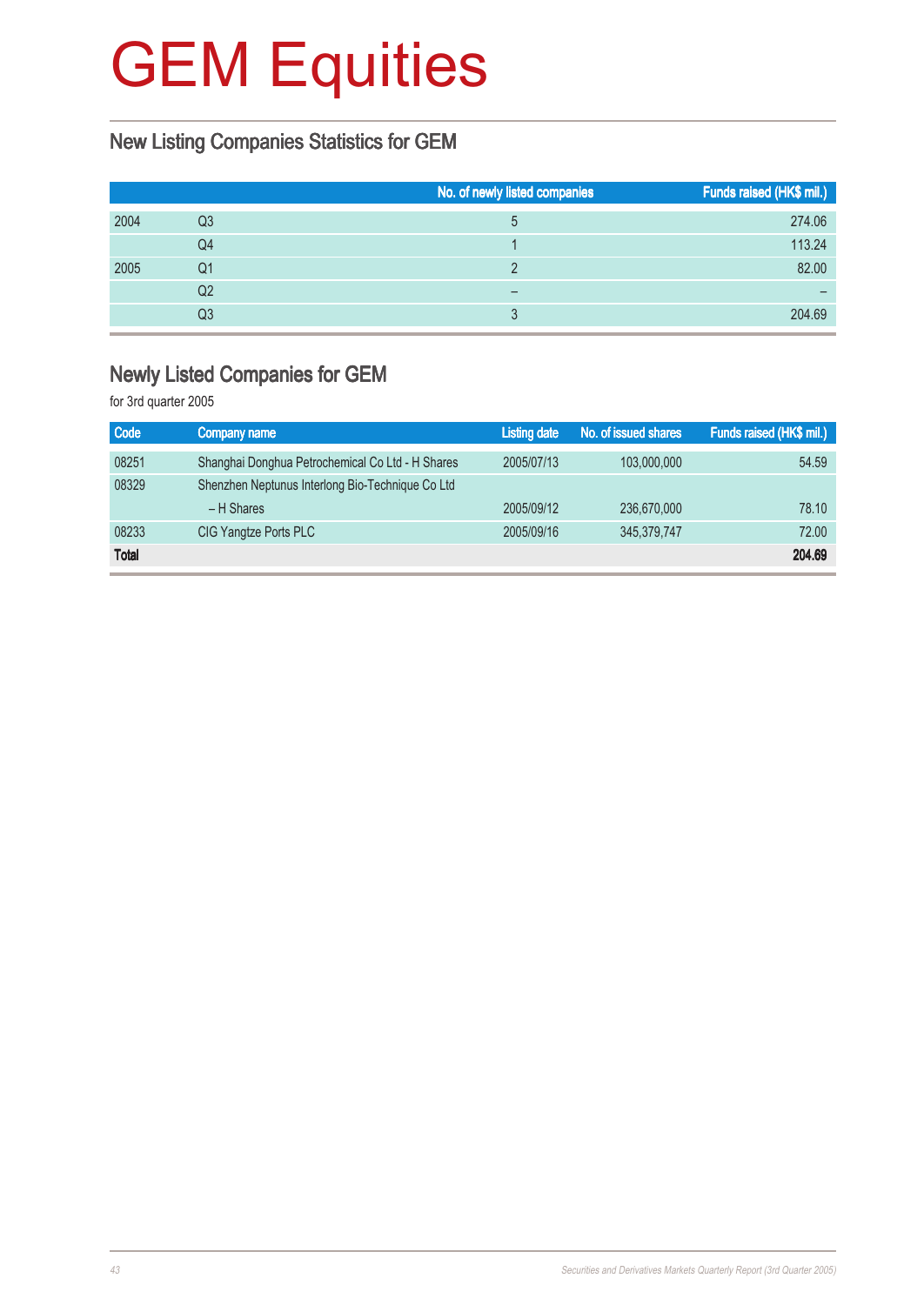### GEM Warrants

#### Warrant Trading and Market Value Statistics – GEM

|    | <b>Number</b> | Turnover value (HK\$ mil.) | Market value (HK\$ mil.) |
|----|---------------|----------------------------|--------------------------|
| Q3 |               | 0.01                       | 3.12                     |
| Q4 |               | 0.00                       | 3.12                     |
| Q1 |               | 0.00                       | 3.12                     |
| Q2 |               | 0.30                       |                          |
| Q3 |               |                            |                          |
|    |               |                            |                          |

### Newly Listed Equity GEM Warrants

for 3rd quarter 2005

|              |                        | <b>Initial issued</b> |                     |               | <b>Amount raised</b>     |
|--------------|------------------------|-----------------------|---------------------|---------------|--------------------------|
| <b>Code</b>  | <b>Equity warrants</b> | amount (HK)           | <b>Listing date</b> | <b>Expiry</b> | (HK\$ mil.)              |
|              | n.a.                   |                       |                     |               |                          |
| <b>Total</b> |                        |                       |                     |               | $\overline{\phantom{0}}$ |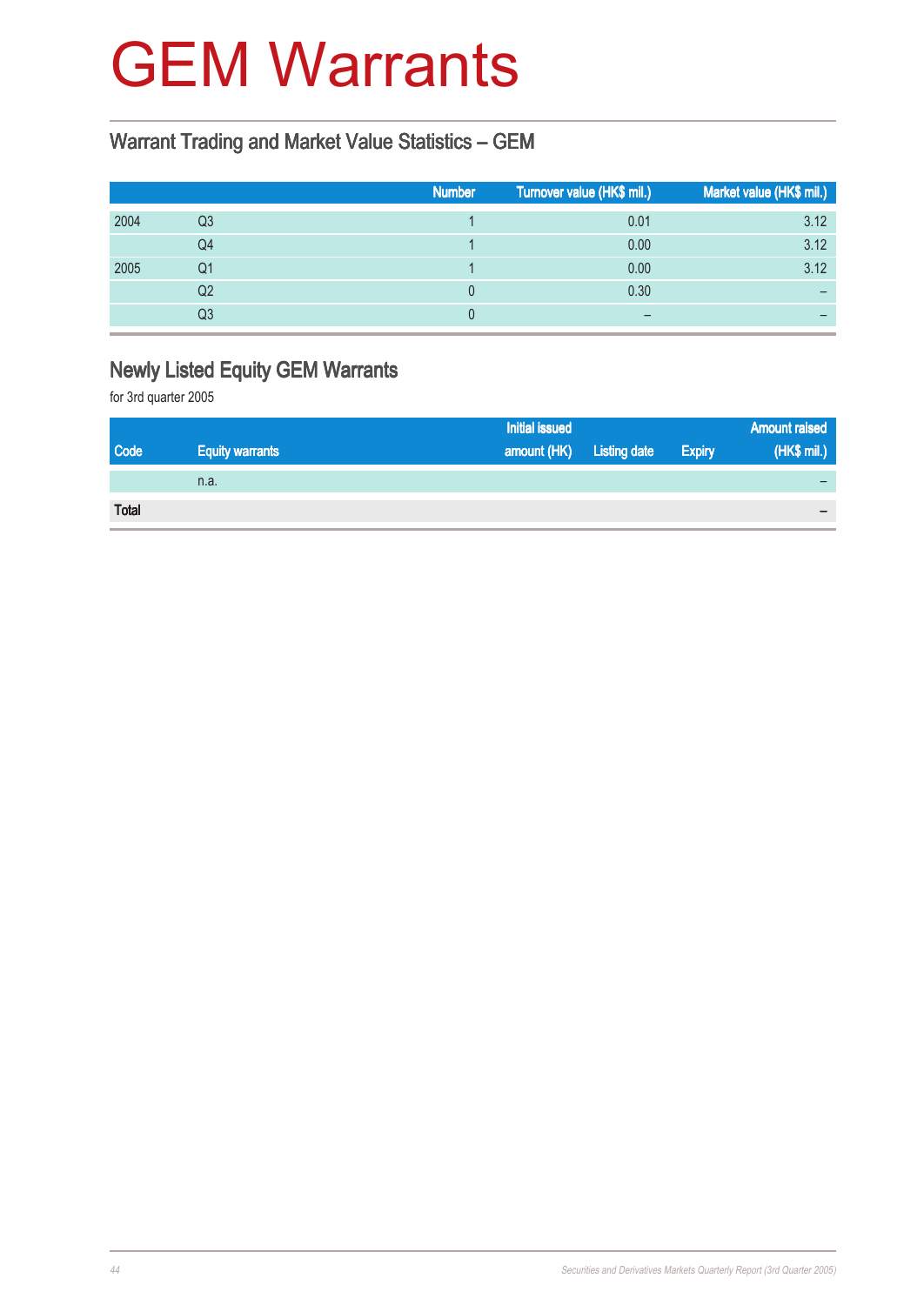#### Contract Volume by Derivatives Products

|                                                   |                  | <b>Contracts</b> |
|---------------------------------------------------|------------------|------------------|
| <b>Derivatives product</b>                        | 3rd Quarter 2005 | 3rd Quarter 2004 |
| Hang Seng Index Futures                           | 2,695,815        | 2,183,522        |
| Hang Seng Index Options                           | 930,746          | 453,588          |
| Mini-Hang Seng Index Futures                      | 399,188          | 391,487          |
| Mini-Hang Seng Index Options                      | 8,645            | 5,155            |
| <b>H-shares Index Futures</b>                     | 563,800          | 465,492          |
| H-shares Index Options                            | 84,709           | 36,326           |
| FTSE/Xinhua China Index Futures <sup>1</sup>      | 795              |                  |
| FTSE/Xinhua China Options <sup>1</sup>            | 3,378            |                  |
| Dow Jones Industrial Average Futures <sup>2</sup> |                  | 528              |
| <b>Stock Futures</b>                              | 4,520            | 3,293            |
| <b>Stock Options</b>                              | 3,186,175        | 1,333,212        |
| <b>Three-month HIBOR Futures</b>                  | 4,742            | 14,555           |
| One-month HIBOR Futures                           | 30               | 220              |
| Three-year Exchange Fund Note Futures             | 50               | 625              |
| <b>Total</b>                                      | 7,882,593        | 4,888,003        |

1 Trading in FTSE/Xinhua China Index Futures and Options commenced on 23 May 2005.

2 Trading in Dow Jones Industrial Average Futures suspended with effect from 21 March 2005.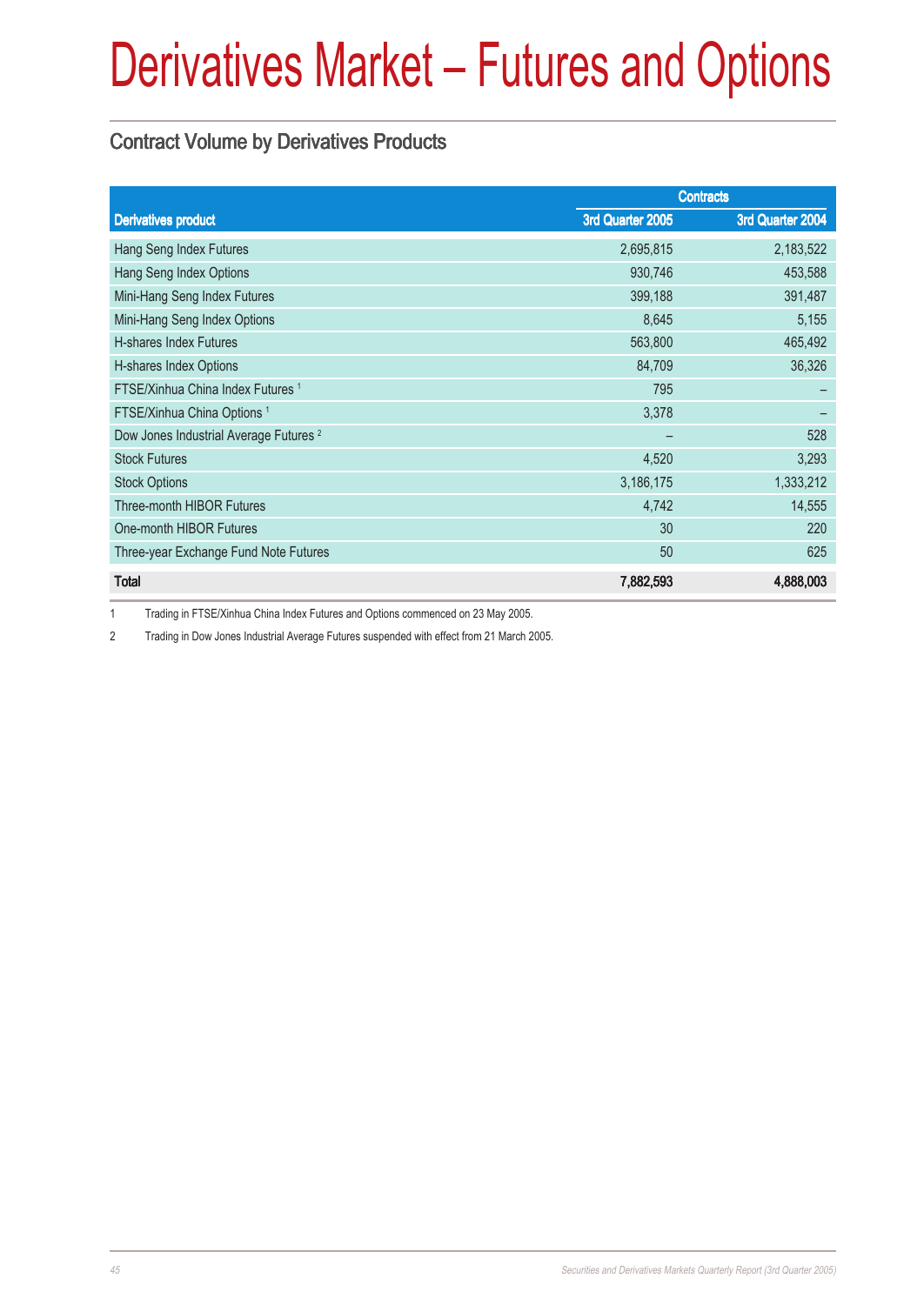#### Open Interest by Derivatives Products

|                                                   | <b>Contracts</b> |                  |  |
|---------------------------------------------------|------------------|------------------|--|
| <b>Derivatives product</b>                        | 3rd Quarter 2005 | 3rd Quarter 2004 |  |
| Hang Seng Index Futures                           | 117,854          | 109,533          |  |
| Hang Seng Index Options                           | 214,039          | 85,536           |  |
| Mini-Hang Seng Index Futures                      | 2,681            | 2,050            |  |
| Mini-Hang Seng Index Options                      | 488              | 296              |  |
| <b>H-shares Index Futures</b>                     | 33,702           | 23,631           |  |
| H-shares Index Options                            | 35,649           | 8,812            |  |
| FTSE/Xinhua China Index Futures <sup>1</sup>      | 5                |                  |  |
| FTSE/Xinhua China Options <sup>1</sup>            | 710              |                  |  |
| Dow Jones Industrial Average Futures <sup>2</sup> |                  | 41               |  |
| <b>Stock Futures</b>                              | 1,730            | 524              |  |
| <b>Stock Options</b>                              | 1,181,211        | 516,569          |  |
| <b>Three-month HIBOR Futures</b>                  | 2,409            | 8,279            |  |
| One-month HIBOR Futures                           | $\theta$         | 45               |  |
| Three-year Exchange Fund Note Futures             | $\mathbf{0}$     | 75               |  |
| <b>Total</b>                                      | 1,590,478        | 755,391          |  |

1 Trading in FTSE/Xinhua China Index Futures and Options commenced on 23 May 2005.

2 Trading in Dow Jones Industrial Average Futures suspended with effect from 21 March 2005.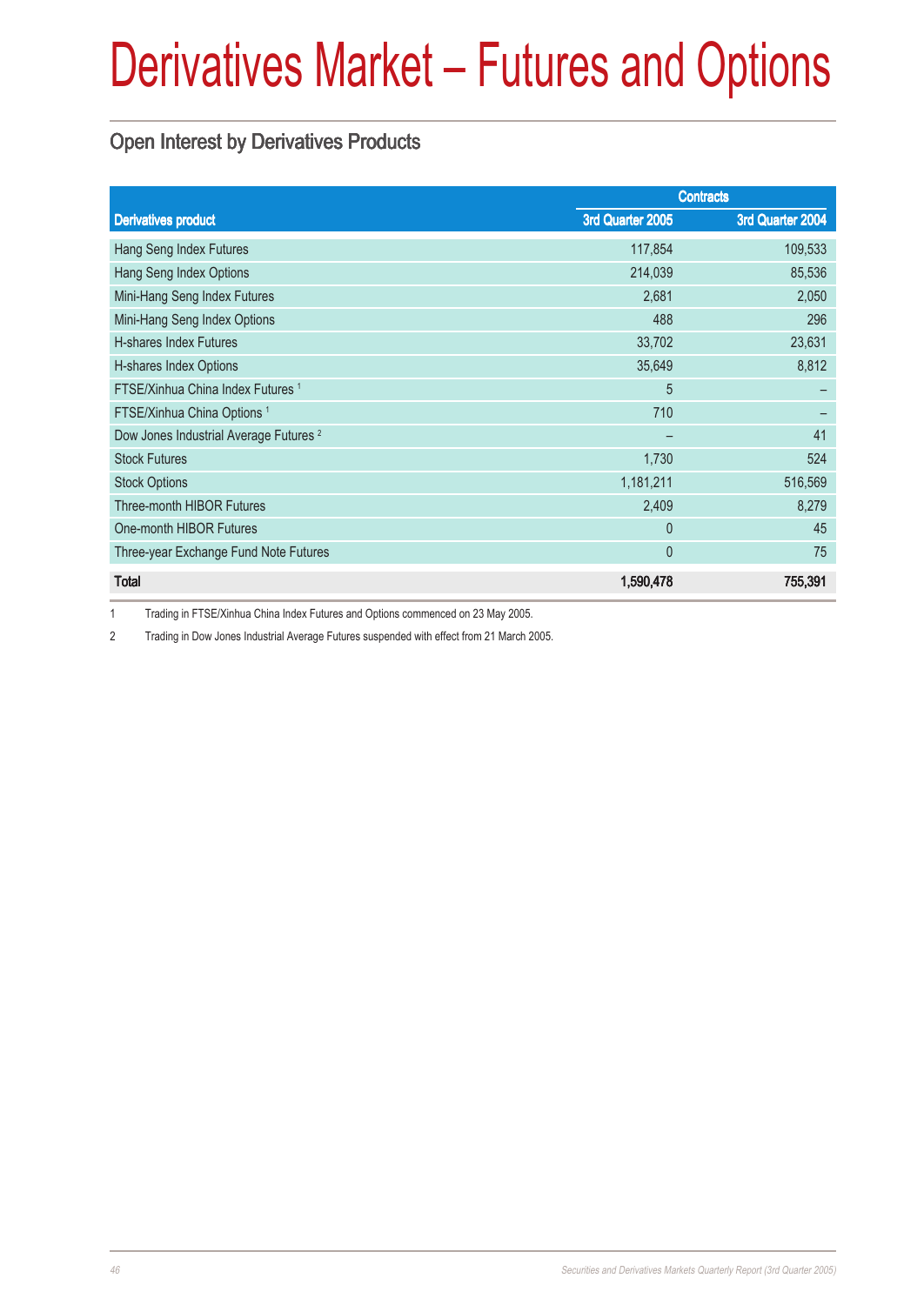Hang Seng Index Futures – Contract Volume and Open Interest (contracts)

|      |                | <b>Total</b><br>contract volume | Quarter-end<br>open interest |
|------|----------------|---------------------------------|------------------------------|
| 2004 | Q <sub>3</sub> | 2,183,552                       | 109,533                      |
|      | Q4             | 2,160,817                       | 125,860                      |
| 2005 | Q <sub>1</sub> | 2,274,009                       | 95,022                       |
|      | Q <sub>2</sub> | 2,256,530                       | 122,315                      |
|      | Q <sub>3</sub> | 2,695,815                       | 117,854                      |

Hang Seng Index Options – Contract Volume and Open Interest (contracts)

|      |                | <b>Total</b><br>contract volume | Quarter-end<br>open interest |
|------|----------------|---------------------------------|------------------------------|
| 2004 | Q <sub>3</sub> | 453,588                         | 85,536                       |
|      | Q4             | 478,444                         | 76,444                       |
| 2005 | Q <sub>1</sub> | 599,190                         | 135,064                      |
|      | Q2             | 698,490                         | 162,811                      |
|      | Q <sub>3</sub> | 930,746                         | 214,039                      |

Three-month HIBOR Futures – Contract Volume and Open Interest (contracts)

|      |                | <b>Total</b>    | Quarter-end   |
|------|----------------|-----------------|---------------|
|      |                | contract volume | open interest |
| 2004 | Q <sub>3</sub> | 14,555          | 8,279         |
|      | Q4             | 7,997           | 6,570         |
| 2005 | Q <sub>1</sub> | 8,302           | 4,832         |
|      | Q <sub>2</sub> | 7,913           | 4,703         |
|      | Q <sub>3</sub> | 4,742           | 2,409         |

Stock Options Market Turnover and Open Interest (contracts)

|      |                | <b>Total</b><br>Premium (HK\$ mil.) | <b>Total</b><br>contract volume | Quarter-end<br>open interest |
|------|----------------|-------------------------------------|---------------------------------|------------------------------|
| 2004 | Q3             | 1,222.01                            | 1,333,212                       | 516,569                      |
|      | Q <sub>4</sub> | 1,515.33                            | 1,436,559                       | 684,052                      |
| 2005 | Q <sub>1</sub> | 1,575.63                            | 1,555,116                       | 749,836                      |
|      | Q <sub>2</sub> | 1,325.05                            | 1,482,225                       | 754,404                      |
|      | Q3             | 4,544.34                            | 3,186,175                       | 1,181,211                    |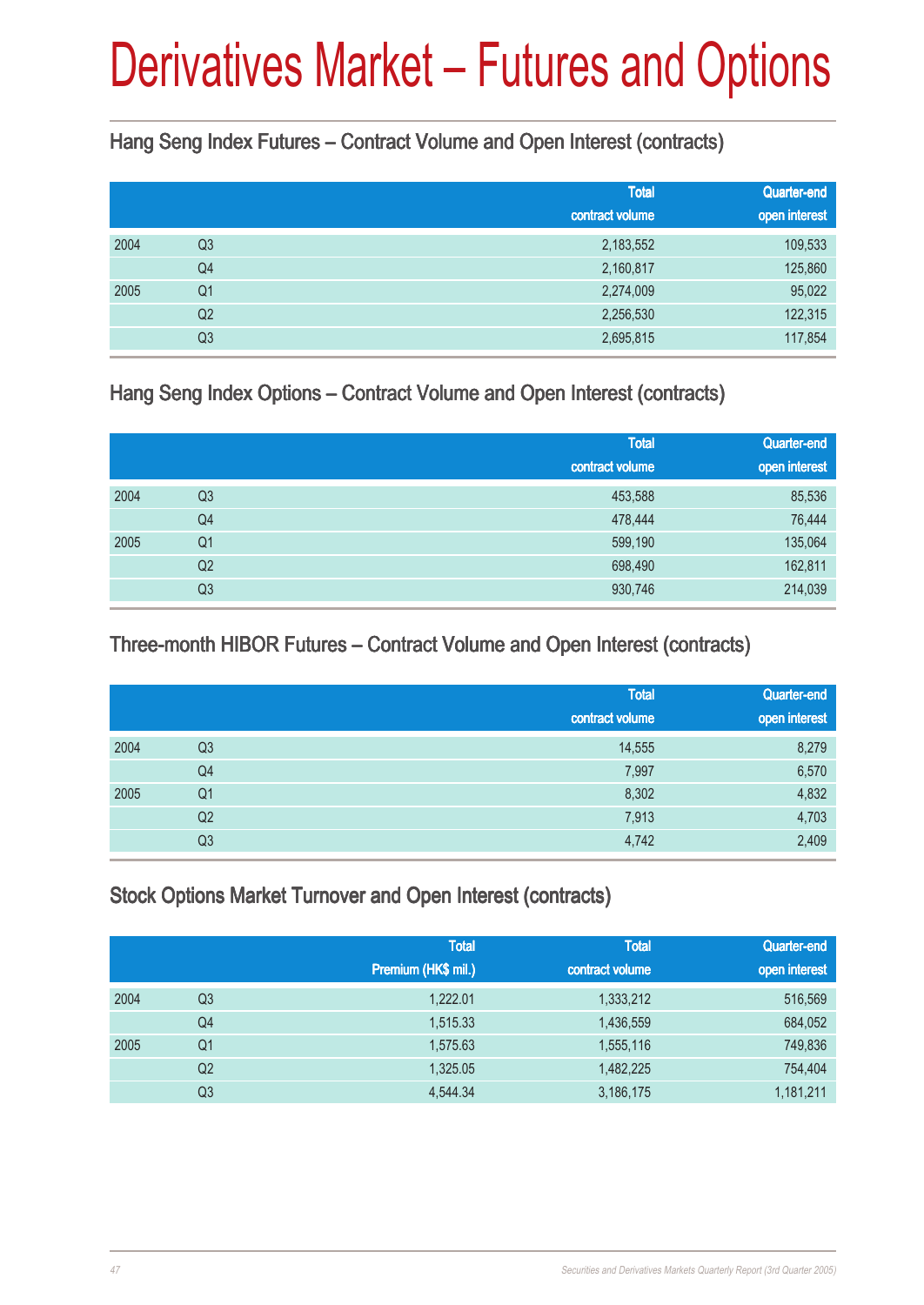### Stock Options Premium by Class

for 3rd Quarter 2005

|                        |            | Premium      |            |
|------------------------|------------|--------------|------------|
| <b>Options class</b>   |            | $(HK$$ mil.) | % of total |
| <b>CHALCO</b>          | <b>ALC</b> | 6.70         | 0.15       |
| <b>BANK OF E ASIA</b>  | <b>BEA</b> | 6.06         | 0.13       |
| <b>BOC HONG KONG</b>   | <b>BOC</b> | 57.49        | 1.27       |
| <b>CHINA MOBILE</b>    | <b>CHT</b> | 284.28       | 6.26       |
| <b>CHINA UNICOM</b>    | <b>CHU</b> | 9.69         | 0.21       |
| <b>CITIC PACIFIC</b>   | <b>CIT</b> | 15.70        | 0.35       |
| <b>CHEUNG KONG</b>     | <b>CKH</b> | 1,169.94     | 25.74      |
| <b>CKI HOLDINGS</b>    | <b>CKI</b> | 8.76         | 0.19       |
| <b>CHINA LIFE</b>      | <b>CLI</b> | 30.06        | 0.66       |
| <b>CLP HOLDINGS</b>    | <b>CLP</b> | 8.55         | 0.19       |
| CHINA MER HOLD         | <b>CMH</b> | 6.34         | 0.14       |
| <b>CNOOC</b>           | <b>CNC</b> | 9.45         | 0.21       |
| <b>COSCO PACIFIC</b>   | COS        | 5.56         | 0.12       |
| <b>CATHAY PAC AIR</b>  | <b>CPA</b> | 13.54        | 0.30       |
| SINOPEC CORP           | <b>CPC</b> | 48.89        | 1.08       |
| <b>CHINA RESOURCES</b> | <b>CRE</b> | 3.87         | 0.09       |
| CHINA TELECOM          | <b>CTC</b> | 8.85         | 0.19       |
| <b>DENWAY MOTORS</b>   | <b>DWM</b> | 3.29         | 0.07       |
| <b>ESPRIT HOLDINGS</b> | <b>ESP</b> | 17.27        | 0.38       |
| HK ELECTRIC            | <b>HEH</b> | 9.10         | 0.20       |
| <b>HKEX</b>            | <b>HEX</b> | 5.29         | 0.12       |
| <b>HSBC HOLDINGS</b>   | <b>HKB</b> | 593.32       | 13.06      |
| HK & CHINA GAS         | <b>HKG</b> | 8.01         | 0.18       |
| <b>HENDERSON LAND</b>  | <b>HLD</b> | 67.94        | 1.50       |
| <b>HUANENG POWER</b>   | <b>HNP</b> | 7.70         | 0.17       |
| <b>HANG SENG BANK</b>  | <b>HSB</b> | 13.84        | 0.30       |
| <b>HUTCHISON</b>       | <b>HWL</b> | 1,143.09     | 25.15      |
| JOHNSON ELECH          | <b>JSE</b> | 0.52         | 0.01       |
| LENOVO GROUP           | LEH        | 0.86         | 0.02       |
| LI & FUNG              | <b>LIF</b> | 9.88         | 0.22       |
| <b>MTR CORPORATION</b> | <b>MTR</b> | 5.54         | 0.12       |
| NEW WORLD DEV          | <b>NWD</b> | 9.45         | 0.21       |
| <b>PCCW</b>            | <b>PCC</b> | 5.90         | 0.13       |
| <b>PETROCHINA</b>      | PEC        | 167.58       | 3.69       |
| <b>SHK PPT</b>         | <b>SHK</b> | 699.76       | 15.40      |
| <b>SHANGHAI IND H</b>  | <b>SIH</b> | 1.65         | 0.04       |
| <b>SWIRE PACIFIC A</b> | <b>SWA</b> | 63.76        | 1.40       |
| <b>TRACKER FUND</b>    | <b>TRF</b> | 0.80         | 0.02       |
| <b>WHARF HOLDINGS</b>  | <b>WHL</b> | 16.05        | 0.35       |
| <b>Total</b>           |            | 4,544.34     | 100.00     |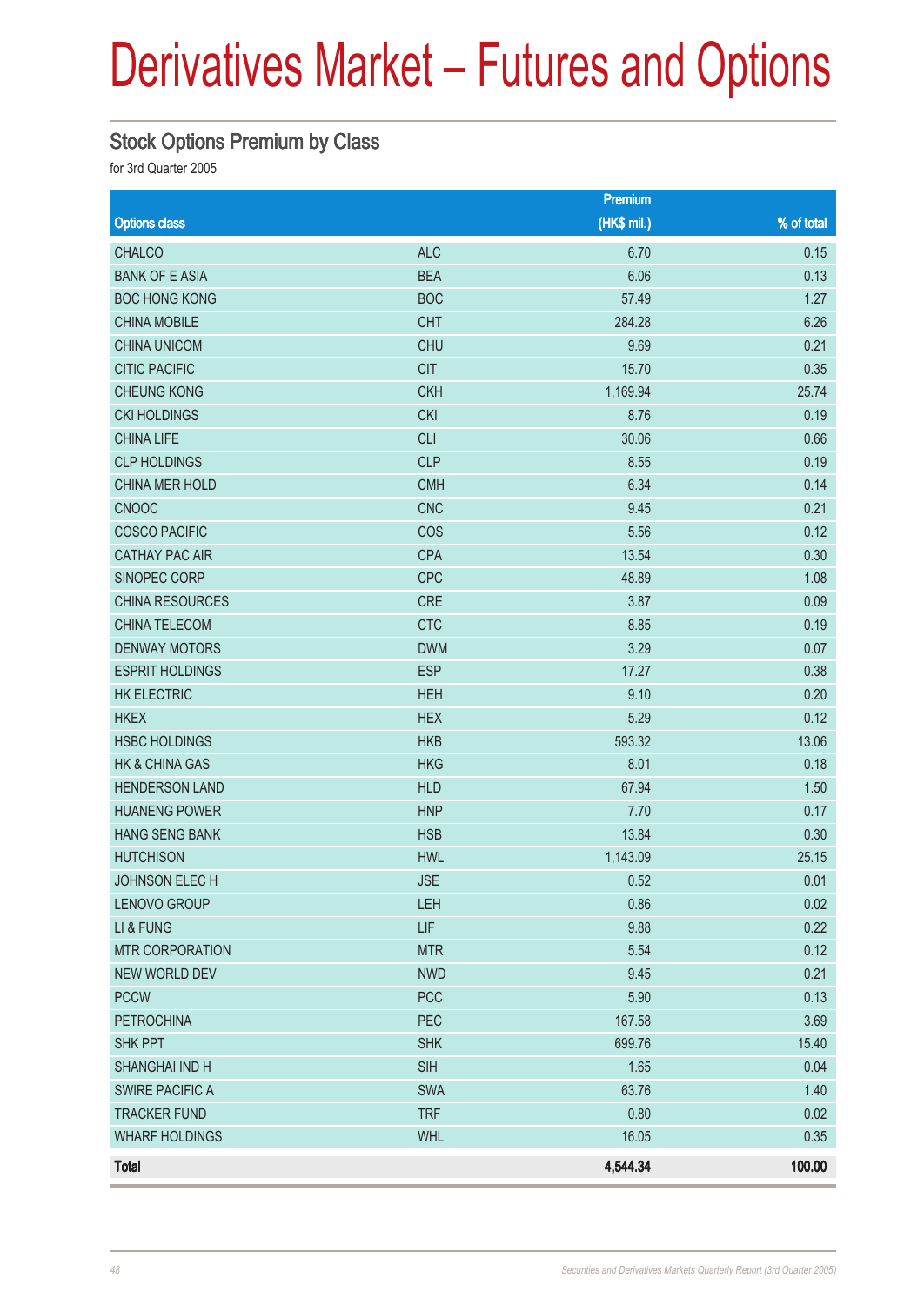#### Stock Options Contract Volume by Class

for 3rd Quarter 2005

|                        |            | <b>Contract</b> |            |
|------------------------|------------|-----------------|------------|
| <b>Options class</b>   |            | volume          | % of total |
| <b>CHALCO</b>          | <b>ALC</b> | 15,577          | 0.49       |
| <b>BANK OF E ASIA</b>  | <b>BEA</b> | 41,323          | 1.30       |
| <b>BOC HONG KONG</b>   | <b>BOC</b> | 225,550         | 7.08       |
| <b>CHINA MOBILE</b>    | <b>CHT</b> | 386,288         | 12.12      |
| <b>CHINA UNICOM</b>    | <b>CHU</b> | 11,074          | 0.35       |
| <b>CITIC PACIFIC</b>   | <b>CIT</b> | 15,389          | 0.48       |
| <b>CHEUNG KONG</b>     | <b>CKH</b> | 396,228         | 12.44      |
| <b>CKI HOLDINGS</b>    | <b>CKI</b> | 11,253          | 0.35       |
| <b>CHINA LIFE</b>      | <b>CLI</b> | 131,484         | 4.13       |
| <b>CLP HOLDINGS</b>    | <b>CLP</b> | 13,535          | 0.42       |
| CHINA MER HOLD         | <b>CMH</b> | 5,226           | 0.16       |
| CNOOC                  | <b>CNC</b> | 36,995          | 1.16       |
| <b>COSCO PACIFIC</b>   | COS        | 4,613           | 0.14       |
| <b>CATHAY PAC AIR</b>  | <b>CPA</b> | 28,238          | 0.89       |
| SINOPEC CORP           | <b>CPC</b> | 95,927          | 3.01       |
| <b>CHINA RESOURCES</b> | <b>CRE</b> | 4,790           | 0.15       |
| CHINA TELECOM          | <b>CTC</b> | 25,812          | 0.81       |
| <b>DENWAY MOTORS</b>   | <b>DWM</b> | 9,029           | 0.28       |
| <b>ESPRIT HOLDINGS</b> | <b>ESP</b> | 16,677          | 0.52       |
| HK ELECTRIC            | <b>HEH</b> | 17,655          | 0.55       |
| <b>HKEX</b>            | <b>HEX</b> | 3,070           | 0.10       |
| <b>HSBC HOLDINGS</b>   | <b>HKB</b> | 591,057         | 18.55      |
| HK & CHINA GAS         | <b>HKG</b> | 23,290          | 0.73       |
| <b>HENDERSON LAND</b>  | <b>HLD</b> | 40,712          | 1.28       |
| <b>HUANENG POWER</b>   | <b>HNP</b> | 19,751          | 0.62       |
| <b>HANG SENG BANK</b>  | <b>HSB</b> | 71,359          | 2.24       |
| <b>HUTCHISON</b>       | <b>HWL</b> | 384,976         | 12.08      |
| <b>JOHNSON ELEC H</b>  | <b>JSE</b> | 7,304           | 0.23       |
| LENOVO GROUP           | LEH        | 3,067           | 0.10       |
| LI & FUNG              | LIF        | 6,714           | 0.21       |
| <b>MTR CORPORATION</b> | <b>MTR</b> | 14,081          | 0.44       |
| <b>NEW WORLD DEV</b>   | <b>NWD</b> | 19,799          | 0.62       |
| <b>PCCW</b>            | <b>PCC</b> | 27,190          | 0.85       |
| <b>PETROCHINA</b>      | PEC        | 158,836         | 4.99       |
| <b>SHK PPT</b>         | <b>SHK</b> | 249,627         | 7.83       |
| SHANGHAI IND H         | <b>SIH</b> | 2,959           | 0.09       |
| <b>SWIRE PACIFIC A</b> | <b>SWA</b> | 49,396          | 1.55       |
| <b>TRACKER FUND</b>    | <b>TRF</b> | 4,638           | 0.15       |
| <b>WHARF HOLDINGS</b>  | <b>WHL</b> | 15,686          | 0.49       |
| <b>Total</b>           |            | 3,186,175       | 100.00     |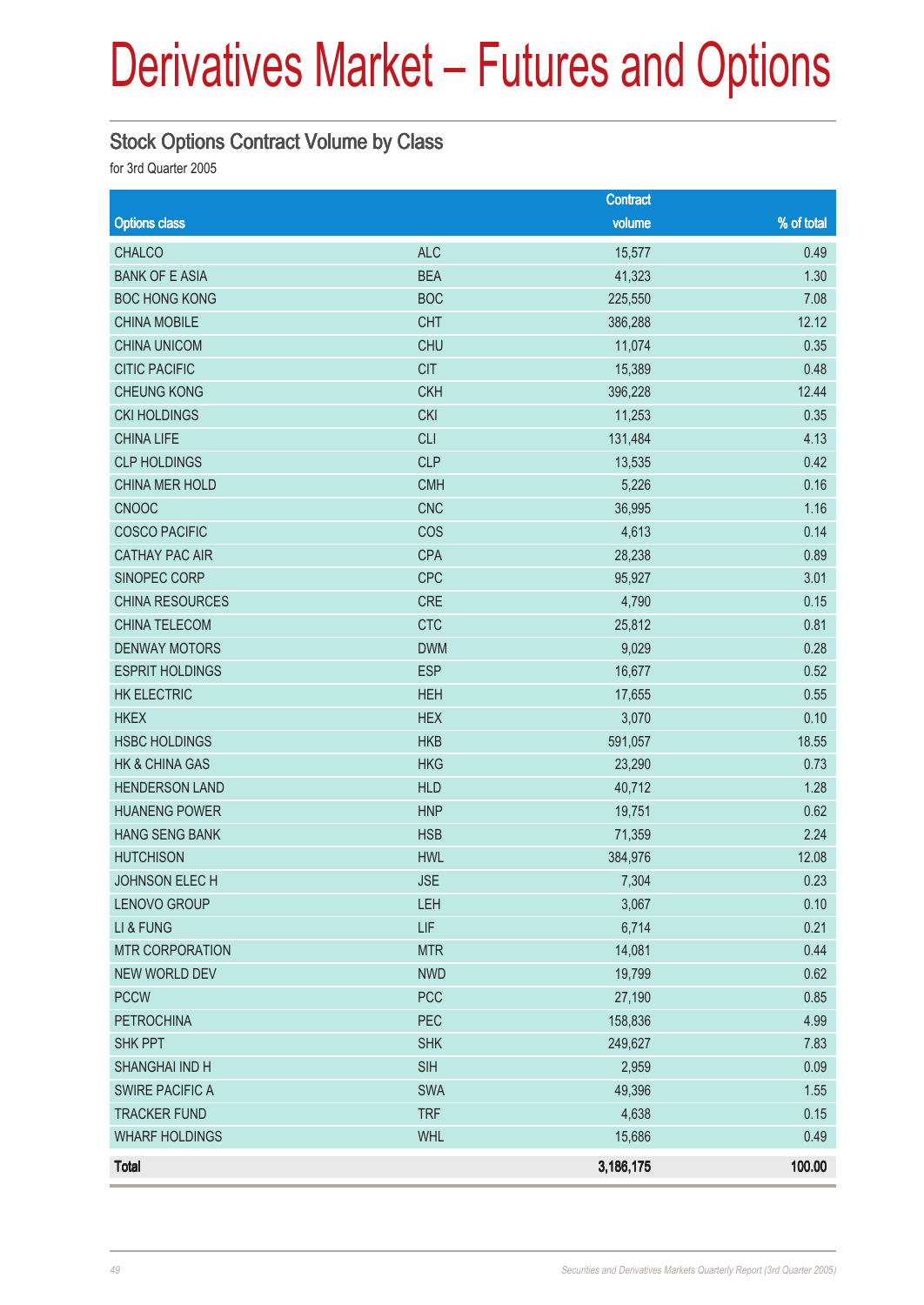#### Stock Options Open Interest by Class

as at the end of 3rd Quarter 2005

|                        |            | <b>Open interest</b> |            |
|------------------------|------------|----------------------|------------|
| <b>Options class</b>   |            | (contracts)          | % of total |
| <b>CHALCO</b>          | <b>ALC</b> | 9,204                | 0.78       |
| <b>BANK OF E ASIA</b>  | <b>BEA</b> | 27,612               | 2.34       |
| <b>BOC HONG KONG</b>   | <b>BOC</b> | 91,251               | 7.73       |
| <b>CHINA MOBILE</b>    | <b>CHT</b> | 121,231              | 10.26      |
| <b>CHINA UNICOM</b>    | <b>CHU</b> | 6,291                | 0.53       |
| <b>CITIC PACIFIC</b>   | <b>CIT</b> | 3,602                | 0.30       |
| <b>CHEUNG KONG</b>     | <b>CKH</b> | 90,744               | 7.68       |
| <b>CKI HOLDINGS</b>    | <b>CKI</b> | 8,774                | 0.74       |
| <b>CHINA LIFE</b>      | <b>CLI</b> | 46,768               | 3.96       |
| <b>CLP HOLDINGS</b>    | <b>CLP</b> | 7,912                | 0.67       |
| CHINA MER HOLD         | <b>CMH</b> | 1,459                | 0.12       |
| CNOOC                  | <b>CNC</b> | 14,465               | 1.22       |
| <b>COSCO PACIFIC</b>   | COS        | 1,214                | 0.10       |
| <b>CATHAY PAC AIR</b>  | <b>CPA</b> | 14,508               | 1.23       |
| SINOPEC CORP           | <b>CPC</b> | 59,612               | 5.05       |
| CHINA RESOURCES        | <b>CRE</b> | 4,018                | 0.34       |
| CHINA TELECOM          | <b>CTC</b> | 14,381               | 1.22       |
| <b>DENWAY MOTORS</b>   | <b>DWM</b> | 4,542                | 0.38       |
| <b>ESPRIT HOLDINGS</b> | <b>ESP</b> | 4,479                | 0.38       |
| <b>HK ELECTRIC</b>     | <b>HEH</b> | 11,247               | 0.95       |
| <b>HKEX</b>            | <b>HEX</b> | 1,147                | 0.10       |
| <b>HSBC HOLDINGS</b>   | <b>HKB</b> | 219,288              | 18.56      |
| HK & CHINA GAS         | <b>HKG</b> | 10,360               | 0.88       |
| <b>HENDERSON LAND</b>  | <b>HLD</b> | 19,066               | 1.61       |
| <b>HUANENG POWER</b>   | <b>HNP</b> | 14,806               | 1.25       |
| <b>HANG SENG BANK</b>  | <b>HSB</b> | 44,421               | 3.76       |
| <b>HUTCHISON</b>       | <b>HWL</b> | 93,966               | 7.96       |
| JOHNSON ELEC H         | <b>JSE</b> | 3,397                | 0.29       |
| LENOVO GROUP           | <b>LEH</b> | 1,818                | 0.15       |
| LI & FUNG              | LIF        | 3,299                | 0.28       |
| <b>MTR CORPORATION</b> | <b>MTR</b> | 10,513               | 0.89       |
| NEW WORLD DEV          | <b>NWD</b> | 8,467                | 0.72       |
| <b>PCCW</b>            | <b>PCC</b> | 22,420               | 1.90       |
| <b>PETROCHINA</b>      | PEC        | 76,877               | 6.51       |
| <b>SHK PPT</b>         | <b>SHK</b> | 80,319               | 6.80       |
| SHANGHAI IND H         | <b>SIH</b> | 1,727                | 0.15       |
| <b>SWIRE PACIFIC A</b> | <b>SWA</b> | 18,451               | 1.56       |
| <b>TRACKER FUND</b>    | <b>TRF</b> | 1,753                | 0.15       |
| <b>WHARF HOLDINGS</b>  | <b>WHL</b> | 5,802                | 0.49       |
| <b>Total</b>           |            | 1,181,211            | 100.00     |